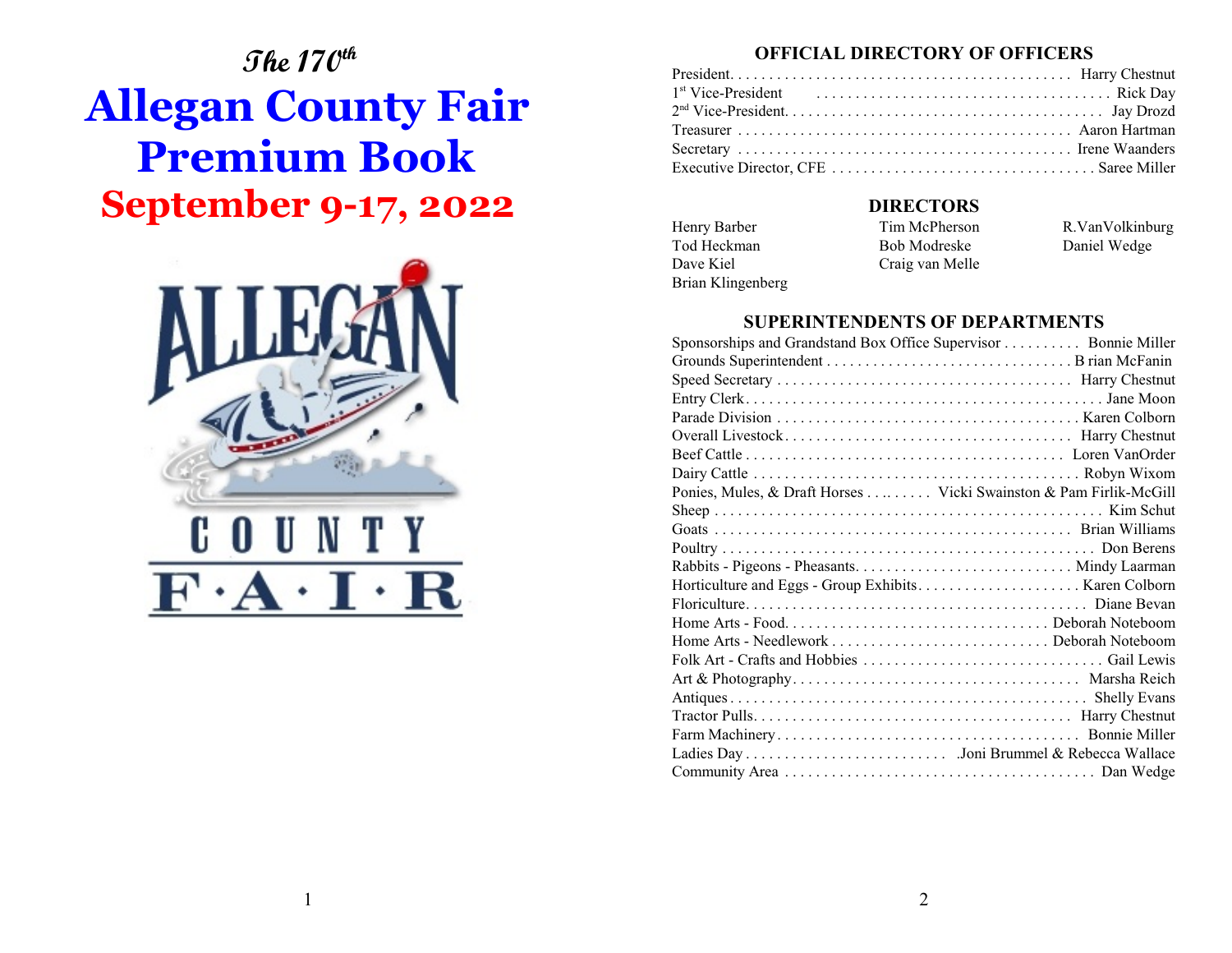# **TABLE OF CONTENTS**

# **-OPEN CLASS-**

# **LARGE LIVESTOCK**

# **ANTIQUES**

| <b>AGRICULTURE</b>                                                                                                                                |
|---------------------------------------------------------------------------------------------------------------------------------------------------|
|                                                                                                                                                   |
| <b>FLORICULTURE</b>                                                                                                                               |
|                                                                                                                                                   |
| <b>HORTICULTURE</b>                                                                                                                               |
|                                                                                                                                                   |
|                                                                                                                                                   |
| <b>PULLING EVENT</b>                                                                                                                              |
|                                                                                                                                                   |
| <b>GROUP ACTIVITIES</b>                                                                                                                           |
| BOOTH EXHIBITS. $\ldots$ , $\ldots$ , $\ldots$ , $\ldots$ , $\ldots$ , $\ldots$ , $\ldots$ , $\ldots$ , $\ldots$ , $\ldots$ , $\ldots$ , $\ldots$ |
| <b>PARADE</b>                                                                                                                                     |
|                                                                                                                                                   |
| <b>YOUNG HOMEMAKER</b>                                                                                                                            |
|                                                                                                                                                   |

# **-YOUTH DIVISION-**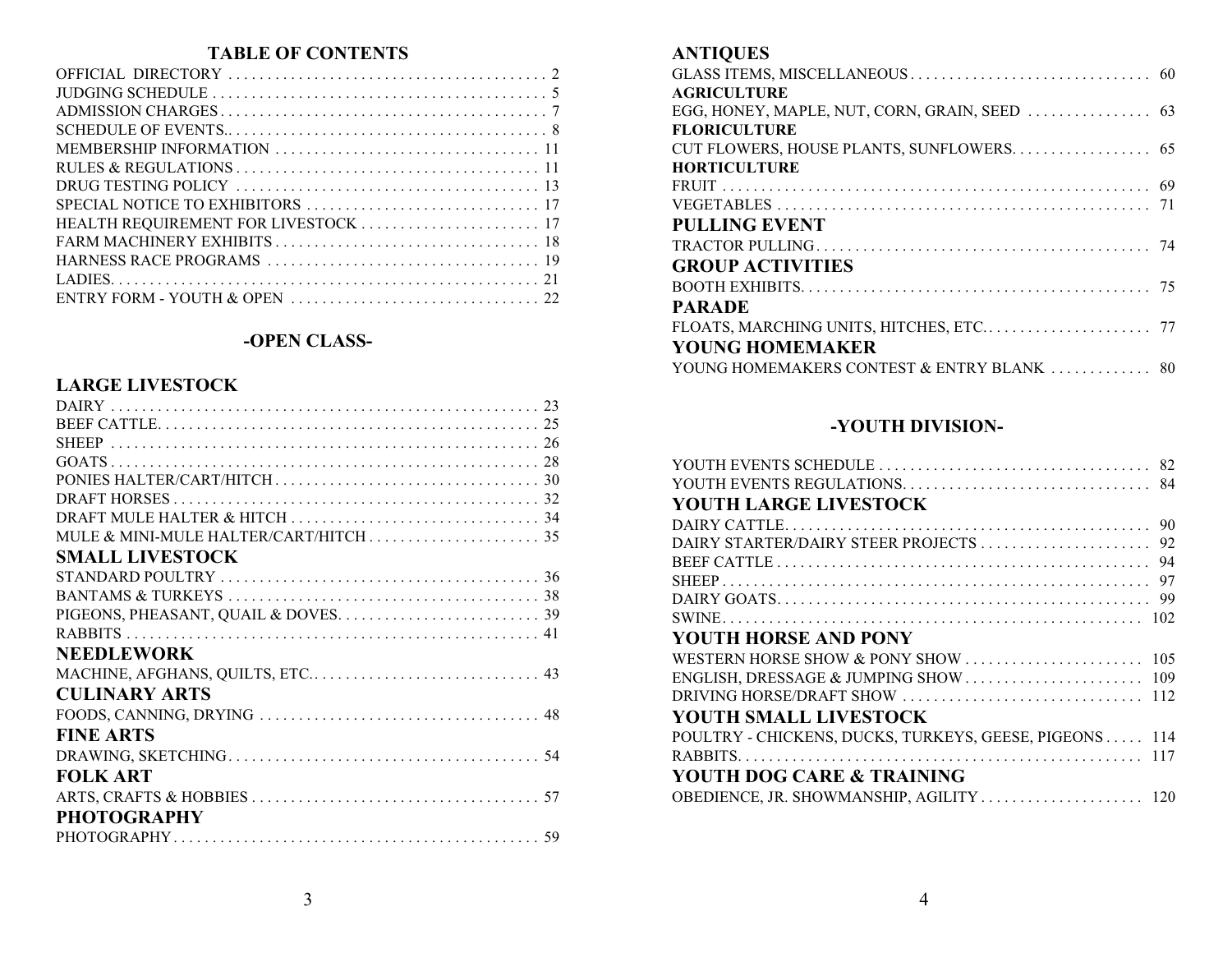# **OPEN CLASS JUDGING SCHEDULE 2022 ALLEGAN COUNTY FAIR**

### **THURSDAY, SEPTEMBER 8**

#### **FRIDAY, SEPTEMBER 9**

# **SATURDAY, SEPTEMBER 10**

#### **MONDAY, SEPTEMBER 12**

| DRAFT HORSE & DRAFT MULE CART-HITCH/FLATS ARENA9:00 AM  |  |  |  |
|---------------------------------------------------------|--|--|--|
| HARNESS PONY & MINI-MULE CART-HITCH/FLATS ARENA 9:00 AM |  |  |  |
|                                                         |  |  |  |

# **TUESDAY, SEPTEMBER 13**

#### **THURSDAY, SEPTEMBER 15**

| SPECIAL GRADE DRAFT HORSE HALTER  after Draft Horse Halter |  |
|------------------------------------------------------------|--|
| DRAFT MULE, MULE, & MINI-MULE HALTER  after Special Grade  |  |
|                                                            |  |
|                                                            |  |

# **FOR YOUTH EVENTS SCHEDULE SEE PAGE 82**

**All Livestock Exhibitors must be in compliance with animal health requirements as defined by the Michigan Department of Agriculture. Please refer to:**

# **[www.michigan.gov/MDARD](http://www.michigan.gov/MDARD)**

**Animal Health & Care Exhibition Requirements 2022 Exhibition Requirements**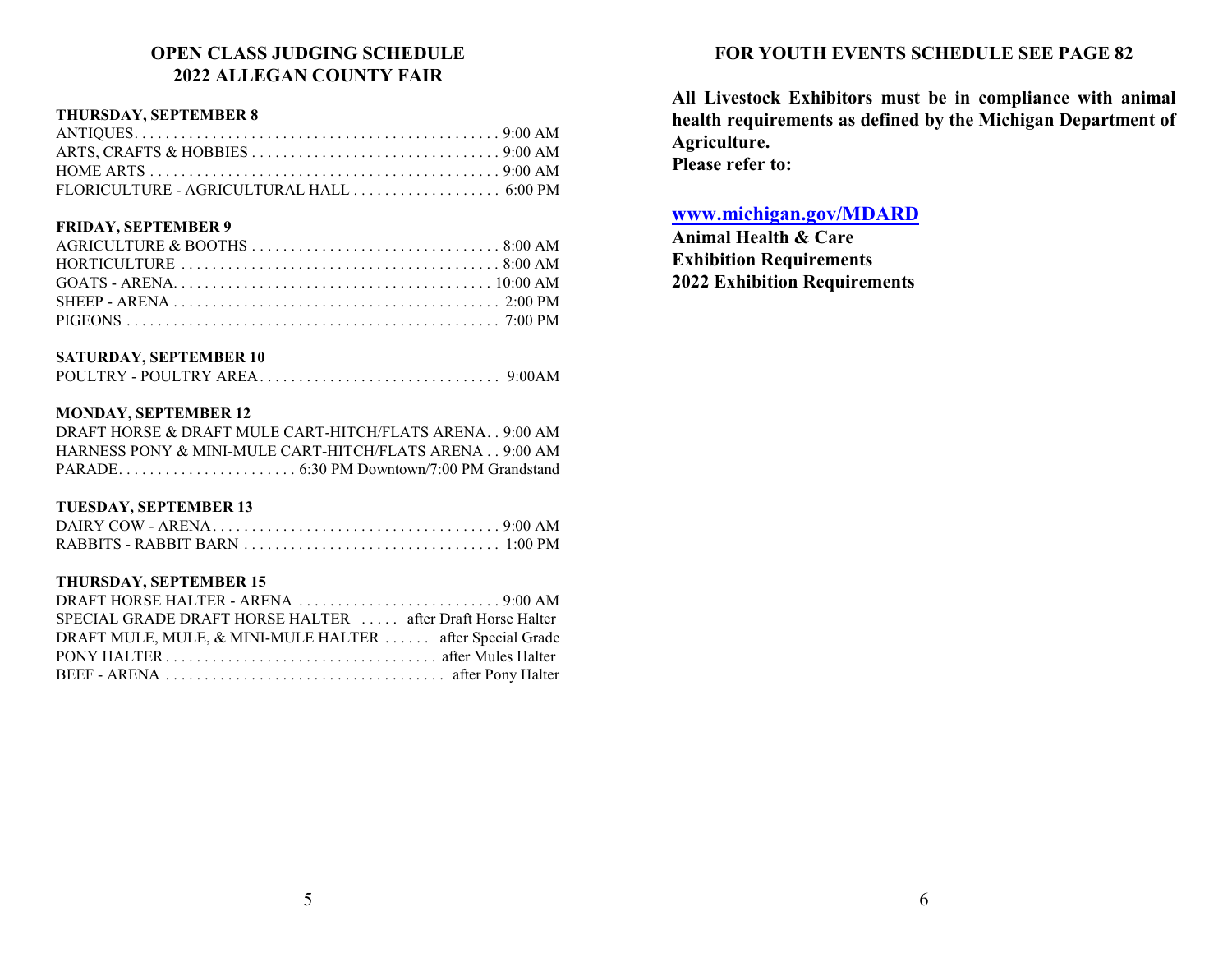#### **170 th ALLEGAN COUNTY FAIR SEPTEMBER 9-17, 2022 ADMISSIONS**

#### **GENERAL ADMISSIONS:**

| SMALL CHILDREN (Kindergarten & under)  FREE                                |  |
|----------------------------------------------------------------------------|--|
|                                                                            |  |
| Adult Booklet - 5 passes. Must be purchased before fair opens \$30.00      |  |
| Children's Booklet - 5 passes. Must be purchased before fair opens \$20.00 |  |

#### **ADMISSION SPECIALS:**

| MONDAY - Children's Day Children FREE/Rides \$3/Adults \$8/Parking \$6       |  |
|------------------------------------------------------------------------------|--|
| Monday is Parade Day - general admission enter on Arnold St. during Parade!! |  |
|                                                                              |  |
|                                                                              |  |
| THURSDAY - Veterans Day - until 8:00 pm - Vets with confirmation FREE        |  |

#### **CAMPING & 9 DAY PASSES:**

#### **DAILY RIDE WRISTBAND SPECIALS**:

| DAILY WRISTBANDS (purchased before noon opening day) \$25.00                    |  |
|---------------------------------------------------------------------------------|--|
| MONDAY THRU THURSDAY \$25.00 per day                                            |  |
|                                                                                 |  |
| Mega Pass & Ride Wristbands do not include admission or paid Grandstand events. |  |

#### **GATES OPEN AT 8:00 AM EVERY DAY - EXCEPT 1:00 PM 1ST FRIDAY**

Tickets for helpers, privilege and special tickets will be issued only upon requisition and to meet actual necessities.

Any person who shall wrongfully or maliciously gain admission to the fairgrounds contrary to the rules of said Society, shall be deemed guilty of a misdemeanor and upon conviction shall be subject to a fine of not less than one or more than twentyfive dollars or imprisonment not exceeding thirty days or such fine and imprisonment both at the discretion of the Court before whom the offender may be tried.

# **ALLEGAN COUNTY FAIR SCHEDULE OF EVENTS SEPTEMBER 9-17, 2022**

# **FRIDAY, SEPT. 9**

| GABRIEL IGLESIAS "FLUFFY" \$76/\$61/\$51 - 8:00 PM                                                     |  |
|--------------------------------------------------------------------------------------------------------|--|
| <b>SATURDAY, SEPT. 10</b>                                                                              |  |
| SAM HUNT & Travis Denning\$86/\$76 - 7:00 PM                                                           |  |
| <b>SUNDAY, SEPT. 11</b>                                                                                |  |
|                                                                                                        |  |
| Carload Day Admission - per car load \$15.00 until 3:00 PM                                             |  |
| <b>UNIQUE MOTOR SPORTS OFF ROAD DEMO DERBY</b>                                                         |  |
|                                                                                                        |  |
| <b>MONDAY, SEPT. 12</b>                                                                                |  |
| Children's Day Admssn Children FREE/Rides \$3/Adults \$8/Parking \$6                                   |  |
|                                                                                                        |  |
| PARADE FREE Grandstand - 7:00 PM<br>Parade starts downtown at 6:30 PM -During Parade general admission |  |
| should enter on Arnold St.                                                                             |  |
| <b>TUESDAY, SEPT. 13</b>                                                                               |  |
| Senior Citizens Admission \$4.00 until Noon - Program 8:00 AM-1:00 PM                                  |  |
|                                                                                                        |  |
| <b>WEDNESDAY, SEPT. 14</b>                                                                             |  |
| Ladies Day Ladies admission \$4 until Noon - Program 8:00 AM                                           |  |
|                                                                                                        |  |
| WPI/NTPA TRUCK & TRACTOR PULLS  \$12/\$10 - 7:00 PM                                                    |  |
| <b>THURSDAY, SEPT. 15</b>                                                                              |  |
| Veterans Day - All Vets free w/confirmation (includes parking) until 8:00PM                            |  |
| JIMMIE ALLEN w/ Niko Moon & Neon Union \$50/\$40 -7:00PM                                               |  |
| <b>FRIDAY, SEPT. 16</b>                                                                                |  |
|                                                                                                        |  |
| <b>SATURDAY, SEPT. 17</b>                                                                              |  |
| UNIQUE MOTOR SPORTS STATE CHAMPIONSHIP DEMOLITION                                                      |  |
|                                                                                                        |  |

Parking \$6.00 Admission \$8.00 1st-12th grade \$5.00 Kindergarten & under Free **Phone (269)673-6501** / **(888)673-6501** / **[www.allegancountyfair.com](http://www.allegancountyfair.com)**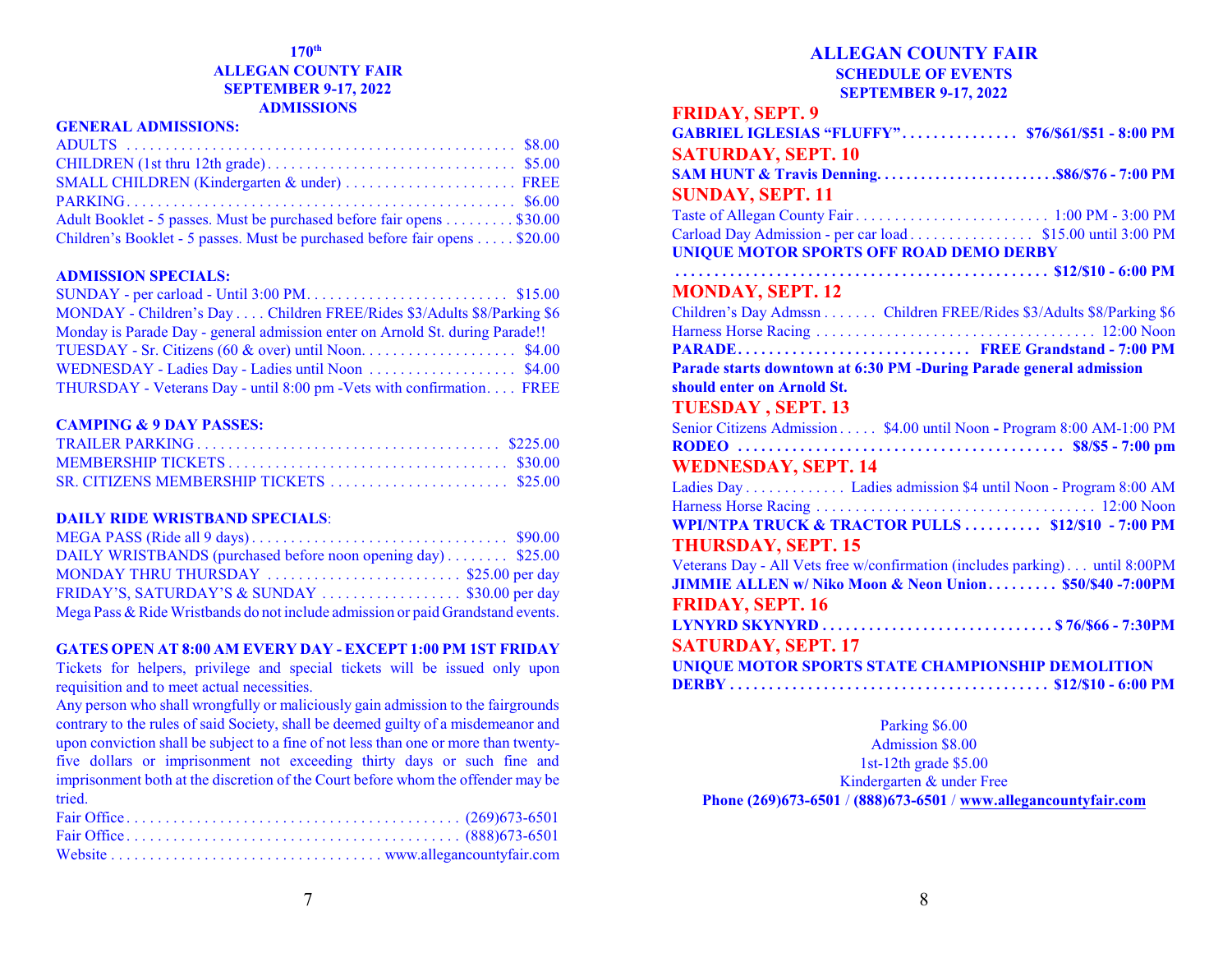

**The Allegan County Fair funded its 27th Scholarship Program. Allegan County Schools were contacted and after reviewing the applications 5 were selected. We would like to congratulate the following recipients and thank all applicants for their time and effort.**

**Jessica Harvey is graduating from Hamilton Flex School in June 2022. Jessica is planning to attend Albion College to study biology and pre-veterinary science. Her goal is to become a veterinarian. Jessica has shown Beef at the Allegan County Fair.**

**Stephanie Harvey graduated Hamilton High School in 2020. Stephanie is attending Oklahoma State University studying Ag Communications & Political Science. Her goal is to work in Agriculture Communications at the capitol. Stephanie has shown Beef, Sheep, Swine, Dairy Starters & Turkeys.** 

**Kaelyn Sikkema is graduating from Wayland Union High School in May 2022. Kaelyn is planning to attend Indiana Wesleyan University to study nursing. Her goal is to become a nurse. Kaelyn has shown Beef, Dairy Feeder Steers, & Swine at the Allegan County Fair.**

**Caleb Tucker is graduating from Hopkins High School is May 2022. Caleb is planning to attend WyoTech to study Diesel Mechanics. His goal is to own and operate a Repair Shop. Caleb has shown Sheep, Swine, Dairy Starter Steers, & Dairy Steers at the Allegan County Fair.**

**Emily Veld is graduating from Hopkins High School in May 2022. Emily is planning to attend Grand Rapids Community College to study Culinary Arts. Her goal is to work in the Culinary field in baking and pastry. Emily has shown Beef & Sheep at the Allegan County Fair**

**The Allegan County Fair would like to congratulate all recipients and encourage students that are entering college, and college students that meet the scholarship criteria to apply.**

**Best of luck in your future achievements!!**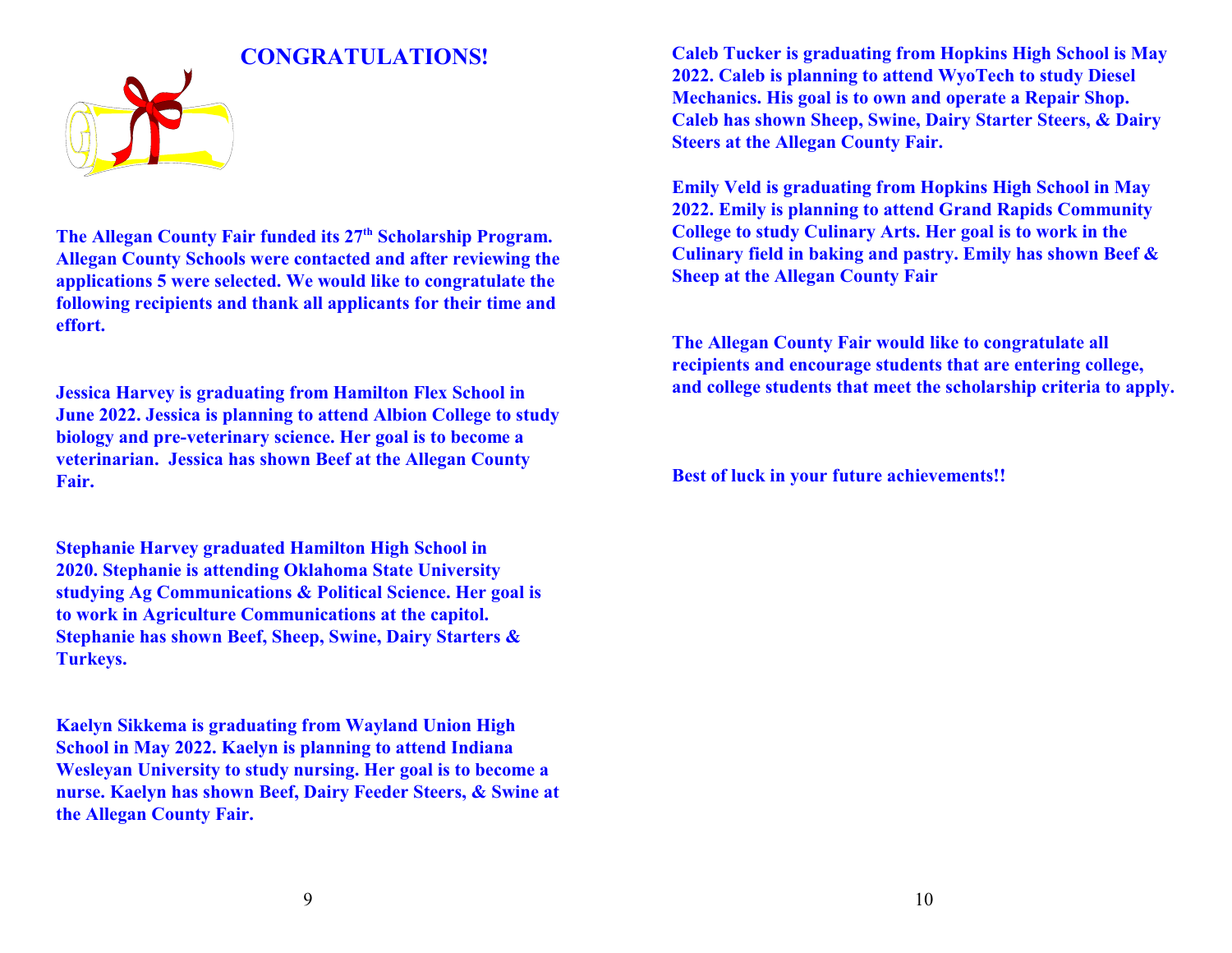# **MEMBERSHIP INFORMATION**

Membership in the Allegan County Agricultural Society; sponsors of the Allegan County Fair, is a fee set by the Board of Directors at their annual meeting-payable annually. Membership includes admission to the entire Fair and auto parking. Membership also entitles the holder, who is required to be an Allegan County resident, the privilege of attending and voting at the Annual Meeting of the Society. Membership \$30.00, senior citizens \$25.00. Applications must be made to the Secretary no earlier than July 1 of each year and no later than 1:00 pm the first day of the Fair that year. Annual meeting is the 2ND Tuesday of December, 2:00 pm.

# **RULES & REGULATIONS ARTICLE I - Admission and Fees**

1. The Fair will open at 8:00 am, **except first Friday - gates open at 1:00pm.**  At night the gates will close approximately 11:00 pm and all persons not connected with the Fair are expected to leave the grounds at that hour. 2. Single admission Adults \$8.00. Children in kindergarten and under are admitted free. First grade thru 12th grade \$5.00. All vehicles \$6.00 each. Special Gate Admission prices are: Sunday \$15.00 per carload - until 3:00 pm. Monday - Children's Day - Children FREE, Rides \$3.00, Adult \$8.00, & Parking \$6.00. Tuesday - Senior Citizens (60 & over) \$4.00 - until Noon**.** Wednesday - Ladies Day \$4.00 - until noon. Thursday - Veterans Day - all Veterans (with confirmation) FREE - until 8:00 pm.

# 3. No fee will be charged for entering an exhibit. **EXHIBITORS ARE RESPONSIBLE FOR FEEDING AND CARE OF ALL ANIMALS. THIS INCLUDES KEEPING STALLS AND PENS CLEAN. BEEF & DAIRY STALLS CAN ONLY MEASURE 10 FT. FROM CENTER BAR OF STALLS TO END OF STALL.**

Youth exhibitors are privileged to buy a special ticket, good for the entire Fair, for \$15.00. Youth Livestock Exhibitors Parents may purchase a similar ticket for \$20.00 - limit 2 per family. Exhibitors in Livestock - Open Class, may purchase a similar ticket for \$20.00. No exhibitor passes will be allowed in any other department.

4. No public protesting, soliciting or distributions will be allowed outside of a rented sales area.

5. The Fair Board reserves the right to reject exhibitors from the following year's fair due to unruly behavior or failure in cooperating with superintendents and judges, or for other reasons that the Fair Board determines in its discretion to be appropriate. THE FAIR BOARD'S DECISION IS FINAL!!!

#### **ARTICLE II - Exhibitors**

1. All livestock exhibitors must be in compliance with animal health requirements as defined by the Michigan Department of Agriculture. Please refer to **[www.michigan.gov/MDARD](http://www.michigan.gov/MDARD.)**. All required current livestock health

tests, required official reports, test charts, certificates, or any other required documentation must be turned in to the fair office, with entry papers, by entry deadline dates. This excludes pullorum testing which is performed on site - for a fee.

2. An exhibitor may make an entry in any department except that of livestock or speed and pulling events without the payment of any entry fee.

3**. Persons and organizations using Allegan County Fair Buildings and/or property contrary to its rules and/or in a manner causing damage are subject to a fine of up to \$2500 and are responsible for the actual cost of repair and/or replacement at the discretion of the Allegan County Fair Board, or its representative(s).**

4. Youth under six (6) yrs of age as of January 1 current year can **NOT** show livestock as an individual in Open Class. Open Class Exhibitors age six (6) yrs of age and under nine (9) yrs of age may show family owned livestock weighing 320 lbs. or less. This weight limit excludes light weight horse and pony classes. Parent or guardian assistance is required throughout the entire showing for this age group. Age is determined as of January 1 current year.

5. Youth exhibitor's age is determined by the age they will be January 1 current year. Youth livestock exhibitors must be 19 yrs of age or under. Youth exhibitors must be eight (8) yrs of age or older to enter non-Pee Wee classes.

6. Straw and hay may be purchased on the grounds. No wood chips, shredded bark, fresh cut, or colored bedding allowed for animal bedding.

7. Except in cases of herds, sweepstakes, or specials, no article nor animal can be entered in more than one class or compete for more than one premium.

8. All entries must be made in the name of the owner or joint owner, actual grower or producer, inventor or manufacturer.

9. Every article or animal upon the fair grounds will be under control of the executive board and every precaution will be taken for their safe keeping. The Society will not be responsible for any damage or loss that may occur and upon this condition entries are received.

10. The secretary's books will be open for receiving entries at the entry clerk's office at the grounds**. Open class entries are due by August 15, Youth entries by August 10, no entries will be accepted after this date. Some entries will require exhibitors social security number listed on entry form.**

11. Each article or animal entered for a premium must bear an entry card showing the division class and number to which same belongs. Entry cards will be completed by the exhibitor. Exhibitors will see that their entry cards are in proper place and can be readily seen by the judges.

12. Exhibitors should make themselves familiar with the premium list and rules that they may enter their animals in the proper class and number and examine their cards, carefully.

13. Exhibitors will not be permitted to sell their goods during the fair.

14. Ample space and facilities for exhibition and display will be allotted.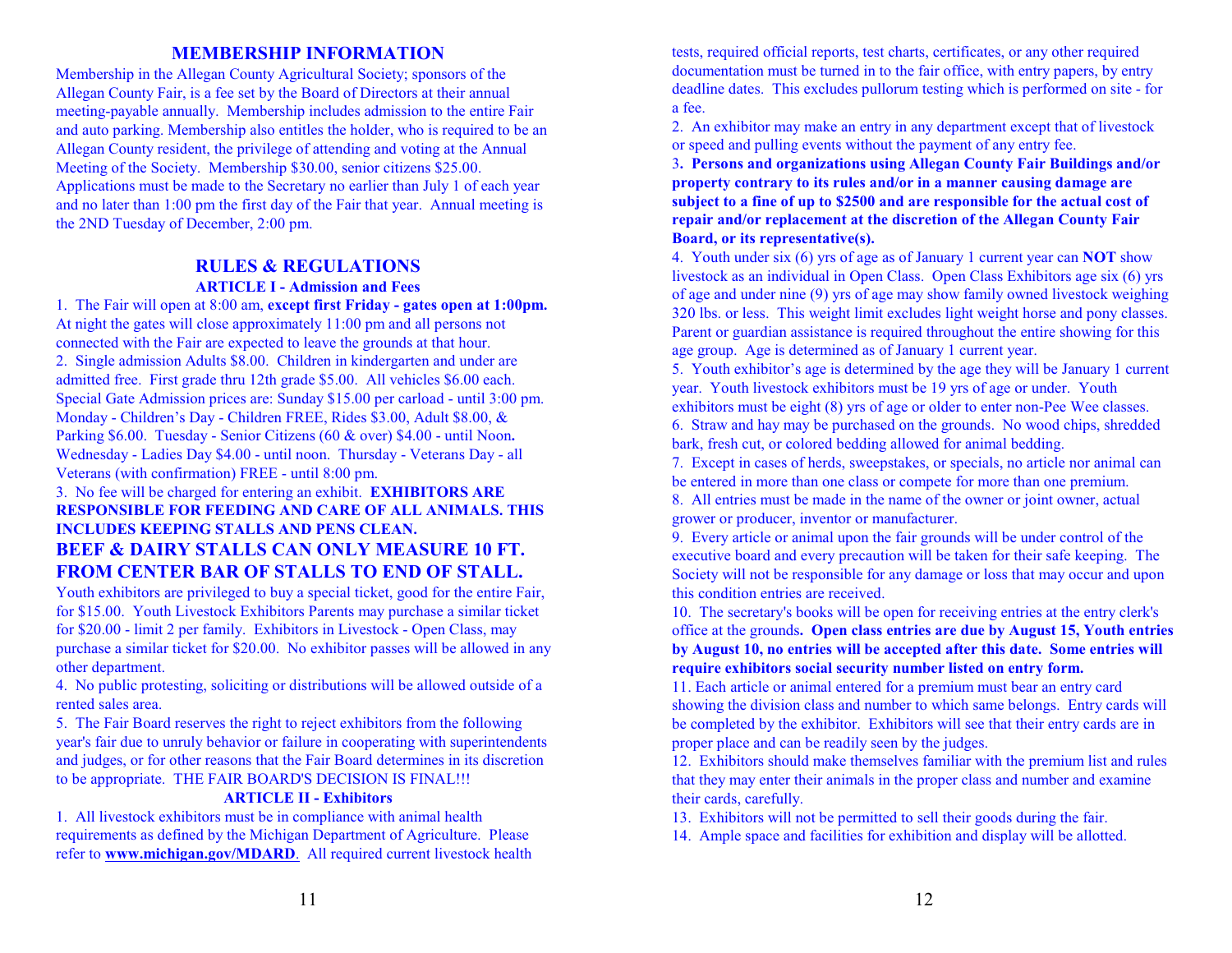15. Last years Open Class Exhibitors will receive 1<sup>st</sup> rights to stall and pen availability. We do not offer Open Class Market or Swine Classes. You may be required to show breed papers.

16. **All livestock exhibits must be in place by 9:00 pm - Thursday prior to Fair. No livestock exhibit, booth, or decoration shall be removed from the grounds before 10:00 pm the last Saturday of fair, except by special permission from the President, Secretary or Executive Director. Violation of this rule will result in forfeiture of premiums. Youth Swine have separate dates and times. Please see Youth Judging Schedule for info on Swine dates and times.**

17. Any animal entered for competition not shown in the judging will be charged at the rate of \$2.00 per day rent of stall.

18. No one person may enter for premium more than two breeds of horses, cattle, swine, sheep or goats.

19. Livestock shall be treated in a humane manner and in accordance with generally accepted agricultural and management practices for the care of farm animals and acceptable commercial practices to protect the livestock's health, safety, and/or welfare. The Livestock Supervisor shall notify the proper authority when cruel and/or prohibited conduct is observed.

### **ARTICLE III - Drug Testing Policy**

The fair has legal authority to require drug testing under the Animal Industry Act, Act 466 of 1988, as amended, in Section 40(3); "A fair, exhibition, exposition, or show authority may require additional testing or vaccination of animals before entry and during the fair, exhibition, exposition or show. 1. Allegan County Fair shall reserve the right to drug test any or all livestock entered in the Allegan Co. Fair, if deemed necessary by the Fair Management. 2. The expense for drug testing shall go to the person(s) owning the animal (s) if the test results show proof of the improper use of drugs. Improper use meaning drugs that have not been prescribed for the specific animal in question

or drugs that have not been administered correctly according to amounts and times prescribed by a veterinarian.

3. If a protest is lodged and drug testing is required, and the test results do not show proof of improper use of drugs - the expense of the drug test shall go to the person(s) lodging the protest.

4. Allegan County Fair Management shall have the right to eject and ban anyone committing an infraction of the rules.

5. Testing procedure:

a. Verify the animal you are about to test. Identify any tattoos, ear tags or ear notches that are on the animal. Whenever possible use USDA official identification vs. farm identification. Be sure to include this information on the "Sample Tag".

b. Present the container for examination to the animal representative/exhibitor, making sure to verify with the animal representative that the security seal has

not been previously broken. If the sample container is rejected for any reason, use another container and return the defective one to the laboratory.

Note: The animal representative must remain with the animal at all times during the sample collection process.

c. Record the seal # in the top right box of the Sample Transmittal Packing List.

d. Open the container by pressing upward on the open tab, breaking the seal.

e. Place the container in the catching stick; fold the lid back and anchor it under the metal finger welded onto the handle.

f. If a urine sample can not be obtained, a Michigan Licensed Veterinarian / Veterinarian Technician may collect five tubes of blood from the animal. Each tube of blood must be identified with one of the six small sticker tags provided on the "Sample Tag". Place the five labeled blood tubes inside a plastic sample container and seal as described below.

g. After collecting the sample, close the lid and snap it completely shut. Loop the barbed plastic strip on the sample container through the two holes in the container tabs and pull snug. Apply a short piece of evidence tape across the protruding end of the plastic barbed strip and also across the lid and down sides of the container.

h. Complete the information on a "Sample Tag" substituting the name of the fair for "Track", the name of the animal (Grand Champ Steer, Res. Champ Swine, Etc.) For "Horse" and the ear tag number or other unique identification number for "Tattoo". After the animal representative has watched the sample collection and sealing, they must sign under "Witness" on the sample tag. The person collecting the sample must sign under "Sampled By" on "Sample Tag". i. Place one completed large sticker tag from the top of the top of the top of the top of the "Sample Tag" one

the evidence tape and the other completed large

sticker tag on the side of the container. The remaining portion of the completed "Sample Tag" must be kept and NOT returned to the lab.

j. Lock the sealed and labeled sample container in a metal can.

Note: Once the can is locked it can not be opened until it reaches the lab. k. Samples must be held secure and cold until transferred to the laboratory. Note: Urine may be frozen, blood must be kept refrigerated and never be frozen. l. Any discarded needles should be placed in an approved "Sharps" container by the veterinarian / veterinarian technician.

m. When all sample collection has been completed, fill out the "Sample Transmittal Packing List." The packing list must identify the tag number of all samples included in the case. Enclose the completed "Sample Transmittal Packing List," any unused supplies and regenerated/refrozen freezer packs in the case and seal it with the provided intact case seal.

n. After sample collection is completed - transport samples to the Allegan County Fair's on call veterinarian.

o. Collect and retain signed Animal Certification Forms and the remaining portion of the completed "Sample Tag".

Note: Both of these documents should be kept in a secure place for cross-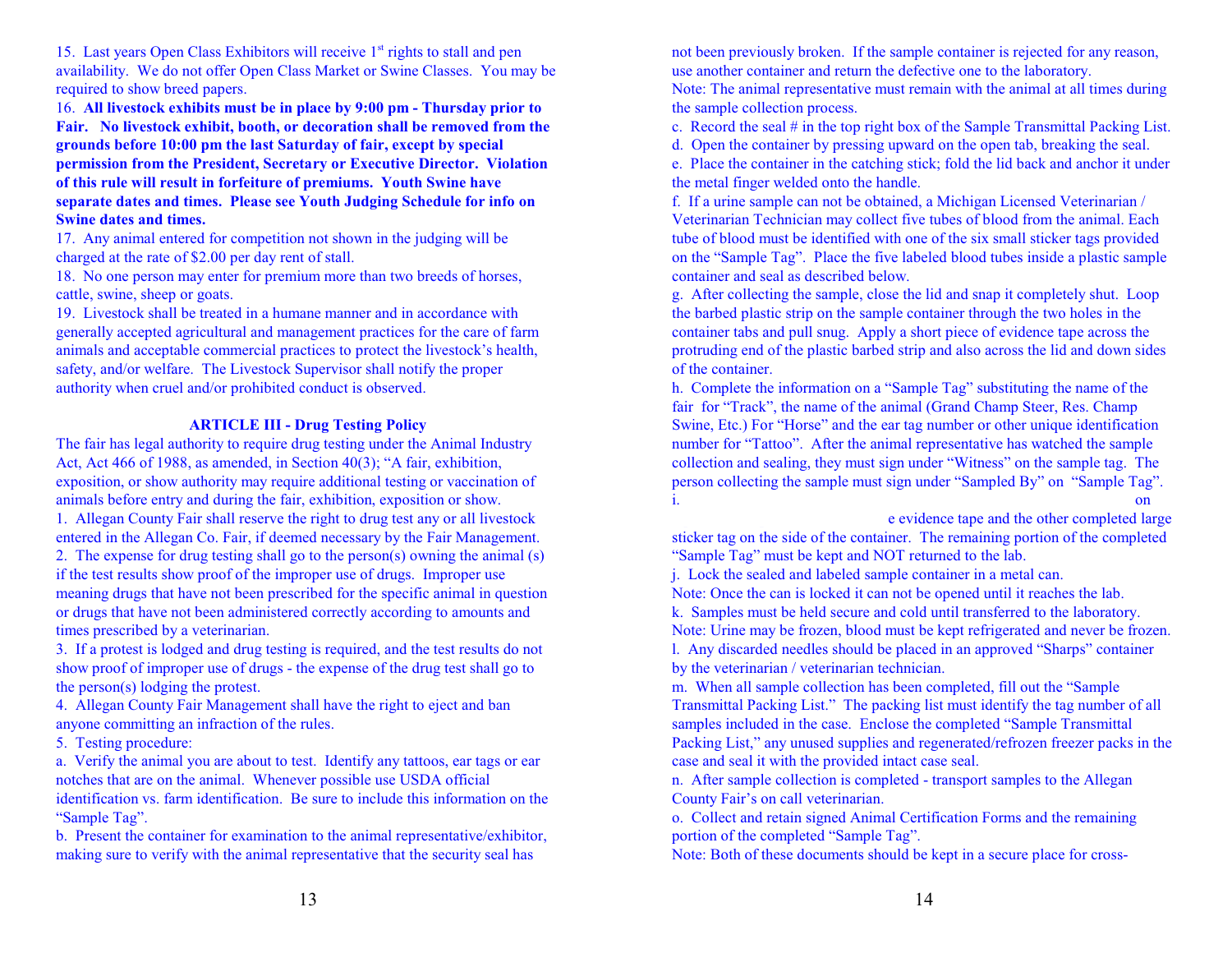8. All open class will be judged by a Regular not Danish System.

reference when sample results are received. In the event of a positive result these documents must be kept as evidence

# **ARTICLE IV - Judges**

1. Judges will be appointed by the superintendents and will report to them for book and badges. They will receive full instruction from the superintendent of the division in which they are to serve and will refer to him for advice and instruction in all cases of doubt or difficulty. Judges will be instructed as to feeding times.

2. Judges will examine the premium list and rules with care. They will in no case award a premium where there is no merit though there be no competition and in case of partial merit second premium may be awarded although no first premium may be given.

3. Judges are specially requested to render impartial justice both to the exhibitor and to the Society, observing that it is not the purpose of the Society to encourage unworthy exhibitors in any case, but to do full and ample justice to worthy exhibitors.

4. Judges will permit no person to interfere while at their work. Competitors interfering with the judges will forfeit their right to the premiums.

5. No exhibitor can act as a judge in any department in which he is an exhibitor or in which he is in any way interested.

6. Superintendents are requested to verify the awards of the judges in the presence of all competitors. They will correct any errors, if any have been made, before returning the judge's book to the Secretary.

## **ARTICLE V - Premiums THE FAIR RESERVES THE RIGHT TO PRO-RATE OR ELIMINATE PREMIUMS IF FAIR RECEIPTS ARE INSUFFICIENT TO PAY EXPENSES.**

1. The award of premiums will be designated as follows: First premium, blue ribbon or card; second premium, red ribbon or card; third premium, white ribbon or card; fourth premium, pink ribbon or card; fifth premium, yellow ribbon or card.

2. The Society reserves the right to withhold the premium in every case in which it shall appear to the executive committee that the regulations have not been complied with or that fraud and deception have been attempted.

3. All premiums listed are subject to availability of state funding.

4. All premiums are payable by check the week after the Fair, excepting where otherwise provided, as in case of special premiums or diplomas, signed by the President and Secretary.

5. In cases of no competition, prizes will be awarded on quality only.

6. Cash premiums will be awarded as marked in the Judge's records and not from ribbons that may be attached to exhibits.

7. 1st \$4.00, 2nd \$3.00, 3rd \$2.00 unless other amounts listed.

#### **ARTICLE VI - Protests**

1. All protests against the action of the made in writing, must be made in writing, must state specifically the cause of the complaint or appeal and must be for some cause other than error of judgement on the part of the judges. Such protests must be filed with the Fairs Executive Director within 24 hours following the effected livestock competition or still exhibit Judging.

2. When a Open Class protest is regularly made the same shall be referred to a special committee, which will investigate and report to the executive committee, which report shall be deemed final as to facts, and on the facts so reported the executive committee shall determine the case, then issue a notice of findings and recommended actions by October 15<sup>th</sup> current year.

3. When a Youth Class protest is regularly made it must be submitted in writing to the Fair Office Attn: Saree Miller, Executive Director. This protest must be accompanied with \$100.00 (cash) and is non-refundable. This money will be directed to the Allegan County Fair. The same shall be referred to the Conflict Resolution Committee - consisting of three Allegan Fair Board Members, and three members of the Youth Livestock Executive Board. These appointees will determine the final facts and on the facts so reported shall determine the case, then issue a notice of findings and recommended actions by October 15<sup>th</sup> current year.

4. The Open/Youth Protest must be received in writing by the Michigan Department of Agriculture within forty-five days following the initial appeal. If the exhibitor is not satisfied with the associations actions. The MDA will have 60 days to investigate the complaint and issue a finding of facts and notice of department action and recommended actions for the fair association.

# **ARTICLE VII**

No pool selling nor questionable games will be permitted upon the grounds.

# **MISCELLANEOUS PROVISIONS**

Persons having claims against the Association must present them to the Secretary at the close of the Fair in order that they may be examined at the first meeting of the Board.

No person should undertake to cross the track during races.

The police and other officers at the Fair will exercise all care possible to protect its patrons.

The Association WILL NOT BE RESPONSIBLE FOR ANY LOSS OR DAMAGE that may occur.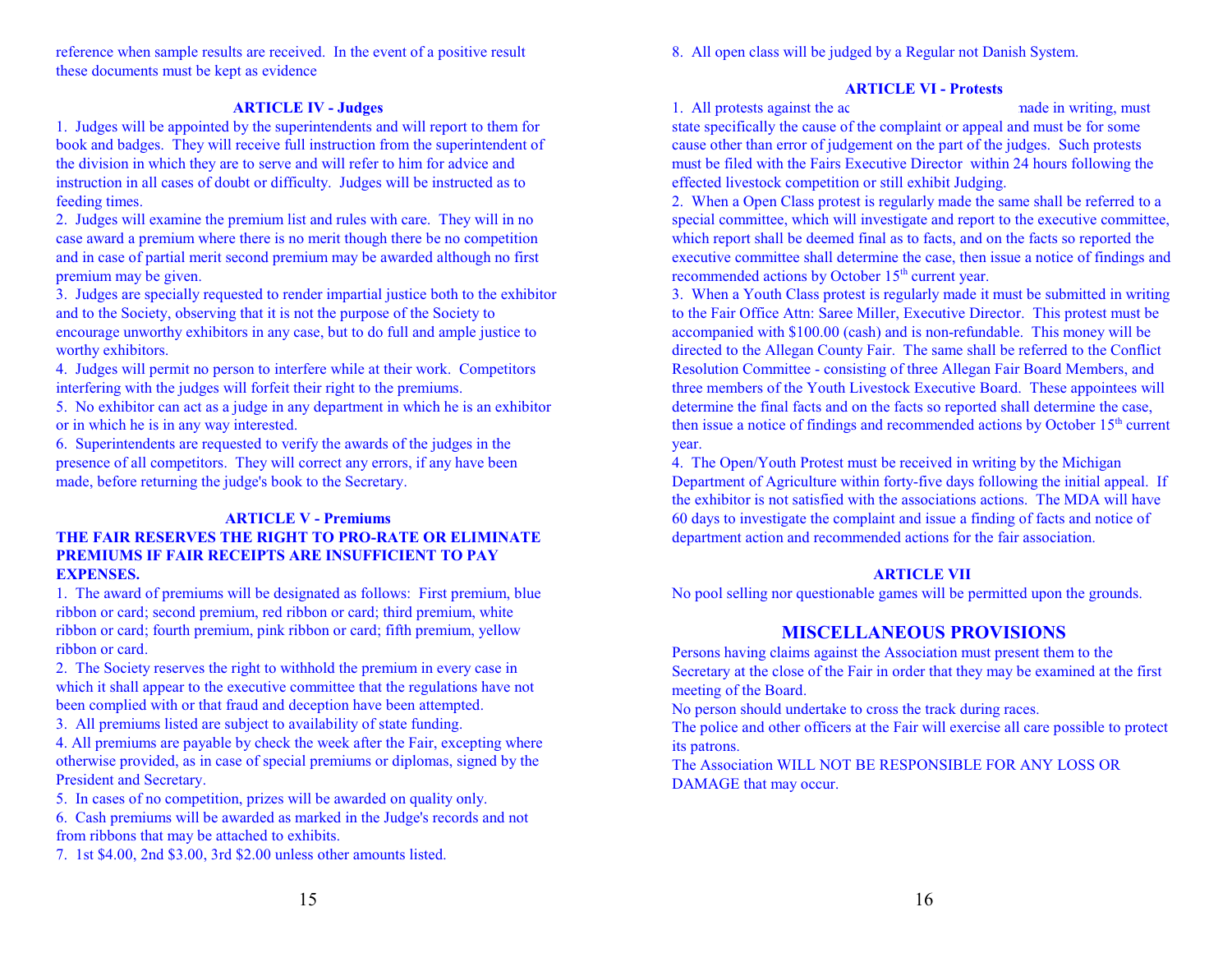#### **SPECIAL NOTICE TO EXHIBITORS**

Do not depend entirely upon the clerks in the different departments in making your entries. Study the rules in the book and know just what section and class under which your exhibit should be entered. BE SURE THAT YOUR CORRECT NAME AND ADDRESS are written plainly on the form retained by the Clerk. We want your post office address, not the township or school district in which you live, and possibly a social security number.

Remember that you must have an entry tag for each and every article you wish to place in competition.

Remember that a premium card or ribbon placed on an animal or article is no guarantee of award.

We must be governed strictly by the records on the Judge's sheets.

Keep your entry form until you receive your premium checks. These checks must be cashed promptly. If you think any mistake has been made in your premium you must contact the fair office immediately.

It shall be the duty of the Security for the day and night respectively to execute the orders they may receive from the President or Secretary and carefully watch and guard against infringement of the by-laws, the jumping of fences or driving on track when same is being used for trial of horses.

#### **HOW TO ENTER OPEN CLASS EXHIBITS**

Entry blanks may be obtained at Fair Office. Use separate line for each item to be exhibited. All entry forms must be received by August 15th to the Entry Clerk, c/o Fair Office, P.O. Box 10, Allegan, MI 49010.

Entry blanks not mailed should be brought to the Entry Clerk in the Secretary's Office at the Fairgrounds by August  $15<sup>th</sup>$ . If the  $15<sup>th</sup>$  falls on a weekend the entry clerk will accept entries on the following Monday.

Items in Horticulture will be accepted by department personnel on Wednesday and Thursday, prior to the Fair from 9 am to 6 pm. Judging will be on first Friday, starting at 8 am.

Items in Floriculture accepted 9am - Noon, Thursday prior to Fair. Items in the Antique Department, Culinary Arts, Arts, Crafts and Hobbies accepted 9am - 6pm, Wednesday prior to the Fair, ONLY. All entry cards are completed by the exhibitor.

If there are any questions concerning the filling out of entry blanks or items that may be exhibited, please contact either the Superintendent of the department concerned or the Entry Clerk at (269)673-6501 or (888)673-6501.

# **ENTRIES WILL NOT BE ACCEPTED WITHOUT EXHIBITOR'S SOCIAL SECURITY NUMBER LISTED ON THE ENTRY FORM**.

**All Livestock Exhibitors must be in compliance with animal health requirements as defined by the Michigan Department of Agriculture. Please refer to [www.michigan.gov/MDARD.](http://www.michigan.gov/MDARD.)**

# **FARM MACHINERY EXHIBITS**

Bonnie Miller Allegan Fair, Box 10, Allegan, MI 49010 Phone (269) 673-6501 (fair office) (888)673-6501

Exhibition space in the machinery section will be divided into lots 10 foot X 10 foot lots. The depths of the lots will be determined by the location of the roads through the machinery section. A rental charge based on the square foot area occupied by each exhibitor will be made. The Association has set aside and will furnish space suitable to display various implements and farm machinery.

This division will be an exhibition for all farm implements,

machinery and apparatus of all kinds for farm and mechanical purposes.



Exhibitors in this class will be permitted to book orders for their exhibits to be delivered at the close of the fair.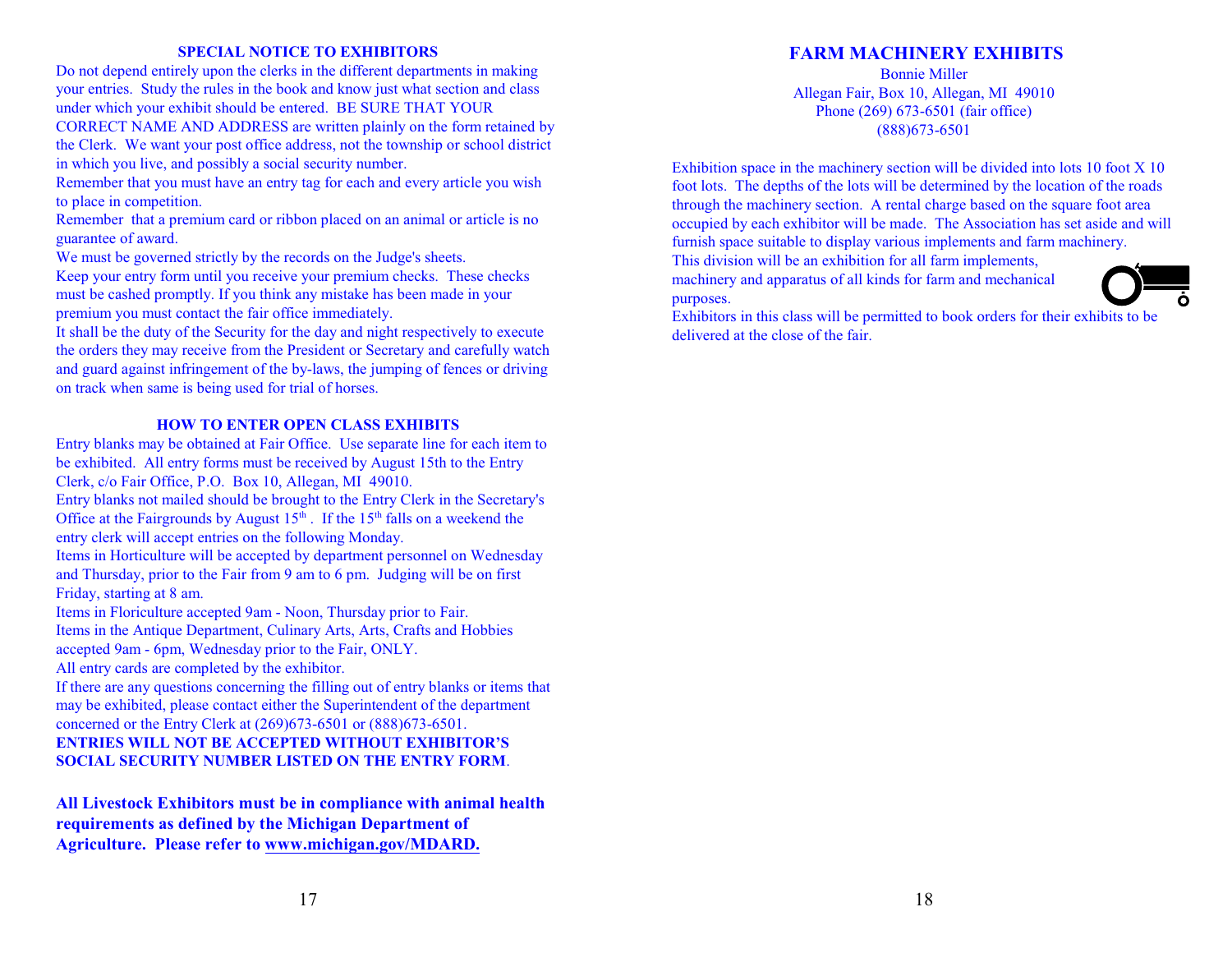# **HARNESS HORSE RACING**

**POST TIME 12:00 PM MONDAY & WEDNESDAY SEPTEMBER 12 & 14**



â

#### **Route M-89 and M-40 to Davis St., North; Out Route Cedar St. to M-222**

First raced: 1892 Score 5 Wide Speed Rating 2:06.1

#### **PACING TRACK RECORD**

Aged horse or mare: BELMONT TUXEDO, J. Sustec, 1993, 2:01.1 3-year-old colt: ONE GALLANT RUSH, K. Goodwin, 1994, 1:57.2 3-year-old filly: CLEARLY CLOUT, B. Kramer, 1998, 1:58 2-year-old colt: BEST FOOT FORWARD, B. Kramer, 1998, 2:00.2 2-year-old filly: SWEET NITE DREAMS, P. Otten, 1994, 2:01

#### **TROTTING TRACK RECORD**

Aged horse or mare: PARAGON VICTORIUS, P. Peden, 1998, 2:03.3 3-year-old colt: UNOWHATIMEANVERN, L. Smith, 1994, 2:01 3-year-old filly: MEET MY EX, V. Copeland, 2004, 2:02.2 2-year-old colt: SKY HARBOR, M. Webster, 2002, 2:05.2 2-year-old filly: RHIANNA DAVINE, L. Smith, 2005, 2:04.4

#### **MONDAY, SEPTEMBER 12 - POST TIME 12:00 NOON MICHIGAN COLT STAKES - GREAT LAKES M.O.B. CIRCUIT Enter by 10:00 am Thurs. Sept. 9, 517-349-2920 or 888-898-MHHA**

#### **WEDNESDAY, SEPTEMBER 14 - POST TIME 12:00 NOON OVERNIGHT RACES Enter by 10:00 am Mon., Sept 13, 269-673-4049 or 269-673-8706**

**All races are MICHIGAN ELIGIBLE** U.S.T.A. and Michigan Department of Agriculture rules to govern races. We reserve the right to reject any entry, declare off or rearrange program as conditions require. Entrance Fee is \$35.00. Entries close at 10:00 am. Owner of horse is responsible for any drug testing or Vet assistance required by the Fair Board. We reserve the right to race overnight races one heat or two depending on the number of races. **THREE** day box. **Proof of owners social security number must be shown and premium checks will be written to that person.**

#### **President and Speed Superintendent - Harry Chestnut**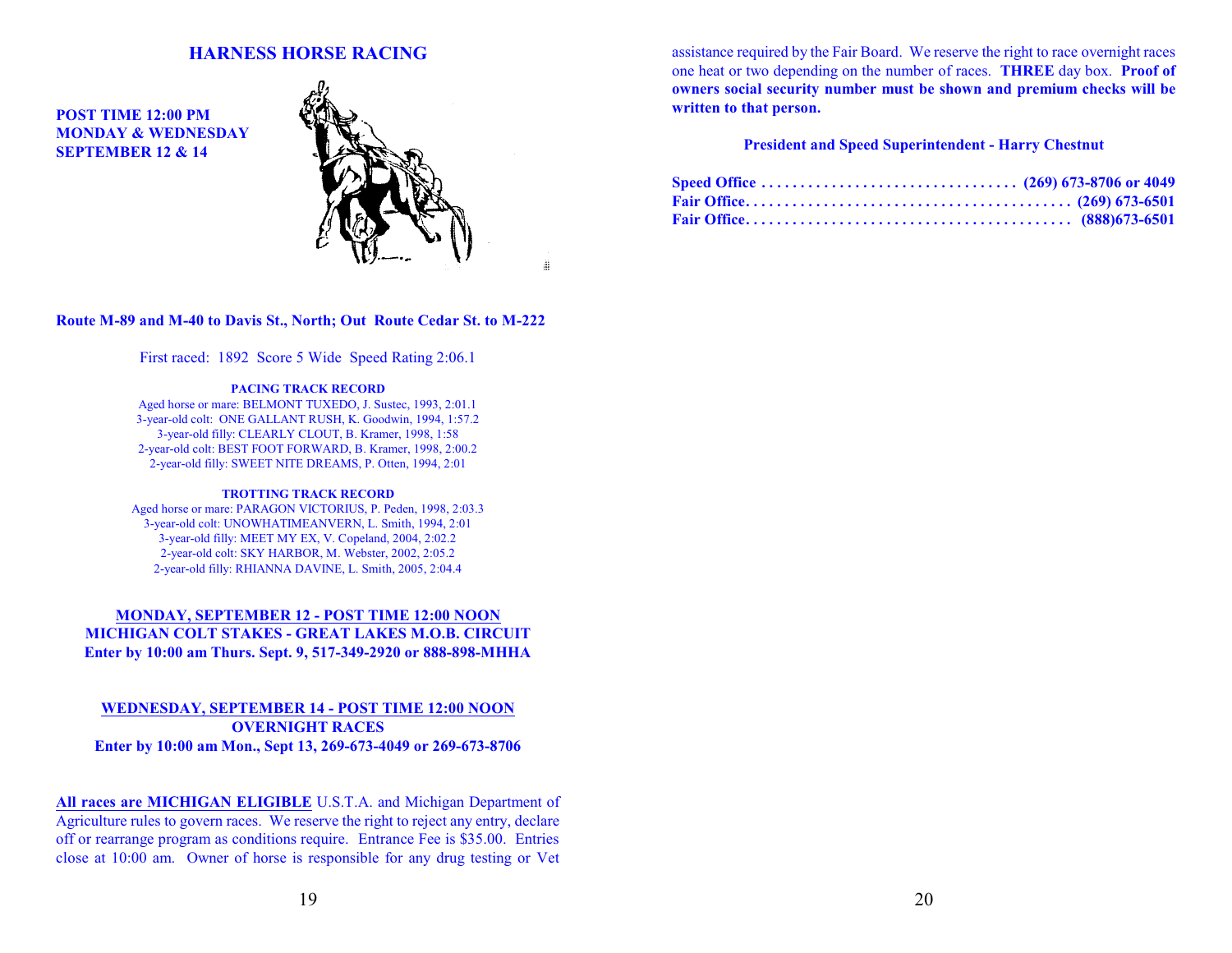# **LADIES DAY PROGRAM WEDNESDAY, SEPTEMBER 14, 2022**

**REGISTRATION 8:00 -9:00 AM** Coffee - Rolls PROGRAM BEGINS 9:00 AM - ON THE HILLTOP Joni Brummel & Becky Wallace, Superintendents

DOOR PRIZES !!!

Homemaker Queen Coronation Entertainment **Speaker to be Announced!**



| <b>MAIL TO:</b>                         |      |                            | <b>FAX TO:</b>                    | (Circle one) |                                        |  |
|-----------------------------------------|------|----------------------------|-----------------------------------|--------------|----------------------------------------|--|
|                                         |      | <b>ALLEGAN COUNTY FAIR</b> |                                   | 269-673-2522 |                                        |  |
| <b>P.O. BOX 10</b><br>ALLEGAN, MI 49010 |      |                            |                                   |              | Social Security #                      |  |
|                                         |      |                            |                                   |              |                                        |  |
| <b>Exhibitor Name</b>                   |      |                            |                                   |              | A ge January 1<br><b>Cu</b> rrent Year |  |
| <b>Address</b>                          |      |                            |                                   |              |                                        |  |
| <b>City</b>                             |      |                            |                                   | State Zip    | Phone                                  |  |
|                                         |      |                            |                                   |              |                                        |  |
| Member Club<br>ID $#$                   |      | $Club \#$                  | Youth Youth Youth Youth Club Name |              | Year in Club                           |  |
| Dept.                                   | Sect | Class $#$                  | <b>Class Name</b>                 |              |                                        |  |
|                                         |      |                            |                                   |              |                                        |  |
|                                         |      |                            |                                   |              |                                        |  |
|                                         |      |                            |                                   |              |                                        |  |
|                                         |      |                            |                                   |              |                                        |  |
|                                         |      |                            |                                   |              |                                        |  |
|                                         |      |                            |                                   |              |                                        |  |
|                                         |      |                            |                                   |              |                                        |  |
|                                         |      |                            |                                   |              |                                        |  |
|                                         |      |                            |                                   |              |                                        |  |
|                                         |      |                            |                                   |              |                                        |  |
|                                         |      |                            |                                   |              |                                        |  |
|                                         |      |                            |                                   |              |                                        |  |
|                                         |      |                            |                                   |              |                                        |  |

Exhibitor #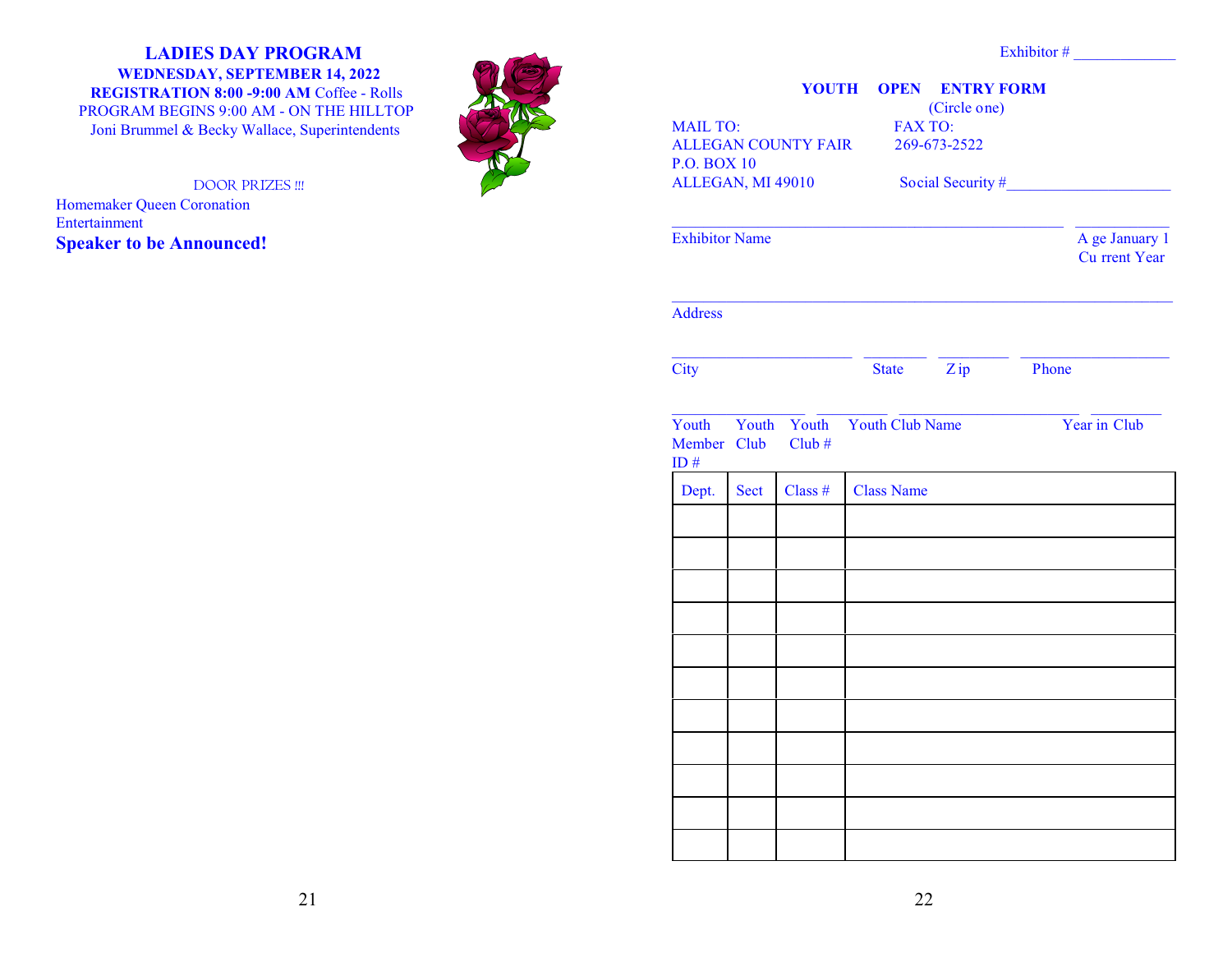# **OPEN CLASS LARGE LIVESTOCK**

# **DEPARTMENT 1 - DAIRY**

Please check entries with entry clerk before judging.

1. All livestock exhibitors must be in compliance with animal health

requirements as defined by the Michigan Department of Agriculture. Please refer to **www.michigan.gov/MDARD**

2. All Beef and Dairy exhibitors must have a caretaker or stable boy with their animals at all times.

- 3. Indicate on entry form how many head of livestock they will be exhibiting.
- 4. No one person may enter for premium more than two breeds.

5. No family, farm, or address may exhibit more than 10 head of Dairy Cattle and 10 head of Beef Cattle.

- 6. All entries should be in place Thursday prior to Fair by 9:00 pm.
- 7. Judging See Schedule.

8. All cattle must be bonafide property of the exhibitor at time of making entry.

9. The age of Senior Cattle will be computed from July 1st. The age of Junior Cattle will be computed from January 1st.

10. No animals shall be shown in more than one class, except classes for get of sire, produce of dam, herd championship and special classes.

11. First prize winners only can compete for championship prizes.

12. Senior champions are animals over two years of age. Junior champions are animals under two years of age.

- 13. Grade animals will not be able to compete in any class.
- 14. Animals may be shown for both single and herd premiums.
- 15. No exhibits shall be removed until last Saturday of Fair after 10:00 pm.

16. Cattle must be owned by exhibitor and have been in his possession at least four months preceding Fair.

17. Exhibitors MUST furnish own straw.

18. Each exhibitor will be allowed two (2) entries per class and animals

MUST be registered in own personal name.

19. Must have a slip of paper from the Association stating they are identified grades. (Identified grades-registered animal, but no papers.)

20. No water tanks in alley way.

# 21. **STALLS CAN ONLY MEASURE 10 FT. FROM CENTER BAR OF STALL TO THE END OF STALL.**

22. Registration papers may be requested.

23. Social Security number MUST be on entry form.

24. **The number of stalls required for your entries must be listed on your entry form. NO STALL COUNT - NO ENTRY!!! ENTRY DEADLINE IS AUGUST 15TH** 

# **DEPARTMENT 1 - DAIRY**

Robyn Wixom, Superintendent 08201 3850<sup>th</sup> St, Bloomingdale (269)941-3581

# **PREMIUMS**

# **1st-\$38.00/2nd-\$37.00/3rd-\$35.00/4th-\$31.00/5th-\$18.00/ 6th-\$15.00/7th- \$13.00/8th-\$11.00**

## CLASS

- 1. Jr Heifer Calf 3/1 current yr & over 4 months.
- 2. Intermediate Heifer 12/1 last yr 2/28 current year.
- 3. Sr Heifer Calf 9/1 last yr 11/30 last yr.
- 4. Summer Yearling 6/1 8/31 last yr.
- 5. Jr Yearling Heifer 3/1 5/31 last yr.
- 6. Winter Yearling 12/1 two yrs ago 2/28 last yr.
- 7. Sr Yearlng 9/1 11/30 two yrs ago.
- 8. Jr Champion and Reserve Female-ribbon only.
- 9. 2 Year Old Cow 9/1 prior yr to 8/31 two yrs ago.
- 10. 3 Year Old Cow 9/1 two yrs ago to 8/31 three yrs ago.
- 11. 4 Year Old Cow 9/1 three yrs ago to 8/31 four yrs ago.
- 12. Aged Cow (Milking) born before 9/1 five yrs ago.
- 13. 2-4 Year Old Dry Cow 9/1 last yr to 8/31 four yrs ago.
- 14. Aged Cow (dry) born before 9/1 five yrs ago.
- 15. Sr. Champion & Reserve Female ribbon only.
- 16. Grand Champion ribbon only.
- 17. Reserve Champion ribbon only.
- 18. Best Three Females ribbon only.
- 19. Produce of Dam ribbon only.
- 20. Dam & Daughter ribbon only.
- 21. Dairy Herd.



SECTION 1 - HOLSTEINS SECTION 3 - BROWN SWISS SECTION 2 - JERSEYS SECTION 4 - ANY OTHER **BREED**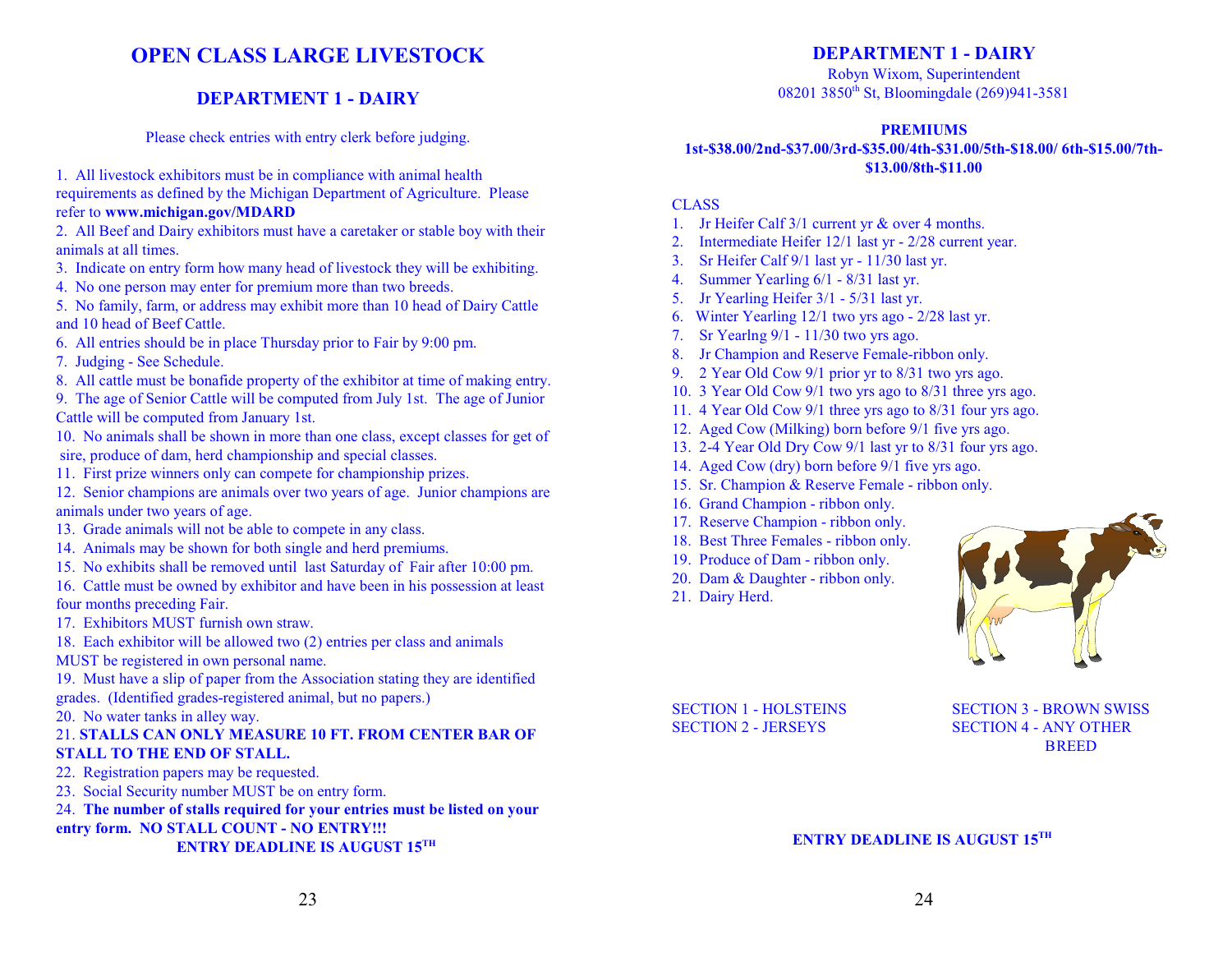# **DEPARTMENT 3 - BEEF CATTLE**

Loren VanOrder, Superintendent 3095 53rd, Hamilton (269)751-5527

**Rules - Same as for Department 1 - Dairy PREMIUMS 1st-\$35.00/2nd-\$34.00/3rd-\$32.00/4th-\$27.00/ 5th-\$14.00/6th-\$12.00/7th-\$10.00/8th-\$8.00**



### **BEEF CLASSES - ALL SECTIONS**

- Every animal must be 3 months of age.
- 1. Sr. Yearling Bull, calved between 9/1 and 12/31 two yrs ago.
- 2. Jr. Yearling Bull, calved between 1/1 and 4/30 last yr.
- 3. Summer Yrlng. Bull, calved between 5/1 and 8/31 1ast yr.
- 4. Sr. Bull Calf, calved between 9/1 and 12/31 last yr.
- 5. Intermediate Bull Calf, calved between 1/1and 2/28 this yr.
- 6. Jr. Bull Calf, calved between 3/1 and 5/31 this yr.
- 7. Grand Champion Bull-ribbon only.
- 8. Reserve Champion Bull-ribbon only.
- 9. Two Bulls, any age, bred by exhibitor.
- 10. Cow/calf, Cow any age with current calf.
- 11. Sr. Yrlng. Heifer, calved between 9/1 and 12/31 two yrs ago.
- 12. Jr. Yrlng. Heifer, calved between 1/1 and 4/30 last yr.
- 13. Summer Yrlng. Heifer, calved between 5/1 and 8/31 last yr.
- 14. Senior Heifer, calved between 9/1 last yr. and 12/31 last yr.
- 15. Intermediate Heifer calf calved between 1/1 to 2/28 this year.
- 16. Junior Heifer Calf, calved between 3/1 and 5/31 this yr.
- 17. Grand Champion female-ribbon only.
- 18. Reserve Champion female-ribbon only
- 19. Two Females, bred and owned by exhibitor.
- 20. Get of Sire (4 animals, both sexes, owned by exhibitor, sired by same sire).
- 21. Pair of Calves, (1 Jr. or Sr. bull and 1 Jr. or Sr. heifer).
- 22. Produce of Dam (two animals, same dam)
- 23. Pair of Yearlings (1 yrlng bull and 1 yrlng heifer.)
- 24. Breeders Herd (Bull and 3 females. Any age)

| SECTION 1- ANGUS(RED OR BLACK) SECTION 7- CHAROLAIS |                               |
|-----------------------------------------------------|-------------------------------|
| <b>SECTION 2- SHORTHORNS</b>                        | <b>SECTION 9- MAINE ANJOU</b> |
| <b>SECTION 3- HEREFORDS</b>                         | <b>SECTION 10- DEXTERS</b>    |
| <b>SECTION 5- SIMMENTAL</b>                         | <b>SECTION 12- ANY OTHER</b>  |
| <b>SECTION 6- CHIANINA</b>                          | <b>BREED</b>                  |

#### **ENTRY DEADLINE IS AUGUST 15TH**

# **DEPARTMENT 5 - SHEEP**

Kim Schut, Superintendent 7009 2967 32<sup>nd</sup> St., Allegan (616)550-7009

# **PREMIUMS 1st-\$16.00/2nd-\$14.00/3rd-\$12.00/4th-\$11.00**

NOTE: Make entries on the blanks of this Association and mail to fair office. Sheep must be on exhibition by 9:00 pm Thursday prior to Fair.



Sheep on exhibition will not be released until after 10:00 pm the last Saturday of Fair. **No one person may enter for premium more than two breeds. Each exhibitor may show 2 entries per individual class but only one entry per group class. EACH INDIVIDUAL ANIMAL MUST HAVE ONE LINE ON THE ENTRY FORM. EACH GROUP CLASS MUST HAVE ONE LINE ON THE ENTRY FORM. The number of pens required for your entries must be listed on your entry form. NO PEN COUNT - NO ENTRY!!! Health Requirements: www.michigan.gov/MDARD**

1. Certificates of registration required and must be supplied to qualify the entries on all sheep.

- 2. All sheep must be owned by exhibitor thirty days before the fair.
- 3. Flock shall consist of ram, any age, two yearling ewes, and two ewe lambs.

4. Best four head shall consist of yearling ram and ewe and ram and ewe lambbred and owned by exhibitor.

5. Senior Lamb Classes-ages for senior lambs will be Sept. 1 to Jan. 1 for Hampshire, Columbia, Rambouillet, Dorset, Suffolk and Corriedale, Sept 1 to Feb. 15 for Oxford and Cheviot.

6. Junior Lamb Classes-ages for junior lambs will be Jan. 2 and after for Hampshire, Columbia, Rambouillet, Dorset, Suffolk and Corriedale. Feb. 16 and after for Oxford and Cheviot.

#### CLASS

- 
- 2. Sr. Ram Lamb 10. Yearling Ewe
- 
- 
- 5. Pr. Yearling Rams 13. Flock
- 6. Champion Ram-Ribbon Only 14. Pr. Lambs male & female
- 
- 
- 1. Jr. Ram Lamb 9. Pr. Ewe Lambs
	-
- 3. Pr. Ram Lambs 11. Pr. Yearling Ewes
- 4. Yearling Ram 12. Champion Ewe Ribbon Only
	-
	-
- 7. Jr. Ewe Lamb 15. Pr. Yrlngs male & female
- 8. Sr. Ewe Lamb 16. Best Four Head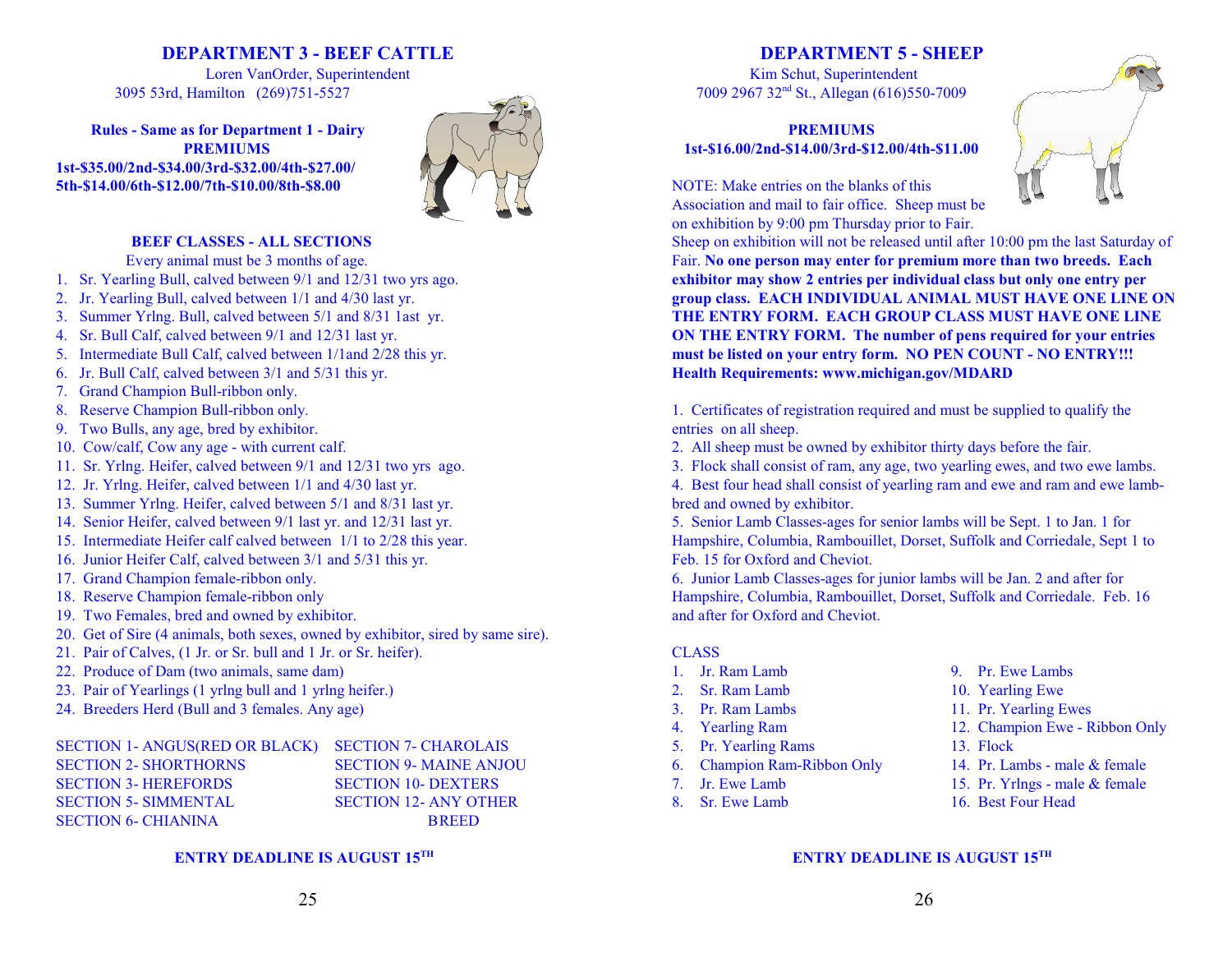SECTION 1- TARGHEE SECTION 8- DORSET SECTION 3- SUFFOLK SECTION 9- ICELANDIC SECTION 5- HAMPSHIRE SECTION 13- POLYPAY SECTION 6- JACOB SECTION 14- ANY OTHER SECTION 7- SHETLAND BREED

SECTION 4- CHEVIOT SECTION 12- SOUTH DOWN

Rosettes to Champion and Reserve Champion

#### **ENTRY DEADLINE IS AUGUST 15TH**

# **DEPARTMENT 7 - GOATS**

Brian Williams, Superintendent 2797 108<sup>th</sup> Ave., Allegan (269)217-0503

#### **PREMIUMS**

**1st-\$16.00/2nd-\$14.00/3rd-\$12.00/4th-\$11.00 Health Requirements:** www.michigan.gov/MDARD

Mail all entry forms to the fair office. **No one person may enter for premium more than two breeds or two animals**



**per class. No family, farm or address may exhibit more than 20 goats. No goat ship in allowed! Contact Superintendent for check in times. The number of pens required for your entries must be listed on your entry form along with number of animals. All exhibitors entering animals from one farm/family must mail entries together. NO PEN COUNT - NO ENTRY!!!**

- 1. All entries should be in place by 9:00 pm Thursday prior to Fair.
- 2. All goats must be bonafide property of exhibitor at time of making entry.
- 3. No horned animals may be shown, with the exception of angoras and boers.
- 4. Does over two years that have never freshened may not be shown.
- 5. Does that have freshened may not be shown in dry classes.
- 6. Animals may be shown for both single and herd premiums.
- 7. No exhibits may be removed until after 10:00 pm the last Saturday of Fair.
- 8. Open to grade animals judging shall be according to breed standards. Animals should be true breed, not mixed breeds.
- 9. Classes for goats are determined by birth date.

10. All animals must have identification-tattoo with registration papers or scrapie tag permanently attached to goat. Scrapie tag on collar not allowed.

- 11. Please include telephone number and social security number on entry.
- 12. No bucks allowed.
- 13. All exhibitors please wear acceptable attire.

14. All pens must have hay feeder. No hay to be thrown on ground.

#### CLASS

- 1. Jr. Doe Kid born 4/1 & after this yr. 12. Sr. Res. Champion-milking
	-
- 3. Sr. Doe Kid born 1/1-2/28 this yr. 13. Best of Show (Grand)-rosette
- 4. Sr. Yrlng. 1 year & under 2 yrs. o nly.
- 5. Jr. Champion-dry does-ribbon only. 14. Res.-Best of Show-rosette only.
- 6. Jr. Res. Champn-dry does-ribbon only. 15. Udder
- 
- 
- 
- 10. Aged Milker-5 yrs & over. 18. Dam & Daughter
- 11. Sr. Champn-milking does-ribbon only 19. Herd 4 does
- 2. Interm. Doe Kid born 3/1-3/31 this yr. does-ribbon only.
	-
	-
	-
- 7. Yrlng. Milker-under two years. 16. Jr Best Doe in Show-rosette only
- 8. Jr. Milker-2 yrs. & under 3 yrs. 17. Res Jr Best Doe in Show-rosette 9. Sr. Milker -3yrs. & under 5 yrs.  $\omega$  only
	-
	-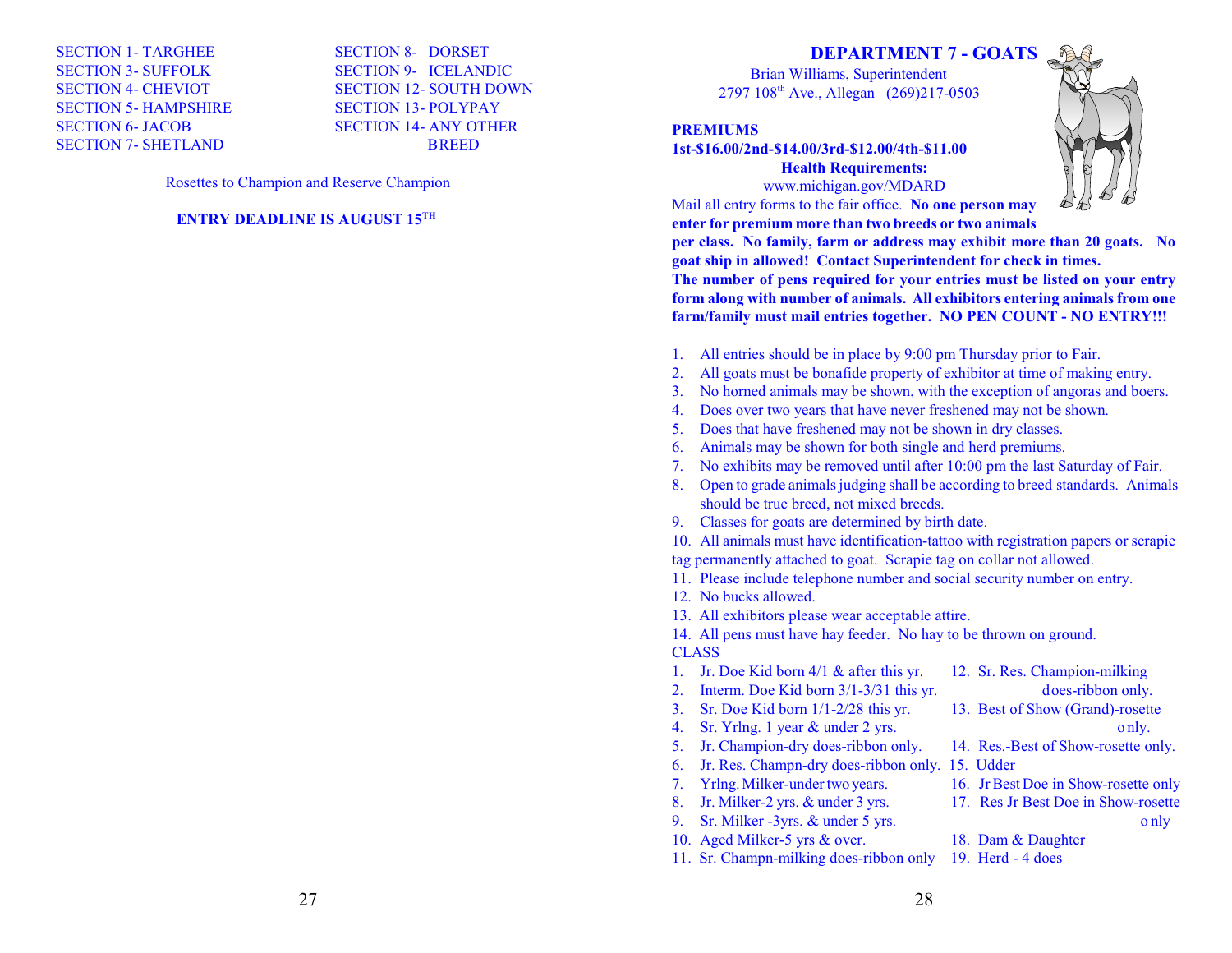Base date for determining age is date of show. Exhibitors must provide own hay and straw. Rosette for classes 13, 14, 16 & 17 only.

SECTION 1 - ALPINE SECTION 2 - LA MANCHA SECTION 3 - TOGGENBURG / OBERHASLI / SAANEN SECTION 4 - NUBIAN SECTION 5 - ANY OTHER DAIRY BREED SECTION 6 - ANY OTHER NON-DAIRY BREED

# **DEPARTMENT 15 - HORSES PONIES HALTER/HITCH/CART**

Vicki Swainston, Superintendent 3020 136<sup>th</sup> Ave., Hamilton (616)318-0712 Pam Firlick-McGill, Superintendent 3162 4<sup>th</sup> St., Wayland (269)509-2141

Health Regulations: www.michigan.gov/MDARD

**No one person may enter for premium more than two breeds. The number of stalls required for your entries, and head count of horses being exhibited must be listed on your entry form. NO STALL COUNT-NO ENTRY!**

#### **MULES SEE DEPT. 19 FOR ENTRIES**

1. Harness. Heavy harness must include HAMES, TUGS, HEEL CHAINS AND BRITCHINGS.

2. All Ponies or Mini Mules (Dept. 19) must be 58" and under

3. Driver. One Driver and one Swamper allowed while showing.

4. Brakes and Pins. The use of Brakes and Pins on single team classes will NOT be allowed. May be used on Multiple hitches only.

5. Gaits of Ponies while being shown to be FLAT FOOT WALK and FREE TROT.

6. Judging Hitches to be hitched to a suitable four wheel wagon of show type. Hitches may be required by the Judge to do individual maneuvers.

7. Two or more hitches to declare a contest.

8. We reserve the right to measure all ponies and mini-mules to be shown in the hitch contest.

9. Swamper is required in 4 Pony, Unicorn, and Youth Pony Classes.

10. All horses should be in place by 9:00 pm Thursday prior to Fair.

11. No animal can be shown in more than one section except that single entries may also compete in breeders class.

12. No animals will be released until 10:00 pm last Saturday of Fair.

13. Exhibitors must display correct entry number. Incorrect number or no number - no premium.

14. **NEGATIVE COGGINS TESTS are required and a copy must be given to Entry Clerk when entering classes, and Superintendent upon arrival at fair.`** 

15. Exhibitor must fill out Superintendents emergency contact sheet.

16. Ponies, Mules, Mini Mules must be stabled at fairgrounds thru entire fair.

#### **SCORING AS FOLLOWS:**

A. Neatness and cleanliness of wagon, driver and equipment 20%.

B. Quality and uniformity of color and size of team 20%.

C. Manner, performance of teams and ability of driver 60%.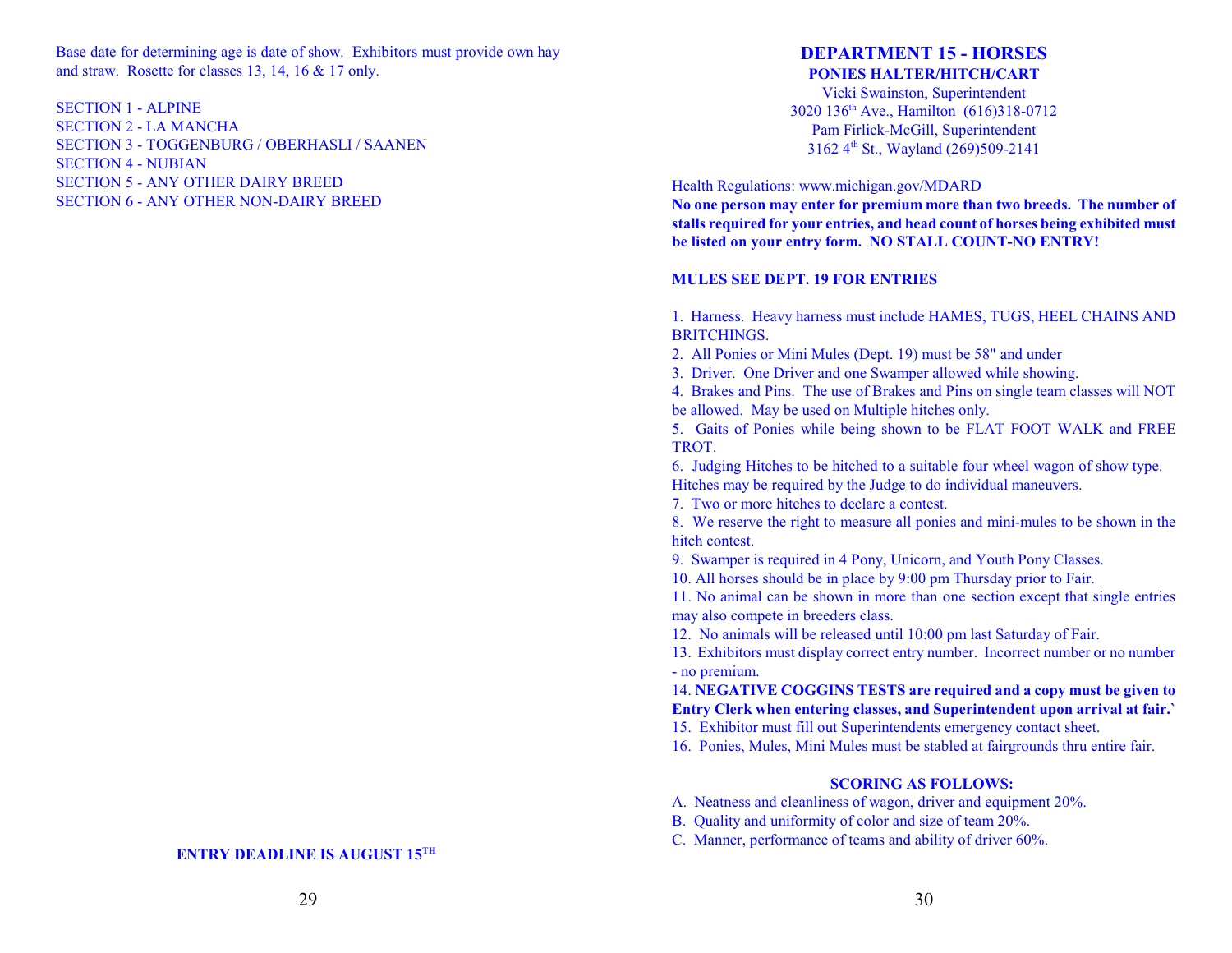#### **SECTION 1 - 2 PONY HALTER CLASSES PREMIUMS 1st-\$20.00/2nd-\$18.00/3rd-\$16.00/4th-\$14.00/5th-\$12.00 \*Except Champion Classes Premiums as listed**

SECTION 1 - 48 INCHES & OVER SECTION 2 - UNDER 48 INCHES

#### **CLASS**

- 1. Mare 2 yrs & under
- 2. Mare 3 yrs & over
- 3. Foal
- 4. Sr. Champion Mare 3 yrs & over \$20.00 & ribbon
- 5. Sr. Reserve Champion Mare \$16.00 & ribbon
- 6. Jr. Champion Mare 2 yrs. & under \$20.00 & ribbon
- 7. Jr. Reserve Champion Mare \$16.00 & ribbon
- 8. Mare & Foal by side
- 9. Matched Pair at Halter
- 10. Jr. Matched Pair at Halter ( 2 yrs. & under)
- 11. Gelding 2 yrs & under
- 12. Gelding 3 yrs & over



# **HARNESS PONY CART / HITCH**

ONE ENTRY PER PERSON PER CLASS.

SECTION 3 - 48 INCHES & OVER SECTION 4 - UNDER 48 INCHES

#### **PREMIUMS - CART & HITCH CLASSES 1st-\$40.00/2nd-\$35.00/3rd-\$30.00/4th-\$25.00/5th-\$20.00**

CART CLASSES

- 1. Youth ( 8-14 yrs)
- 2. Adult
- 3. Adult timed obstacle course

#### HITCH CLASSES

- 
- 
- 6. Youth (12-18 yrs)

# **DEPARTMENT 17 - DRAFT HORSE**S

Pam Firlik-McGill**,** Superintendent 3162 4<sup>th</sup> St., Wayland (269)509-2141 Vicki Swainston, Superintendent 3020 136<sup>th</sup> Ave., Hamilton (616)318-0712

- 1. All horses should be in place by 9:00 pm Thursday prior to Fair.
- 2. All teams shown under harness must weigh 2750 lbs. per team. **EXCEPT: Mules must weigh 2400 lbs.**

- 3. All horses must be bonafide property of the exhibitor at time of entry.
- 4. Ages of horses shall be computed from January 1st.
- 5. Horses shown in Hitch classes are governed by same rules as Pony Classes.
- 6. Only 2 entries per class per exhibitor.
- 7. No premium will be awarded when animal is not worthy even if there is no competition.
- 8. Placing ribbons awarded.
- 9. Exhibitors must be prepared to furnish certificate of registry of all animals over one year, if requested.
- 10. No animals will be released until 10:00pm last Saturday of Fair.

11. **NEGATIVE COGGINS TESTS are required** and copies must be given to Entry Clerk when entering classes, and Superintendent upon arrival at fair.

- 12. Exhibitor must fill out Superintendents emergency contact sheet.
- 13. Draft Horses and Draft Mules must be stabled at fairgrounds thru entire fair. 14. Order of Showing for departments 15 - 19 may be intermixed for tack changes.

#### **SECTIONS 1 - 6 STALLIONS PREMIUMS 1st-\$20.00/2nd-\$18.00/3rd-\$16.00/4th-\$14.00/5th-\$12.00**

#### **\*Except Champion Classes Premiums as listed**

| <b>SECTION 1 - BELGIAN</b>   | <b>SECTION 3 - CLYDESDALE</b>               |  |
|------------------------------|---------------------------------------------|--|
| <b>SECTION 2 - PERCHERON</b> | SECTION 6 - A.O.B.                          |  |
| CLASS.                       |                                             |  |
| 1. 5 years $&$ over          | 4. Sr. Champion 3 yrs. & older, ribbon only |  |

# $CLAS$ <br> $1.5$

- 2. 4 years 5. Sr. Reserve Champion, ribbon only
- 3. 3 years
	- -
	-
- 6. 2 years 9. Jr. Champion 2 yrs. & under, ribbon only
- 7. 1 year 10. Jr. Reserve Champion, ribbon only
- 8. Foal 11. Grand Champion, \$18 & ribbon
	- 12. Reserve Grand Champion, \$16 & ribbon

- 
- 
- 
- 
- 
- 
- 
- 
- 
- 
- -
- -
	-
	-
	-
- 
- 
- 
- -
- 
- -
- 4. Tandem 7. Unicorn
	- -
- -
- 5. Adult 8. 4 Pony
- 
-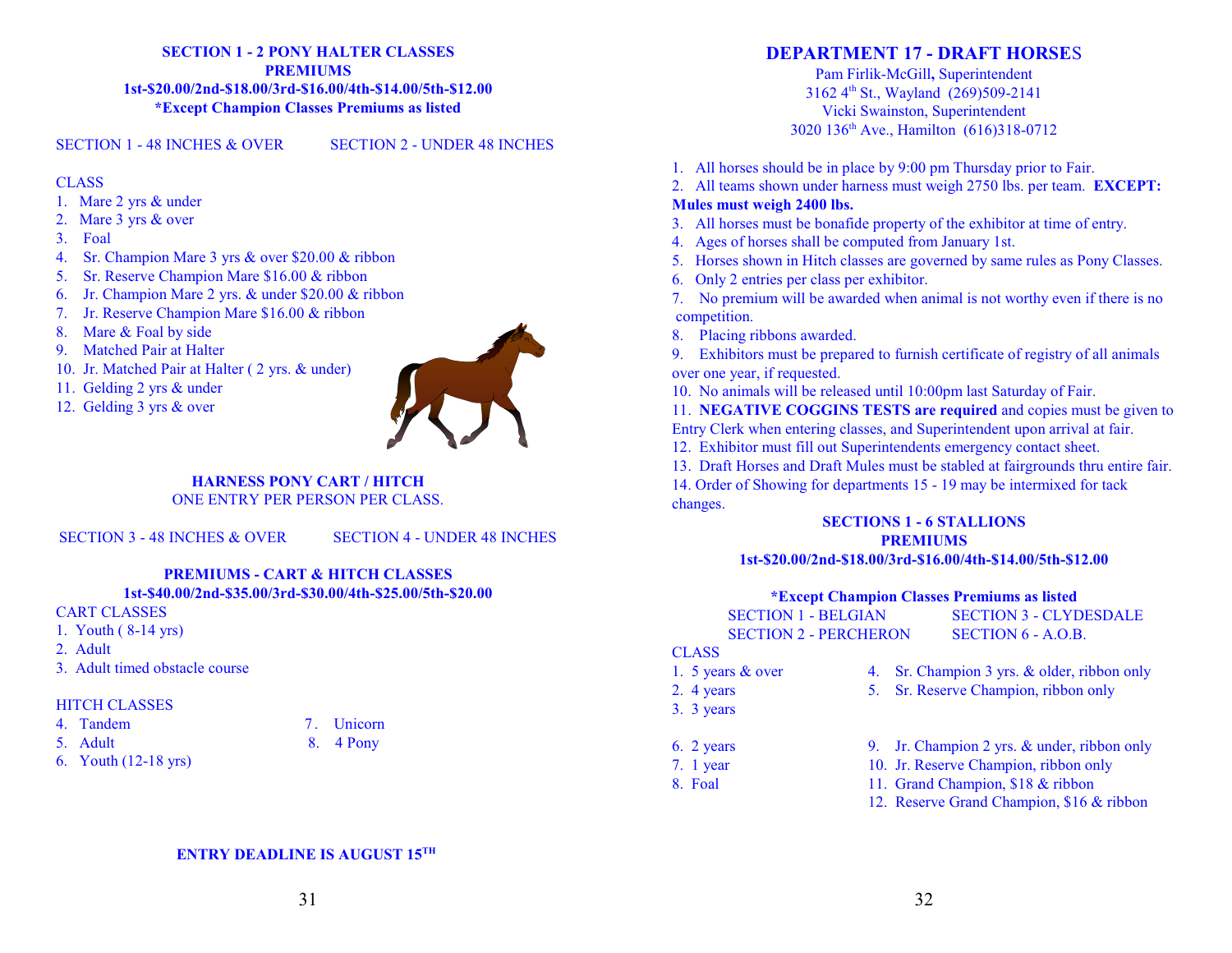#### **SECTIONS 10 -15 - HALTER CLASSES**

SECTION 10 - BELGIAN SECTION 12 - CLYDESDALE SECTION 11 - PERCHERON SECTION 15 - A.O.B.

#### **PREMIUMS 1st-\$20.00/2nd-\$18.00/3rd-\$16.00/4th-\$14.00/5th-\$12.00 \*Except Champion Classes Premiums as listed**

#### **CLASS**

- 1. Mare 5 yrs. & over. 4. Sr. Champ. Mare 3 yrs. & over, ribbon only
- 2. Mare 4 years 5. Sr. Reserve Champ. Mare, ribbon only
- 3. Mare 3 years
- 
- 
- 7. Mare 1 year 11. Grand Champion Mare, \$18 & ribbon
- 
- 6. Mare 2 years 10. Jr. Reserve Champ. Mare, ribbon only

9. Jr. Champ. Mare 2 yrs. & under ribbon only

- 8. Filly Foal. 12. Reserve Grand Champ. Mare \$16 & ribbon
	- **PREMIUMS**

#### **1st-\$20.00/2nd-\$18.00/3rd-\$16.00/4th-\$14.00**

CLASS

- 20. Mare and foal by side 23. Stallion & 3 Mares
- 21. Produce of Dam (2 animals any age) 24. Matched Pair at Halter
- 
- 22. Get of Sire (3 animals-Mare and Colts)

#### **SECTIONS 20 - 25 SPECIAL GRADE DRAFT HORSE HALTER CLASS PREMIUMS 1st-\$20.00/2nd-\$18.00/3rd-\$16.00/4th-\$14.00/5th-\$12.00**

SECTION 21 - PERCHERON SECTION 25 - A.O.B.

SECTION 20 - BELGIAN SECTION 22 - CLYDESDALE

#### CLASS

1. Mare any age 3. Gelding 2 years & under 2. Gelding 3 years & over 4. Matched Pair

Junior Showmanship Award (youth 9-18 yrs) - Rosette

# **SECTION 40 - TEAM HITCHES PREMIUMS**

#### **1st-\$55.00/2nd-\$50.00/3rd-\$45.00/4th-40.00/5th-\$35.00**

**CLASS** 

- 1. 2 Horse Hitch 4. 4 Horse Hitch
- 2. Unicorn Draft Hitch 5. Tandem Hitch
- 3. 6 Horse Hitch

#### **SECTION 50 - CART CLASSES PREMIUMS 1st-\$55.00/2nd-\$50.00/3rd-\$45.00/4th-\$40.00/5th-\$35.00**

#### **CLASS**

1. Youth Cart 3. Ladies' Cart Class 2. Men's Cart Class 2. Horse Hitch to Farm Wagon

# **DEPARTMENT 19 - MULES**

Vicki Swainston, Superintendent 3047 136<sup>th</sup> Ave., Hamilton (616)318-0712

Section 1 & 2 Rules same as for Dept 17 Draft Horses **SECTION 1 - DRAFT MULES HALTER CLASS PREMIUMS**

#### **1st-\$20.00/2nd-\$18.00/3rd-\$16.00/4th-\$14.00/5th-\$12.00**

# **CLASS**

- 
- 2. Mare Mule 2 years & over
- 1. Pair Mules (any age) 3. Male Mule 2 years & over

#### **SECTION 2 - DRAFT MULE HITCHES PREMIUMS**

#### **1st-\$55.00/2nd-\$50.00/3rd-\$45.00/4th-\$40.00/5th-\$35.00**

### **CLASS**

- 
- 1. Mule Teams 4. Mule Cart Class
- 2. 4 Mule Hitch 5. Tandem Mule Hitch
- 3. Unicorn Mule Hitch
	- Rosettes to Winner of all Classes

#### **MULES & MINI-MULES HALTER/HITCH/CART**

Vicki Swainston & Pam Firlik-McGill , Superintendents

Sections 3-4 Rules same as for Dept 15 Ponies Halter/Hitch/Cart **SECTION 3 - MULES HALTER CLASSES**

#### **PREMIUMS**

**1st-\$20.00/2nd-\$18.00/3rd-\$16.00/4th-\$14.00/5th-\$12.00 \*Except Champion Classes Premiums as listed**

#### CLASS

1. Mare 2 yrs & under 2. Mare 3 yrs & over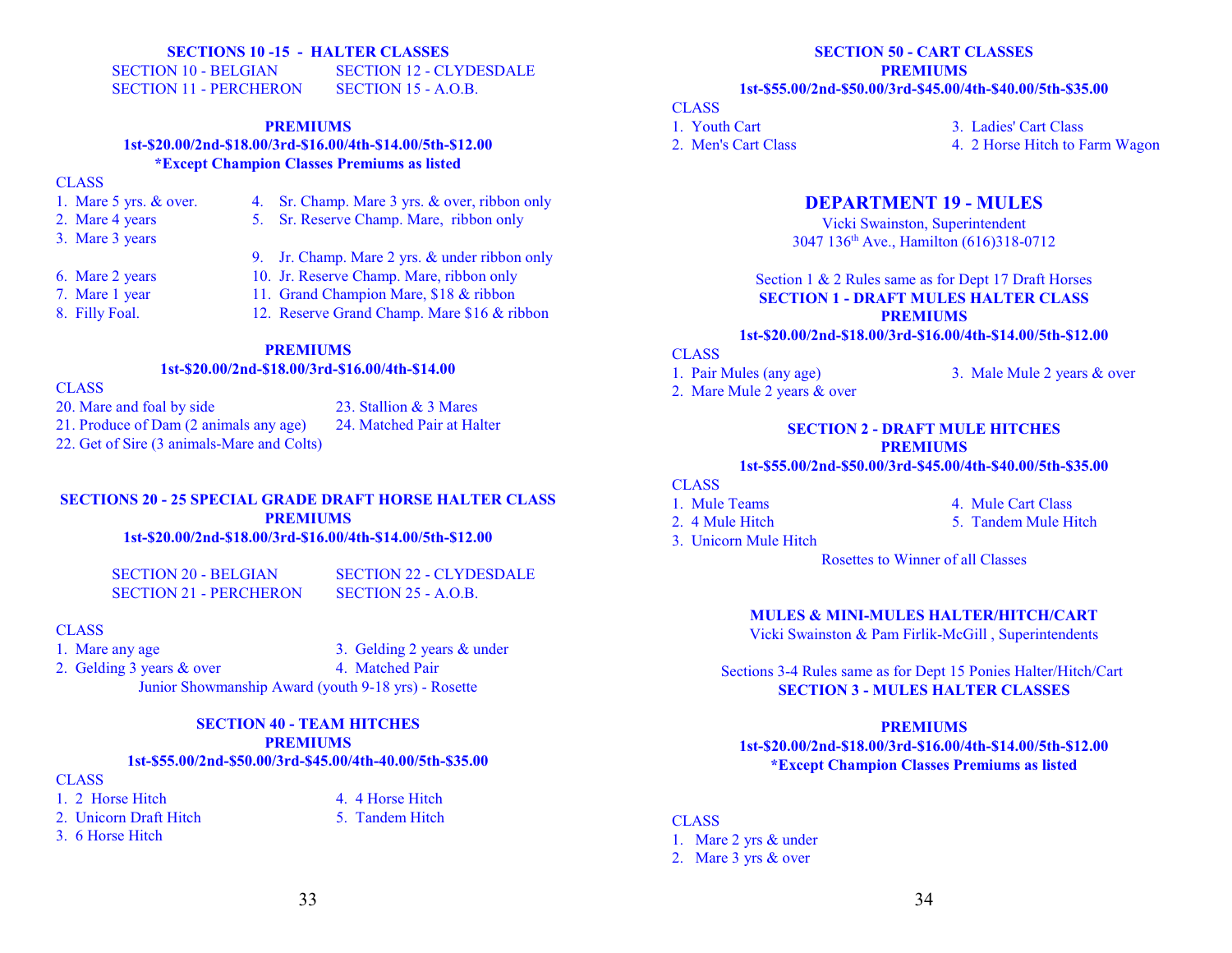- 3. Foal
- 4. Sr. Champion Mare 3 yrs & over \$20.00 & ribbon
- 5. Sr. Reserve Champion Mare \$16.00 & ribbon
- 6. Jr. Champion Mare 2 yrs. & under \$20.00 & ribbon
- 7. Jr. Reserve Champion Mare \$16.00 & ribbon
- 8. Mare Pony & Mule Foal by side
- 9. Matched Pair at Halter
- 10. Jr. Matched Pair at Halter (2 yrs. & under)
- 11. Gelding 2 yrs & under
- 12. Gelding 3 yrs & over

# **MINI MULE CART / HITCH SECTION 4**

### ONE ENTRY PER PERSON PER CLASS

#### **PREMIUMS - CART & HITCH CLASSES 1st-\$40.00/2nd-\$35.00/3rd-\$30.00/4th-\$25.00/5th-\$20.00**

#### CART CLASSES

- 1. Youth (8-14 yrs )
- 2. Adult
- 3. Adult Timed Obstacle Course

#### HITCH CLASSES

- 4. Tandem 7. Unicorn
- 5. Adult 8. 4 Mule
- 6. Youth (12-18 yrs)

# **OPEN CLASS SMALL LIVESTOCK**

# **. . . . . . . . . . . . . . . . . . . . . . . . . . . . . . . . . . . . . . . . . . . . . . . . . . . . . . . . . . . . . . . . DEPARTMENT 11 - POULTRY**

Don Berens, Superintendent 3329 140<sup>th</sup> Ave, Dorr, 49323 (616)896-9249

1. Mail entries to Entry Clerk. Entries close August 15th.

- 2. No baby poultry will be accepted.
- 3. Poultry will be judged the 1<sup>st</sup> Saturday at 9 am.
- 4. Birds must be caged 5 pm 9 pm Thursday prior to Fair.
- 5. Exhibits released 10:00 pm the Last Saturday of Fair. All poultry not removed by 11:00 pm the last Saturday night will be disposed of, unless arrangements are made with superintendent.

6. Limit of twenty-five (25) birds to each exhibitor in all breeds of poultry.

### **Only 2 entries per class!**

7. Prizes will only be given as quality of exhibit warrants.

8. No premiums paid on classes not listed. Cash premiums awarded as recorded in the judges records and not from ribbons that may be attached to the exhibit.

9. All poultry must be banded with a USDA approved plastic or metal leg band. Name of Breed, Class and Number **MUST** be listed on the entry form and a list given to the superintendent.

10. All poultry/birds must originate from a U.S. Farm.

11. The Fair Board reserves the right to cancel all poultry/birds entering the fairgrounds in the event of an outbreak of disease.

12. The American Standard of perfection shall be the main guide of judging poultry.

13. Cock or hen is a bird one year old or older. Cockerel or pullet is a bird less than one year in age. Same age rules apply to waterfowl.

14. All poultry except waterfowl, pigeons, and doves must have a negative pullorum-typhoid certificate dated within 90 days of current year check-in date.

15. If a breed/variety is not listed there is no class for that bird to be shown in. 16. Exhibitors must show their own birds. Only in the event that an exhibitor

becomes ill will another exhibitor be able to show for them. The exhibitor that is ill may choose in writing one other exhibitor to show for them. This letter must be presented to the superintendent prior to the beginning of the show. An exhibitor is only allowed to show for one additional exhibitor.

 17. Each exhibitor must turn in a list of their chickens with breeds, sex, and band numbers to the Superintendent at Check In.

**18. All exhibitors are required to feed & water their own exhibit's and keep their pens clean. You must also furnish you own feed. Chores must be done 6:00 am - 8:30 am and 4:00 pm - 8:30 pm.**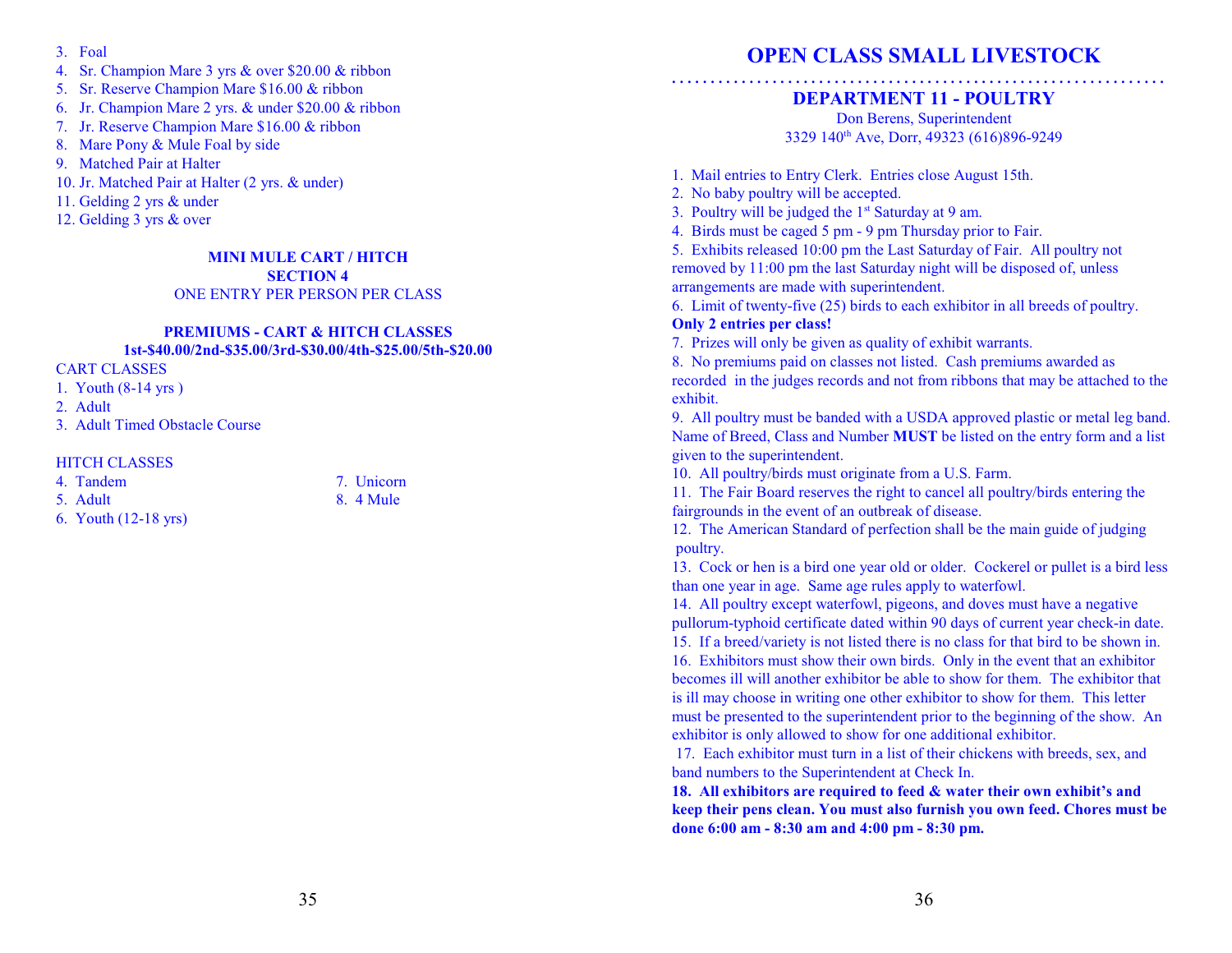**The number of pens required for your entries must be listed on your entry form. NO PEN COUNT - NO ENTRY!!! Pens may be limited - per exhibitor - at Superintendents discretion - to achieve a variety of poultry displayed.**

\* Proof of negative Pullorum-typhoid testing must be brought with birds. If there are any questions concerning this please call the superintendent. Health Requirements: www.michigan.gov/MDARD

#### **STANDARD POULTRY PREMIUMS 1st-\$3.50/2nd-\$3.00/3rd-\$2.50**

# **CLASS**

1. Cock 3. Cockerel

2. Hen 4. Pullet

#### SECTIONS:

- 1. Plymouth Rocks American 19. Brahmas Asiatic
- 2. Wyandotte American 20. Cochins Asiatic
- 3. Rhode Island Reds American 21. Langshans Asiatic
- 
- 
- 
- 
- 
- 
- 10. Crevecoreurs French 28. Dorkings English
- 11. Faverolles French 29. Red Caps English
- 
- 
- 
- 15. Araucana Tufted Misc. 33. Sussex English
- 16. Turkin Misc. 34. Hamburg
- 17. Sumatra Misc. 35. Polish
- 18. Americana Misc. 36. Modern Game
- 
- 
- 
- 4. Jersey Giants American 22. Leghorns Mediterranean
- 5. New Hampshire American 23. Minorcas Mediterranean
- 6. Games Old English 24. White Face Blk Spanish Med
- 7. Games Exhibition 25. Blue Andalusians Medtrnean
- 8. Lakenvelder Continental 26. Anconas Mediterranean
- 9. Campine Continental 27. Buttercups Mediterranean
	-
	-
- 12. Yokahomas Misc. 30. Orpingtons English
- 13. Phoenix Misc. 31. Australorps English
- 14. Frizzle Misc. 32. Cornish English
	-
	-
	-
	-
	-
	- 37. A.O.V.

#### **BANTAMS PREMIUMS 1st-\$3.50/2nd-\$3.00/3rd-\$2.50**

#### **CLASS**

1. Cock 3. Cockerel 2. Hen 4. Pullet

#### SECTIONS:

50. Plymouth Rocks 61. Hamburgs 51. Wyandottes 62. Polish 52. Brahmas 63. Belgian 53. Cochins 64. Mille Fleur 54. Leghorns 65. Japanese 55. Cornish 66. Sebright 56. Rose Comb 67. Faverolles 57. Games - Modern 68. Silkies 58. Games - Old English 69. Frizzle 59. Americana 70. Booted 60. Rhode Island Red 71. A.O.V.

# **TURKEYS PREMIUMS**

#### **1st-\$3.50/2nd-\$3.00/3rd-\$2.50**

# **CLASS**

1. Old Tom 3. Young Tom 2. Old Hen 4. Young Hen

#### SECTIONS:

- 
- 
- 79. White Holland

- 77. Bronze 80. Black Spanish
- 78. Bourbon 81. Any Other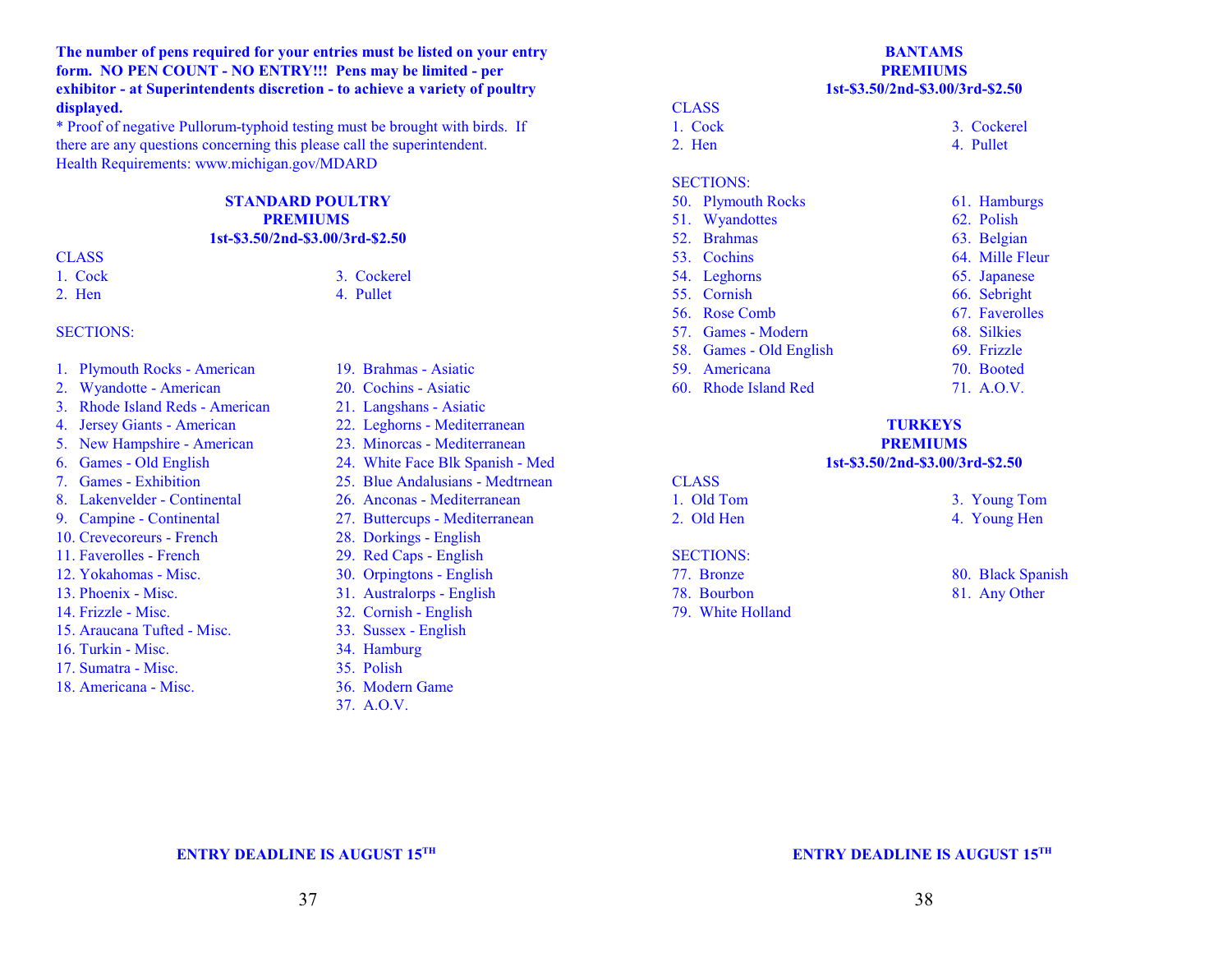# **DEPARTMENT 11 - POULTRY**

**PIGEONS**

Mindy Laarman, Superintendent 3029 30<sup>th</sup> St., Allegan, MI 49010 (616)928-4004

- 1. Birds must be caged 5 pm 9 pm Thursday prior to Fair.
- 2. Birds will be released 10 pm and 11 pm the last Saturday of the Fair. Any birds left after 11 pm the last Saturday will be disposed of unless arrangements are made with superintendent.
- 3. Exhibitors are limited to available coops and must use the Fairs coops. Limit of 15 coops per exhibitor in this Department.
- 4. All birds must be banded. No split bands.
- 5. All birds must be true to breed as specified in Breed Standards Book.
- 6. All birds that are sick or have lice will be disqualified and sent home.
- 7. Birds will be double cooped unless extra coops are available.
- 8. Right is reserved to combine classes for better competition.
- 9. No selling of birds during fair.
- 10. Birds hatched this year are considered young. Anything prior is considered old.
- 11. All birds must be inspected by the superintendent or whoever he/she assigns before going into coops.
- 12. Pigeon exhibitors are limited to two entries per class, two entries per section.
- 13. Pheasant, Quail, and Dove exhibitors are limited to one entry per section.
- 14. Pheasants must be cock birds only.
- 15. Pheasants, Quail, and Doves no young birds.
- 16. Pheasants, Quail, and Doves no cross-breeds.
- 17. Quail and Doves mated pairs only

18. **All exhibitors are required to feed & water their own exhibit's and keep their pens clean. You must also furnish you own feed. Chores must be done 6:00 am - 8:30 am and 4:00 pm - 8:30 pm.**

# **PREMIUMS**

#### **1st-\$3.00/2nd-\$2.50/3rd-\$2.00/4th-\$1.50**

#### CLASS

- 
- 1. Old Cock (1 year & over) 3. Young Cock (under 1 year) 2. Old Hen (1 year & over) 4. Young Hen (under 1 year)

#### **PREMIUMS 1st-\$4.00/2nd-\$3.00/3rd-\$2.00**

5. Best Display consisting of 10 birds, all breeds competing.

#### SECTIONS:

- 87. Modenas 92. Tumblers
- 
- 
- 91. Rollers

88. Jacobins 93. Frill Backs

- 89. Owls 94. Fantails
- 90. Homers 95. A.O.V., specify

Rosettes for Best Bird.

#### **PHEASANT, QUAIL & DOVES**

#### **PREMIUMS 1st-\$4.00/2nd-\$3.00/3rd-\$2.00**

**CLASS** 

# 1. Pheasant

- SECTIONS:
- 102. Golden 106. Swinhoe 103. Silvers 107. A.O.V., specify 104. Reeves

# CLASS

1. Quail

#### SECTIONS:

113. Bob White 116. Crested 114. Partridge 117. Button 115. Japanese Courtinex 118. A.O.V., specify

# **CLASS**

1. Doves

#### SECTIONS:

- 124. White 128. Diamond 125. Peach 129. Ivory 126. Fawn 130. A.O.V. specify 127. Pied
	-

All Livestock Exhibitors must be in compliance with Health Requirements as defined by the MDA. **Please refer to www.michigan.gov/MDARD**

# **ENTRY DEADLINE IS AUGUST 15TH**

101. Ringneck 105. Amhearst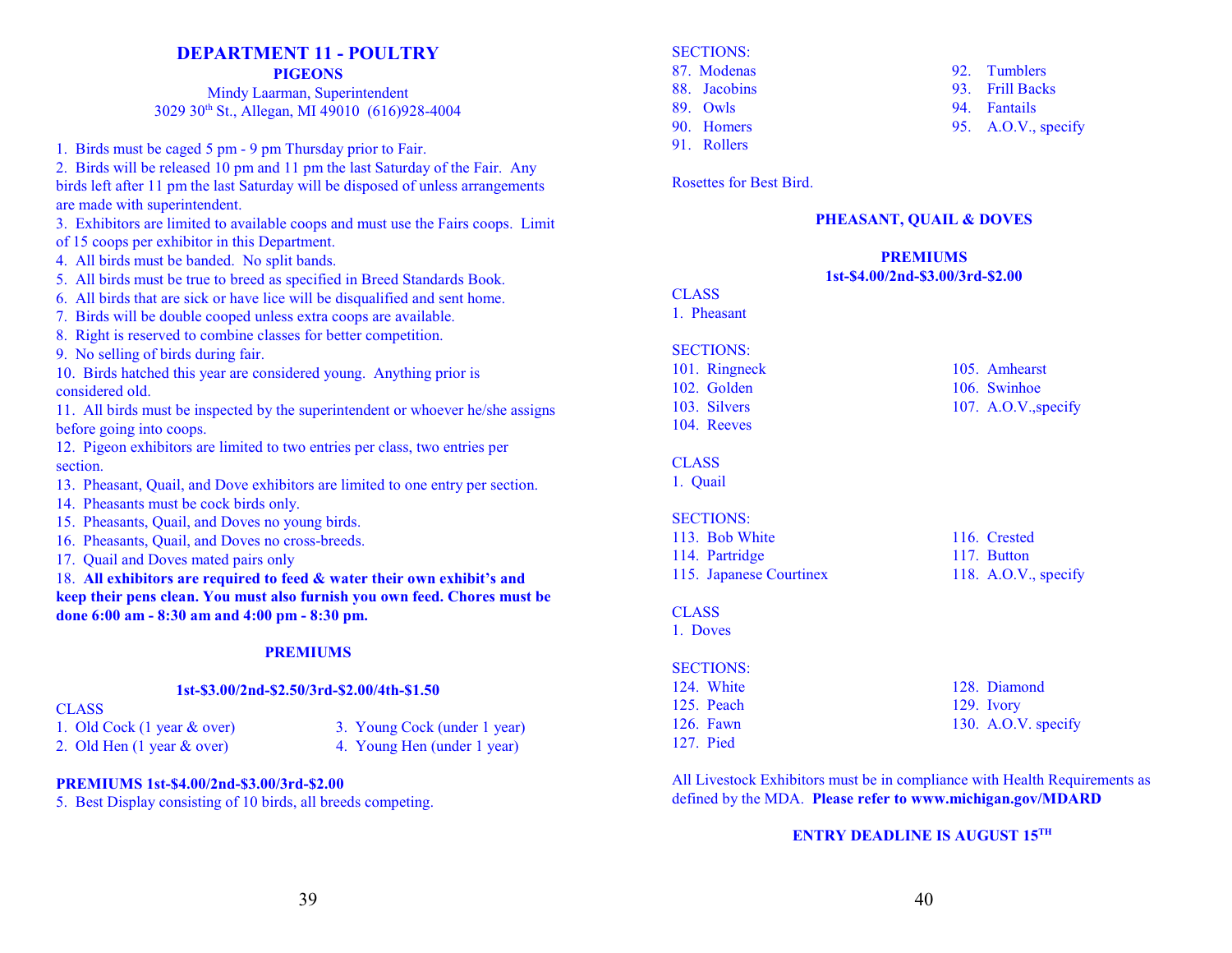# **DEPARTMENT 13 - RABBITS**



#### Mindy Laarman , Superintendent 3029 30<sup>th</sup> St., Allegan, MI 49010 (616)928-4004

1. Rabbits must be caged between 5 pm & 9 pm Thursday prior to Fair. Rabbits are released from 10 pm to 11 pm on the last

Saturday of Fair. All rabbits not removed by 11:00 pm the last Saturday of Fair will be disposed of unless arrangements are made with superintendent.

- 2. Entries are limited to available cages and must use cages provided by the Fair. Not to exceed 15 cages per exhibitor. No locks on cages with rabbits in them.
- 3. Exhibitors must use feed and water crocks provided by the Fair. If you bring your own feed you are responsible for feeding and watering your rabbit.
- 4. All rabbits must be clean, in good health, and free of disease.
- 5. All rabbits must be permanently and legibly tattooed.

6. Name of breed, class, tattoo number and cage count MUST be on the entry

- form. **NO CAGE COUNT NO ENTRY!!!**
- 7. No does with litters.
- 8. It is the exhibitors responsibility to pick up their rabbit if it becomes ill.
- 9. Best of Breed rosettes for the ten breeds with the most entries.
- 10. Exhibitors are responsible for their own rabbit on judging day.
- 11. Rabbits are judged by the Standard of Perfection.
- 12. Exhibitors are limited to two rabbits per class per section.
- 13. Only sections marked with  $(*)$  have classes 3 & 4

14. **All exhibitors are required to feed & water their own exhibit's and keep their pens clean. You must also furnish you own feed. Chores must be done 6:00 am - 8:30 am and 4:00 pm - 8:30 pm.**

#### **SECTION 1 - MEAT PENS**

To consist of three rabbits the same breed and variety, not over 70 days old and weighing 3 to 5  $\frac{1}{2}$  pounds.

**PREMIUMS**

#### **1st-\$5.00/2nd-\$4.00/3rd-\$3.00/4th-\$2.00**

CLASS 1. Meat Pen - All breeds

#### **SECTION 2 - 18 INDIVIDUAL RABBIT**

Jr's under 6 mo's / Sr's over 8 mo's / Intrmdte 6-8 mo's

#### **PREMIUMS 1st-\$3.50/2nd-\$2.50/3rd-\$2.00**

# CLASS

- 
- 
- 
- SECTIONS:
- 
- 
- 
- 
- 
- 7. French Lop \* 16. Holland Lop
- 
- 
- 10. New Zealand \*
- 1. Senior Buck 4. Intermediate Doe
- 2. Senior Doe 5. Junior Buck
- 3. Intermediate Buck 6. Junior Doe
- 2. Angora 11. Californian \*
- 3. Flemish Giant \* 12. Netherland Dwarf
- 4. Polish 13. Rex \*
- 5. Dutch 14. Mini Rex
- 6. Florida 15. Satin \*
	-
- 8. Mini Lop \* 17. Jersey Wooleys
- 9. English Spot 18. Any other breed

All Livestock Exhibitors must be in compliance with Health Requirements as defined by the MDA. Please refer to: **www.michigan.gov/MDARD**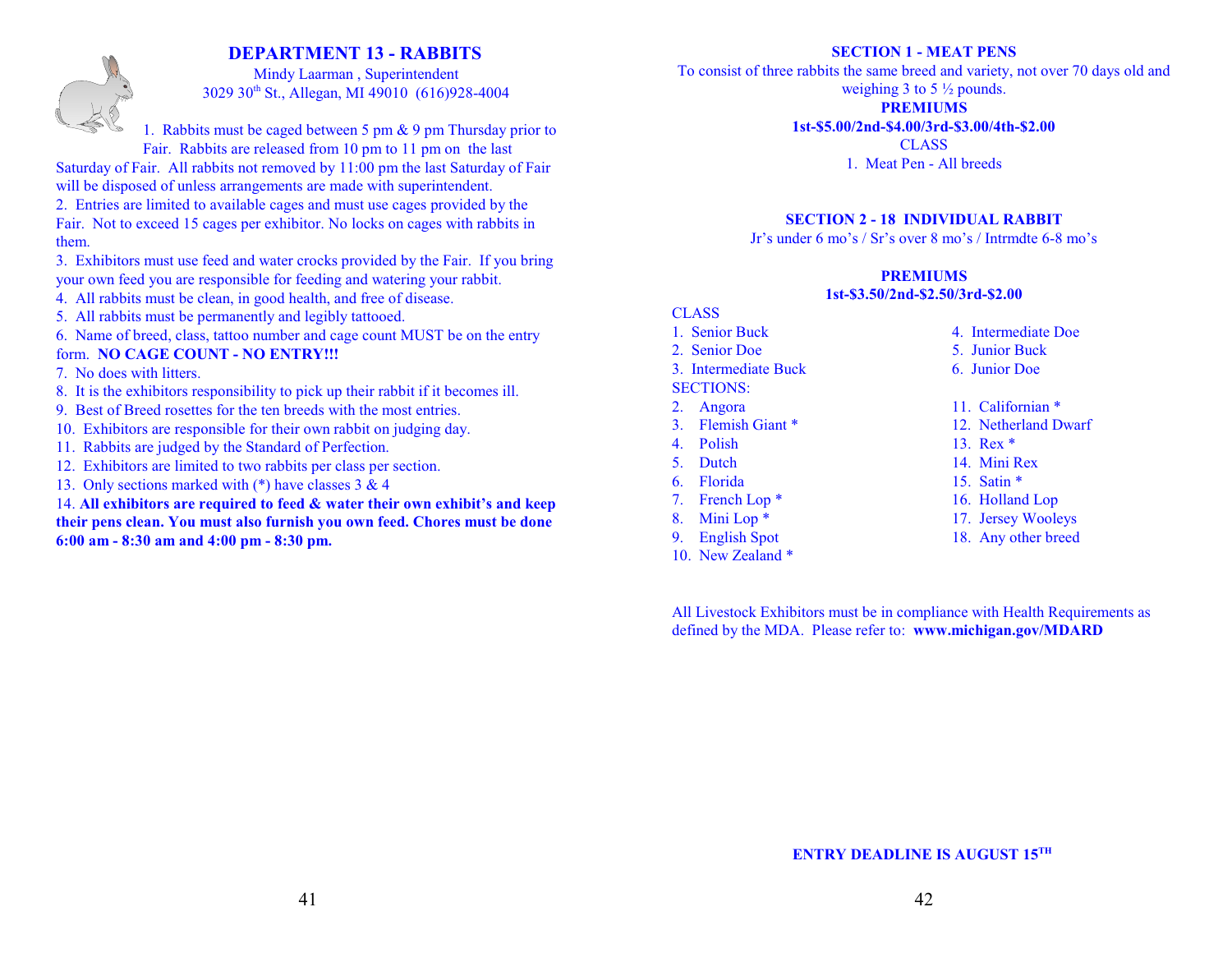# **GENERAL RULES FOR DEPARTMENTS 40 - 45**:

- 1. Exhibits accepted Wednesday prior to Fair 9:00 am to 6:00 pm.
- 2. Exhibits to be removed Sunday after Fair 9:00 am to 2:00 pm.

3. Judging will be the Thursday before the Fair starting at 9:00 am.

# **BUILDINGS WILL BE CLOSED DURING JUDGING**.

4. One entry per person in each class, unless otherwise stated.

5. All entries must be listed in premium book classes.

6. All entries must have been completed within the last year and never have been exhibited at the Allegan County Fair before.

7. Judge's decisions are final. Cash premiums will be awarded as marked in judge's book and not from ribbons that may be attached to exhibits.

8. Entries must be worthy of premiums to compete. Judge's decisions are final.

9. All entries must be entered in the name of the maker. Youth entries please put age of exhibitor on the front of the entry tag.

10. No entries may be offered for sale.

11. Exhibitors must have an exhibitor card and all items tagged with entry tags from the fair office prior to the Wednesday before Fair exhibit drop off day.

12. Every precaution will be taken to insure safety of exhibits, but in no case will the management be responsible for loss or injury to same.

13. Refer to individual departments for special rules pertaining to the individual departments.

#### **DEPARTMENT 40 - NEEDLEWORK SECTIONS 1 - 26 PREMIUMS**

**1st-\$4.00/2nd-\$3.00/3rd-\$2.00**



Deborah Noteboom, Superintendent 1584 10<sup>th</sup> St., Martin, MI 49070, (269)377-7608

# **General Rules listed above including:**

- 1. Unfinished articles will not be awarded premiums.
- 2. Soiled articles will not be accepted.

3. All needlework will be judged with regard to beauty, degree of perfection, amount of work and suitability for that purpose for which it is intended.

4. All work must be needlework (sewn, crocheted, knitted, tatted, embroidered, woven, etc.).

5. **Best of Show -** a ribbon award only - is to be awarded to exhibitor with best exhibit in each of the following: Machine Sewing, Quilt, Crocheted Item, Knitted Item, Embroidered Item, Counted Thread Embroidery, Doll, Rug, Craft Item, Afghan, Holiday Item, Golden Years, Youth Division, Special Needs.

6. Exhibits must be removed Sunday after fair 9:00 am - 2:00 pm.

# **ENTRY FORM DEADLINE IS AUGUST 15TH**

# **SECTION 1 - MACHINE SEWING**

- **CLASS**
- 1. Children's clothing 4. Party or formal
- 2. Women's clothing 5. Aprons
- 

- 
- 3. Men's clothing 6. Any other machine sewn item not listed, specify

# **SECTION 2 - CROSS-STITCH ITEMS**

# CLASS

- 1. Holiday Picture, any size framed 4. Sampler, over 6" framed
- 2. Animal Pictures, any size framed 5. Any other cross stitched,
- 3. Sampler, under 6" framed Picture not listed
- 
- 

# **SECTION 3 - AFGHANS**

- **CLASS**
- 1. Knitted 4. Granny Square
- 2. Crocheted 5. Any other afghan not listed
- 3. Ripple

# **SECTION 4 -KNITTED/CROCHETED GARMENTS**

# **CLASS**

- 
- 
- 
- 1. Vest knitted 4. Sweater crocheted
- 2. Vest crocheted 5. Any other knitted/crocheted 3. Sweater - knitted garment - specify

edging

# **SECTION 5 - ACCESSORIES**

- **CLASS**
- 1. Scarf knitted/crocheted 7. Full felted wool item
- 2. Stole or shawl knitted/crocheted 8. Handkerchief crocheted
- 3. Socks knitted/crocheted 9. Handkerchief tatted edging
- 4. Slippers knitted/crocheted 10. Handkerchief embroidered
- 5. Purse knitted/crocheted 11. Any other accessory not listed
- 6. Purse sewn specify

# **SECTION 6 - HATS, MITTENS**

# **CLASS**

- 1. Mittens knitted/crocheted 4. Hat sewn
- 
- 3. Hat knitted/crocheted crocheted
- 
- 2. Mittens sewn 5. Hat -Mitten/glove set knitted/
	- 6. Any other hat, mitten/glove set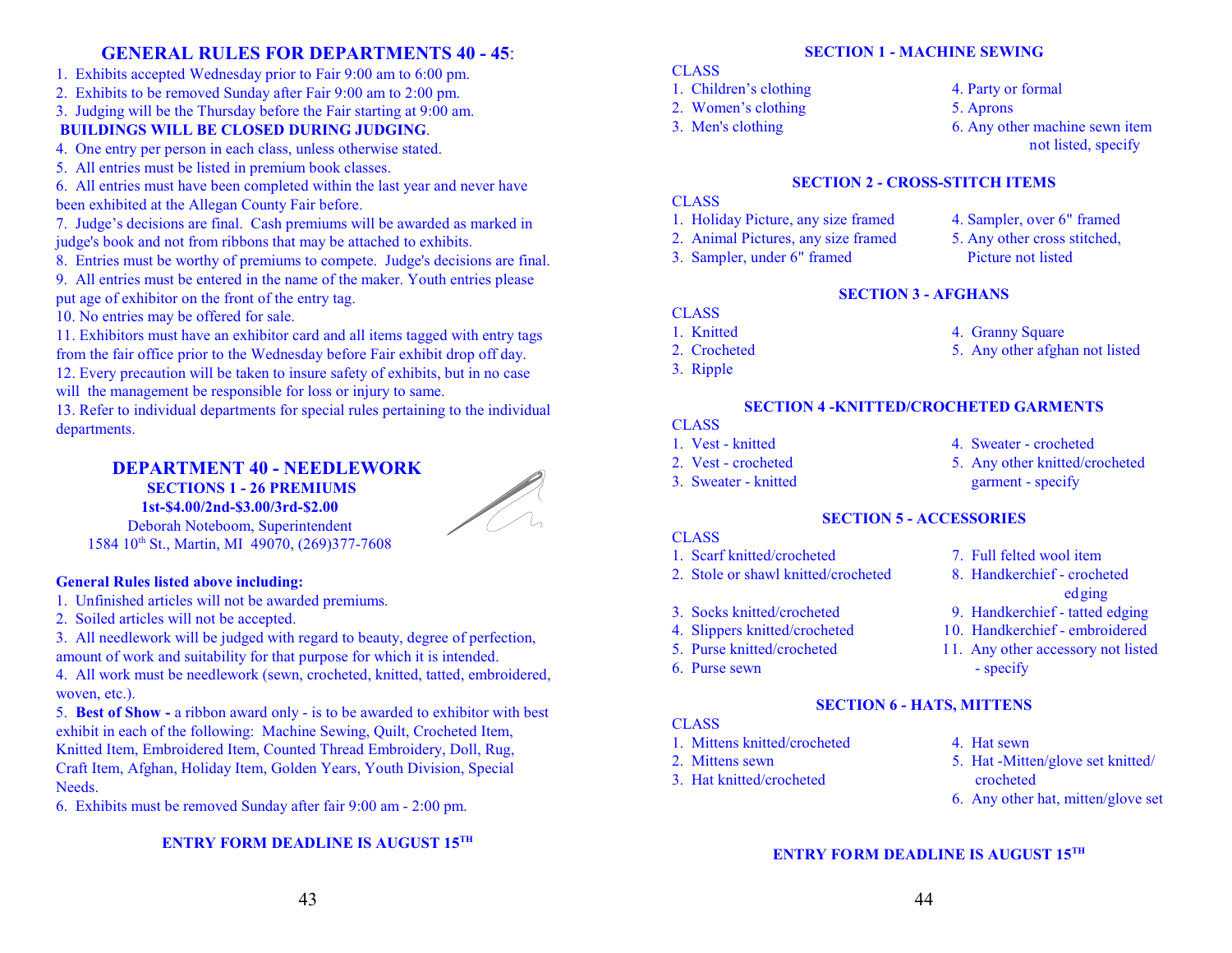#### **CLASS**

- 1. Carriage robe knitted/crocheted 5. Bonnet knitted/crocheted
- 2. Any other carriage robe 6. Booties knitted/crocheted
- 3. Sweater Set knitted/crocheted 7. Dress knitted/crocheted
- 
- 
- 
- 
- 4. Sweater knitted/crocheted 8. Any other infant item not listed -specify

### **SECTION 8 - HOUSEHOLD ITEMS**

**SECTION 7 - INFANTS**

#### **CLASS**

- 1. Pillow knitted/crocheted 6. Place mat (2)
- 2. Pillow cross stitched 7. Pot holders (3)
- 3. Pillow counted cross stitched 8. Dish clothes
- 
- 5. Bedspread crocheted listed specify

#### **SECTION 9 - LINENS**

#### **CLASS**

- 1. Dresser scarf tatted edge 9. Doilies tatted
- 2. Dresser scarf crocheted edge 10. Doilies embroidered
- 3. Dresser scarf embroidered 11. Tablecloth crocheted
- 4. Pillowcase sewn 12. Tablecloth knitted
- 5. Pillowcase tatted edge 13. Tablecloth embroidered
- 6. Pillowcase crocheted edge 14. Tablecloth sewn
- 
- 8. Doilies crocheted specify
- -
	-
- 4. Pillow Trapunto 9. Any other household item not



- 
- 
- 
- 
- 
- 7. Pillowcase embroidered 15. Any other linen not listed -

#### **SECTION 10 - QUILTS**

- **CLASS**
- 
- 2. Applique Machine 8. Quilt crazy
- 3. Pieced machine 9. Quilt Tied
- 
- 5. Quilted longarm by exhibitor 11. Quilt miniature
- 6. Quilted stationary machine by 12. Any other quilt not listed exhibitor
- 
- 1. Applique hand 7. Quilted hand by exhibitor
	-
	-
- 4. Pieced hand 10. Quilt group made
	-
	-

#### **SECTION 11 - RUGS**

- CLASS 1. Braided 4. Crocheted (plastic bags)
- 2. Hooked 5. Woven
- 
- 3. Crocheted 6. Any other rug not listed

**ENTRY FORM DEADLINE IS AUGUST 15TH**

45

### **SECTION 12 - PICTURES/WALL HANGINGS**

All pictures must be framed or mounted and have convenient hanger

**SECTION 13 - TOYS** 

**SECTION 14 - HOLIDAY**

#### **CLASS**

- 1. Needlepoint 7. Counted cross stitched (8" x 10"
- 2. Cross stitched and under)
- 3. Woven 8. Counted cross stitched (over 8"
- 4. Embroidered x 10")
- 5. Applique 9. Mixed media
- 6. Hooked 10. Quilted pieced

#### **CLASS**

- 1. Doll any stuffed 6. Toy crocheted
- 2. Teddy bear (12" and under) 7. Toy quilted
- 3 Teddy bear (over 12") 8. Doll clothes sewn
- 4. Teddy bear best dressed 9. Doll clothes knitted/crocheted
- 5. Toy knitted 10. Any other Toy not listed-

#### CLASS

- 1. Christmas Tree Ornaments (3) 7. Christmas tree skirt
- 2. Easter Decorations 8. Holiday place mats
- 3. Christmas Stocking knitted/crocheted 9. Holiday towel
- 4. Christmas Stocking sewn 10. Plastic canvas
- 5. Christmas Stocking counted cross stitch 11. Any other holiday decoration
- 6. Christmas stocking embroidered not listed specify

#### **SECTION 15- GOLDEN YEARS**

Must be 65 years or older

46

# **CLASS**

- 
- 
- 
- 
- 
- 
- 7. Any other rug not listed 16. Pot holders (3)
- 8. Sweater knitted/crocheted 17. Wall hanging
- 9. Pillow case embroidered 18. Christmas item
- 10. Embroidered item not a pillowcase 19. Needlepoint item

1. Hot Mat (2) 11. Any other crocheted item not 2. Afghan, knitted listed - specify

20. Any other item not listed -

- 
- 3. Afghan crocheted 12. Any other knitted item-not lsted

11. Any other picture/wall hanging

not listed - specify

specify

- 4. Pillow 13. Quilt pieced
- 5. Toy stuffed 14. Quilt applique
- 6. Rug crocheted 15. Plastic canvas
	-

specify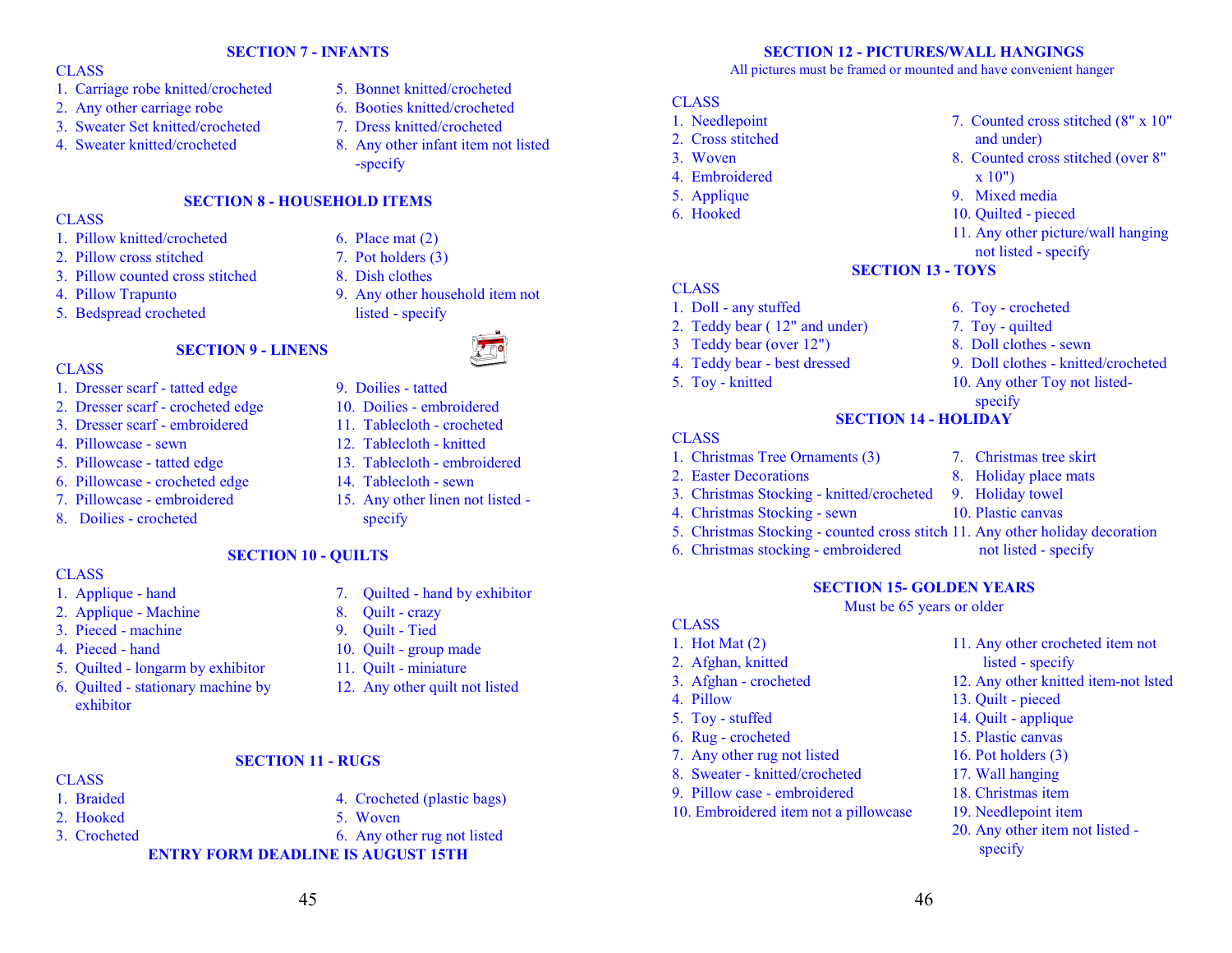#### **SECTION16 - YOUTH DIVISION**

Under 16 yrs of age should be on entry blank and on exhibits

# **CLASS**

- 1. Knitted item 8. Rug any
- 2. Crocheted item 9. Pillow any
- 3. Embroidered item other than 10. Toy stuffed wall hanging, specify 11. Plastic Canvas
- 4. Machine Sewing other than quilt 12. Pillowcase
- 5. Quilt Large 13. Any other item not listed -
- 6. Quilt Small specify
- 7. Wall hanging

### **CLASS**

- 1. Afghan, knitted 5. Pillow any
- 2. Afghan, crocheted 6. Rug any
- 3. Any other knitted item 7. Plastic canvas
- 

#### **SECTION 17 - SPECIAL NEEDS INDIVIDUALS**

- 
- 
- 
- 4. Any other crocheted item 8. Any other item not listed specify

# **DEPARTMENT 41 - CULINARY ARTS**

Deborah Noteboom, Superintendent 1584 10<sup>th</sup> St., Martin, MI 49070, (269)377-7608

#### **FOODS**

#### **PREMIUMS - 1st-\$4.00/2nd-\$3.00/3rd-\$2.00**

**General Rules listed above Department 40 apply**. All entries will be disposed of in Department 41sections 1-7.

# **SECTION 1 - BREADS**

All bread must be in a plastic bag. No plastic wrap

#### CLASS

- 
- 2. Whole Wheat (yeast) 11. Brown (quick)
- 
- 
- 5. White Rolls (6, yeast) 14. Nut (quick)
- 6. Whole Wheat Rolls (6, yeast) 15. Banana (quick)
- 7. Cinnamon Rolls (yeast) 16. Date Nut (quick)
- 
- 9. Any other yeast bread not listed. listed.
- 1. White (yeast) 10. Zucchini Bread (quick)
	-
- 3. Oatmeal (yeast) 12. Bran (quick)
- 4. Rye (yeast) 13. Raisin (quick)
	-
	-
	-
- 8. Coffee Cake (yeast) 17. Any other quick bread not
	-

# **SECTION 2 - CAKES PREMIUMS - 1st-\$5.00/2nd-\$4.00/3rd-\$3.00**

No box mixes or cheese cakes. All decorations must be edible. Decorated and cut up cakes will be tasted.



- **CLASS**
- 1. Angel 9. Molasses
- 
- 
- 
- 5. Light Layer, Frosted 13. Decorated
- 
- 
- 
- 
- 2. Sponge 10. Applesauce
- 3. Chiffon 11. Light Cupcakes (6, frosted)
- 4. Dark Layer, Frosted 12. Dark Cupcakes (6, frosted)
	-
- 6. Spice 14. Upside Down
- 7. Jelly Roll 15. Cut and shaped before frosting.
- 8. Marble 16. Any other cake not listed.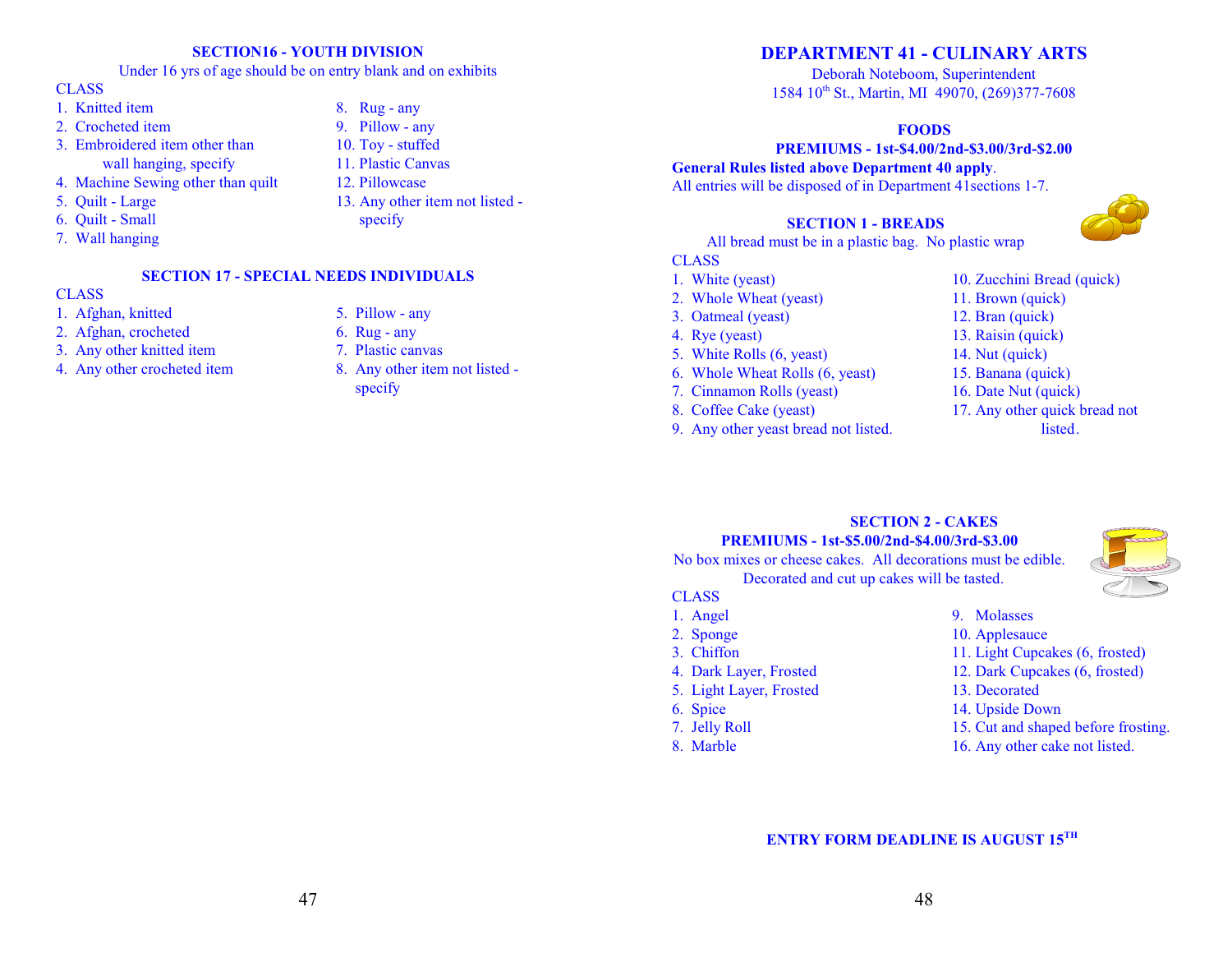#### **SECTION 3 - COOKIES**

# **PREMIUMS - 1st-\$3.00/2nd-\$2.50/3rd-\$2.00**

Plate of six. All cookies must be baked.

#### CLASS

- 1. Sugar 9. Bar, any kind
- 2. Molasses 10. Chocolate Chip
- 3. Ice Box 11. Christmas
- 4. Filled 12. Decorated
- 5. Oatmeal 13. Any other cookie not listed.
- 6. Peanut Butter 14. Display Six kinds or more
- 7. Fruit Boxed for display.
- 8. Brownies (not frosted)

# **SECTION 4 - PIES PREMIUMS - 1st-\$5.00/2nd-\$4.00/3rd-\$3.00**

No soft pies.



- CLASS
- 
- 
- 
- 4. Mince Meat

# **SECTION 5 - CANDY PREMIUMS - 1st-\$3.00/2nd-\$2.50/3rd-\$2.00**

# 10 pieces

**CLASS** 

- 1. Light Fudge 6. Penuche
- 
- 
- 4. Peanut Butter Fudge Boxed for display.
- 5. Peanut Brittle
- 
- 2. Dark Fudge (cooked) 7. Any other candy not listed
- 3. Dark Fudge (uncooked) 8. Display 6 Varieties or more
	-

### **SECTION 6 - BEST OF SHOW RIBBON ONLY**

11. **BEST OF SHOW** - To be awarded to the exhibitor with the best exhibits in Foods (Does not include Youth Division) 12. **BEST OF SHOW** - To be awarded to the youth exhibitor with the best exhibits in Foods in the Youth Division.

Exhibitor must be under 16 yrs. Put age on entry blanks and on exhibits.



# CLASS

- 
- 2. Chocolate Chip Cookies (6) 7. Decorated Cake
- 
- -

# 1. Peanut Butter Cookies (6) 6. Any Frosted Cake, specify

- 
- 3. Brownies unfrosted (6) 8. Cupcakes, frosted ,specify (6)
- 4. Any Yeast Item, specify 9. Any Candy, specify (10 pcs)
- 5. Any Quick Bread, specify 10. Any Fruit Pie, specify
	- 1 2. Any other baked item not listed



**ENTRY DEADLINE IS AUGUST 15TH** 

- 
- 1. Apple 5. Blueberry 2. Peach 6. Raspberry
	-
- 3. Cherry 2. Any other fruit pie not listed
	-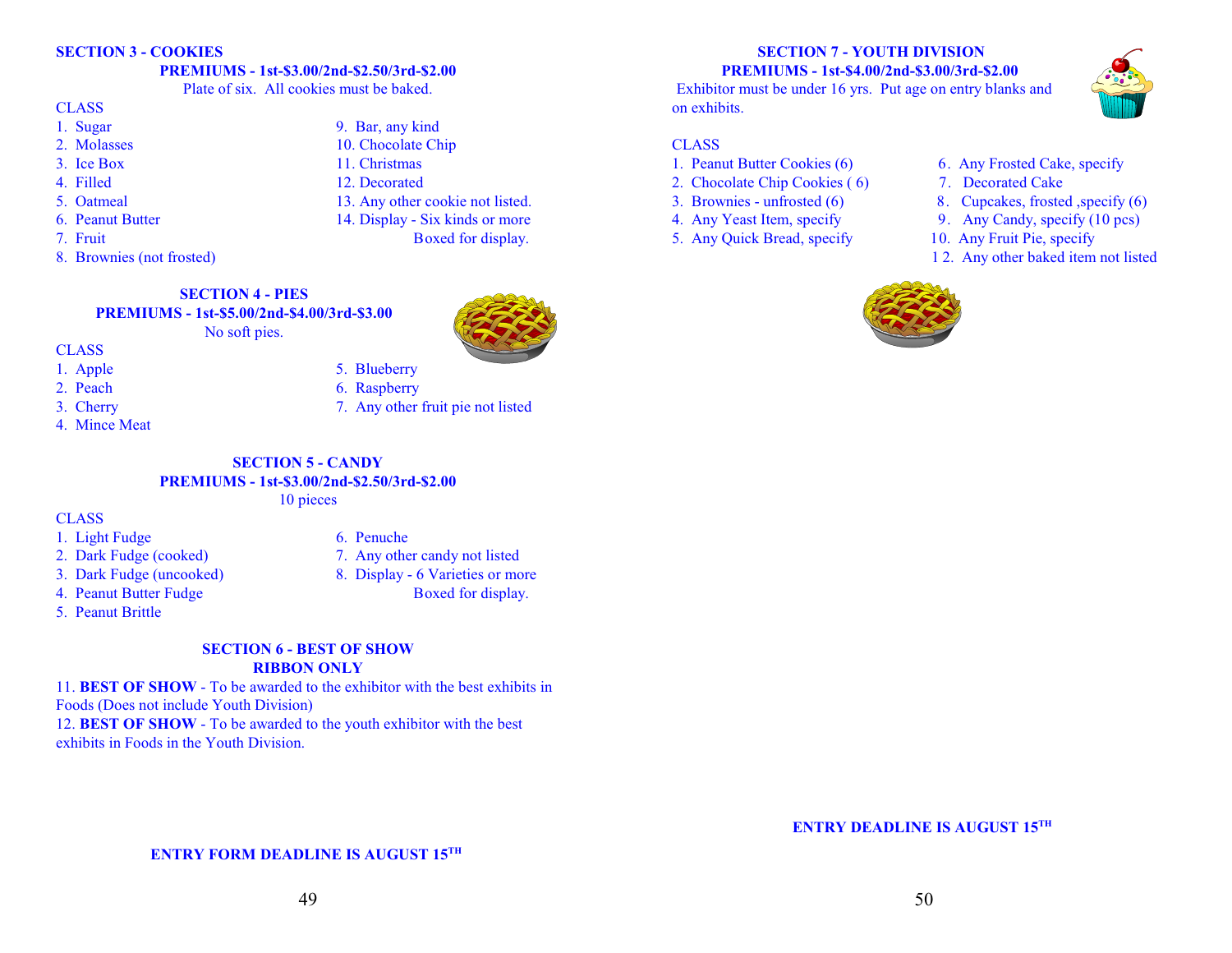# **DEPARTMENT 41 - CULINARY ARTS SECTIONS 10 - 18 CANNING PREMIUMS** - **1st-\$3.00/2nd-\$2.50/3rd-\$2.00**

#### **General Rules same as Department 40 including:**

1. Clear glass jars only. No rusted can covers or sticky jars. Leave rings on lids. Each jar must have an entry label. Canning jars only - no mayonnaise or peanut butter jars

2. Jars to be opened at judge's discretion.

#### **SECTION 10 - CANNED VEGETABLES**

#### **CLASS**

- 
- 2. Yellow Beans (cut) 11. Lima Beans
- 3. Green Beans (cut) 12. Peas
- 4. Yellow Beans (whole) 13. Tomatoes (whole)
- 5. Green Beans (whole) 14. Tomatoes (cut)
- 
- 
- 
- 9. Asparagus
	-

#### **CLASS**

- 
- 
- 
- 
- 
- 
- 

#### **SECTION 12 - JAMS**

# **CLASS**

- 
- 
- 
- 
- 
- 

1. Corn (cut) 10. Vegetable Soup 6. Beets (cut) 15. Tomatoes (juice) 7. Beets (whole) 16. Any other not listed

- 8. Carrots (cut) 17. Best Display 4 jars
	- **SECTION 11 CANNED FRUIT**
- 1. Red Raspberries 9. Sweet Cherries 2. Black Raspberries 10. Sour Cherries 3. Plums 11. Pears 4. Apples 12. Blueberries 5. Applesauce 13. Grape Juice 6. Peaches 14. Apple Juice 7. Rhubarb 15. Any other fruit not listed 8. Blackberries 16. Best Display - 4 jars
	-

# (No freezer jams)

- 1. Strawberry 7. Blackberry
- 2. Cherry 8. Red Raspberry
- 3. Plum 9. Black Raspberry
- 4. Apple 10. Blueberry
- 5. Peach 11. Any other not listed
- 6. Grape 12. Best Display 5 glasses

#### **ENTRY FORM DEADLINE IS AUGUST 15TH**

# **SECTION 13 - JELLY**

- **CLASS**
- 
- 
- 
- 5. Black Raspberry

# 1. Apple 6. Strawberry

- 2. Plum 7. Cherry
- 3. Grape 8. Any other not listed
- 4. Red Raspberry 9. Best Display 5 glasses

#### **SECTION 14 - PICKLES**

- CLASS 1. Sweet Dill 8. Dill
- 2. Sweet Cucumber 9. Beet
- 3. Bread and Butter 10. Chunk Pickles
- 4. Peppers 11. Mixed Sweet
- 5. Watermelon 12. Any other not listed
- 6. Sweet Green Tomato 13. Best Display 4 jars
- 7. Sweet Peach

# **SECTION 15 - RELISHES**

- **CLASS**
- 1. Chili Sauce 6. Catsup
- 2. Corn 7. Salsa
- 
- 
- 5. Cranberry
- 
- 
- 
- 
- 4. Chopped or Ground Beef 8. Best Display 3 jars
- 

#### **SECTION 17 - MISCELLANEOUS**

CLASS

1. Maple Syrup 2. Any other not listed

#### **SECTION 18 - BEST OF SHOW RIBBON ONLY**

10. **BEST OF SHOW** - To be awarded to the exhibitor with the best exhibits in Canning. Excluding Youth

11. **BEST OF SHOW** - To be awarded to the youth exhibitor with the best exhibits in Canning.

- 3. Pepper 8. Any other not listed
	-
- 4. Pickle 9. Best Display 4 jars
	-
	- **SECTION 16 CANNED MEAT**
	-
- **CLASS**
- 
- 
- 3. Sausage 7. Any other not listed
	-
- 1. Chicken 5. Fish 2. Beef 6. Pork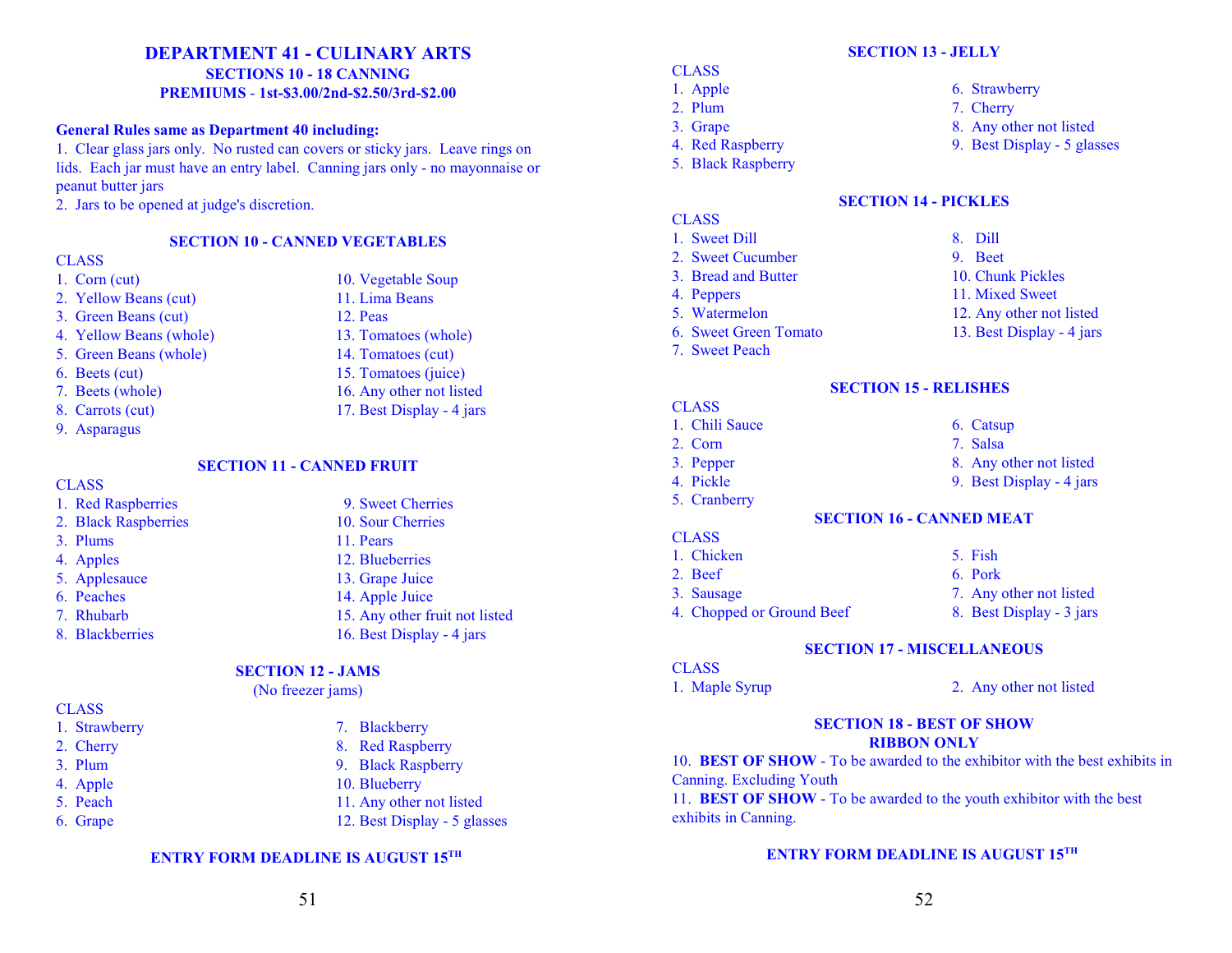# **DEPARTMENT 41 - CULINARY ARTS**

**SECTIONS 25 - 27 FOOD DRYING**

**PREMIUMS**

#### **1st-\$3.00/2nd-\$2.50/3rd-\$2.00**

#### **General Rules same as Department 40 including**:

- 1. Clear glass jars only. Each jar must have an entry label.
- 2. Jars will be opened for judging.

#### **SECTION 25 - DRIED VEGETABLES**

#### CLASS

- 
- 2. Green Beans 6. Tomatoes
- 
- 4. Lima Beans

# 1. Corn 5. Peas

- 
- 3. Carrots 7. Any other Vegetable, not listed

# **SECTION 26 - DRIED FRUIT**



- **CLASS**
- 1. Red Raspberries 8. Sweet Cherries
- 2. Black Raspberries 9. Sour Cherries
- 3. Plums 10. Pears
- 
- 
- 
- 



- 5. Peaches 12. Bananas
- 6. Rhubarb 13. Fruit Leather
- 7. Blackberries 14. Any other Fruit, not listed

# **SECTION 27 - DRIED HERBS**

CLASS

- 
- 
- 3. Dill Weed 6. Oregano



- 1. Sage 4. Chives
- 2. Basil 5. Parsley
	- - 7. A.O. Herb, not listed

# **DEPARTMENT 42 - FINE ARTS**

# **ARTS (ORIGINAL) SECTIONS 1 - 3 PREMIUMS**

**1st-\$4.00/2nd-\$3.00/3rd-\$2.00**

Marsha Reich, Superintendent

3207 Babylon, Allegan, MI 49010, (269)744-0813

# **General Rules same as Department 40 including:**

1. All pictures MUST be framed and/or matted and have a wire or heavy cord securely fastened - BEFORE making entry. (Tape and string are not acceptable) 2. ABSOLUTELY NO WET PAINT.

3. NO TRACING - all work must be original and completed within the last year.

- 4. Names, address, phone numbers on the back ONLY.
- 5. The supervisor reserves the right to determine if entry exhibit is acceptable.
- 6. **Exhibits must be brought to fairgrounds on Wednesday following Labor**
- **Day and removed the Sunday after fair 9:00 am 2:00 pm.**
- 7. **Best of Show Awards RIBBON ONLY**

# **SECTION 1 - JUNIOR DIVISION 8-13 YRS**

**PENCILS**

**PEN**

**CRAYON**

# **CLASS**

- 
- 
- 3. Animals/Birds
- CLASS
- 10. Landscape 13. Cartoons 11. Portrait 14. Misc. (specify) 12. Animals/Birds

# CLASS

- 20. Landscape 23. Cartoons 21. Portrait 24. Misc. (specify) 22. Animals/Birds
- -

# **MISC. MEDIUMS**

CLASS 30. Oil 33. Acrylic 31. Water Color 34. Pastel 32. Charcoal 35. Mixed Media

# 53

**ENTRY FORM DEADLINE IS AUGUST 15TH** 

# 1. Landscape 4. Cartoons 2. Portrait 5. Misc. (specify)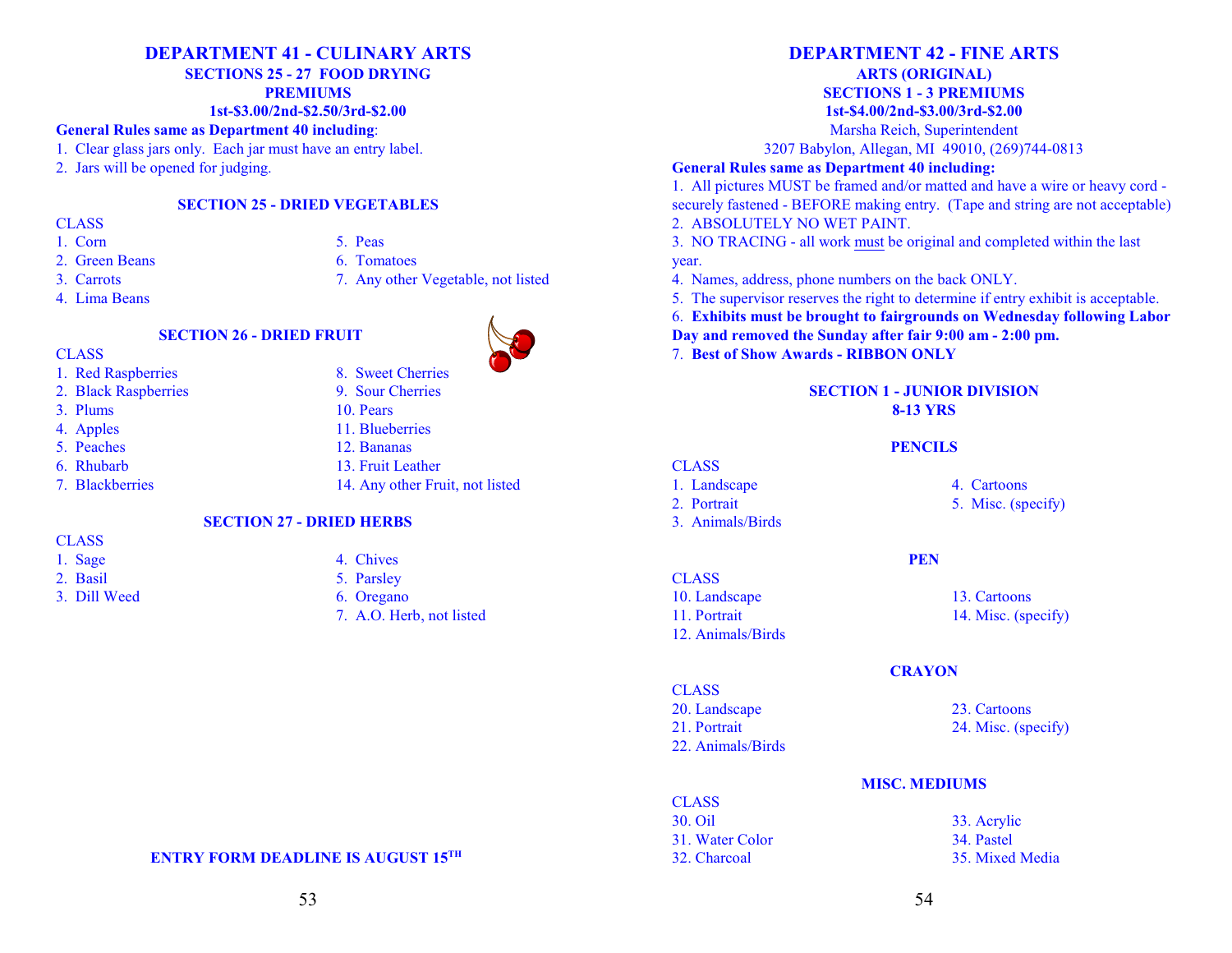# **SECTION 2 - YOUTH DIVISION**

**14 - 19 YRS**

(19 yrs by 12/31 current year)

# **PENCIL**

# **CLASS**

- 1. Landscape 4. Portraits
- 2. Still Life 5. Misc. (specify)
- 3. Birds/Animals

#### **MISC. MEDIUMS**

- **CLASS**
- 
- 
- 8. Water Color 11. Misc. (specify)
- 6. Crayon 9. Acrylic 7. Charcoal 10. Mixed Media

5. Misc. (specify)

#### **SECTION 3 - ADULT DIVISION 20 YRS AND OVER**

# **SKETCHING**

# **CLASS**

- 1. Landscape 4. Still Life<br>
2. Birds/Animals 5. Misc. (spe
- 

12. Birds/Animals

3. Portraits

**CLASS** 

**CLASS** 

#### **PASTELS**

10. Landscape 13. Portraits 11. Seascape 14. Misc. (specify)

#### **WATERCOLOR**

| .                 |                     |
|-------------------|---------------------|
| 20. Landscape     | 23. Portraits       |
| 21. Seascape      | 24. Still Life      |
| 22. Birds/Animals | 25. Misc. (specify) |

# **ACRYLICS**

| <b>CLASS</b>      |                     |
|-------------------|---------------------|
| 30. Landscape     | 33. Portraits       |
| 31. Seascape      | 34. Still Life      |
| 32. Birds/Animals | 35. Misc. (specify) |

# **CLASS**

40. Landscape 44. Portraits 41. Seascape 45. Still Life

#### **OIL**

42. Birds 46. Misc. (specify) 43. Animals 47. Misc. Mediums (specify)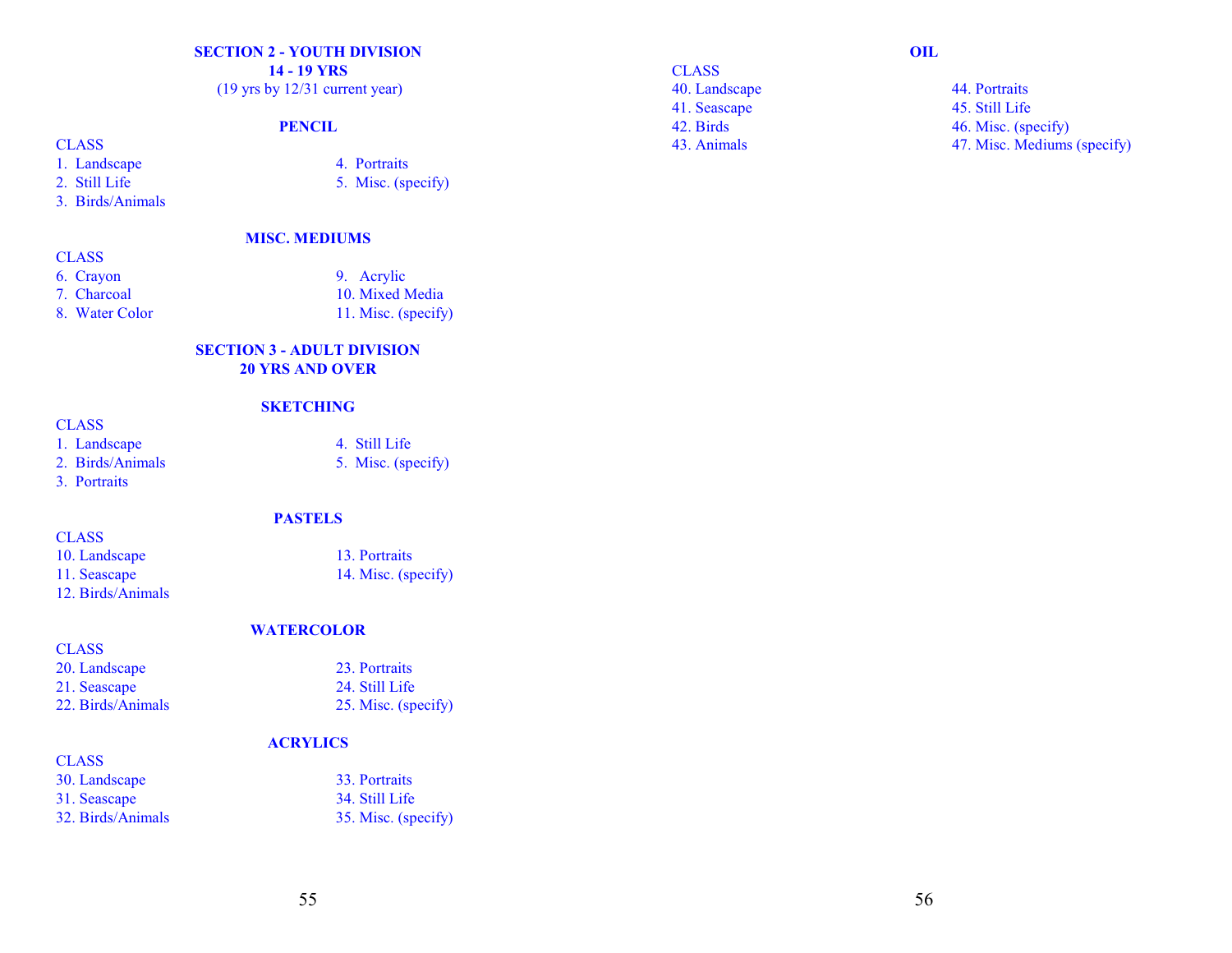# **DEPARTMENT 43 - FOLK ARTS**

**CRAFTS** 

**SECTIONS 1 - 11 PREMIUMS**

**1st-\$4.00/2nd-\$3.00/3rd-\$2.00** Gail Lewis, Superintendent



211 Western Ave., Allegan (269)673-3778

# **General Rules same as Department 40 including:**

1. Exhibits MUST be ready for display. Every article to be HUNG must be appropriately mounted or framed, ready for exhibit with strong hangers FIRMLY ATTACHED. Incomplete entries will NOT be accepted. Any loose parts must be SECURELY attached to exhibit. No exhibit over 18" high, 24" wide and 12" deep.

2. All creative articles must be the original work of the exhibitor - NO KITS except for junior models.

3. AGE SHOULD BE ON EXHIBIT TAGS FOR ALL 18 YRS AND UNDER.

4. Exhibits must be removed Sunday after fair 9:00 am - 2: 00 pm.

# **SECTION 1 - CREATIVE CRAFTS - SENIORS**

### **CLASS**

1. Handmade Doll (not stuffed) 9. Tole & Decorative Painting 2. China Painting (Country Painting) 3. Leather Craft 10. Relief Carving 5. Woodworking (small) 11. Carving in the round (figure) 6. Jewelry (not crocheted nor macrame) 12. Wearable Art - Painted 7. Basket Making 13. Handmade Toy 8. Carving (any media) 16. Worthy item not listed, specify

# **SECTION 2 - CREATIVE CRAFTS - JUNIOR** 15 yrs. and under

#### CLASS

- 1. Glass Etching 8. Candle Making 2. Glass or Plastic Ornament 10. Creative Writing  $(8 \frac{1}{2}$ " x 11") 4. Bead Craft 11. Jewelry 5. Holiday Decorations 12. Soap Making 6. Ceramics / Pottery 13. Wearable Art-Painted/Stenciled 7. String / Wire Art 14.Country Carving/Wood Burning 16. Wood working (Small items)
- 17. Worthy Item not listed, may enter 2 small items (under 8 yrs)
- 18. Worthy Item not listed, may enter 2 small items (8-13 yrs)
- 19. Worthy Item not listed, may enter 2 small items ( 14-15 yrs)

# **SECTION 3 - SPECIAL NEEDS INDIVIDUALS CRAFTS**

### **CLASS**

- 1. Holiday Decor (not needlework) 4. Novelties
	-
- 
- 2. Ceramic, any item 5. Tole & Decorative Painting
- 3. Jewelry (not crocheted) 6. Worthy item not listed, specify

# **SECTION 6 - MODELS**

NO LARGE DISPLAYS / NO PRE-ASSEMBLED

# CLASS

- 1. Senior 17 Years and Older
- 2. Junior 16 Years and Younger

# **SECTION 8 - GOLDEN YEARS CRAFTS**

### 65 yrs and older

# **CLASS**

- 1. Handmade Toy 5. Carving
- 2. Holiday Decorations (not needlework) 6. Tole & Decorative Painting
- 3. Novelties 7. Worthy item not listed, specify
- 4. Woodworking (small)

# **SECTION 9 - HOLIDAY & NOVELTY DECORATIONS**

# Not needlework - NO KITS

\*Learning Objective - To present a challenge of ideas and creativity among exhibitors regarding Holiday traditions

# CLASS

- 1. Christmas Ornaments (limit 3) 6. Wall Hanging Holiday
- 2. Holiday Decoration Christmas 8. Wall Hanging Other
- 3. Holiday Decoration not Christmas 9. Wreaths, Holiday & Other
- 4. Table Centerpiece Holiday 10. Worthy item not listed, specify
- 5. Table Centerpiece Other
- 

# **SECTION 11 - INK & FELT POSTER**

# CLASS

- 
- 
- 1. Landscape 3. Flowers
- 2. Animals 2. Animals 4. Worthy item not listed, specify

# **SECTION 12 - PAINT BY NUMBER**

No Premiums for these classes - Ribbons only!

# CLASS

- 1. Senior 17 Years and Older
- 2. Juniors 16 Years and Younger



- 
- 
- 
-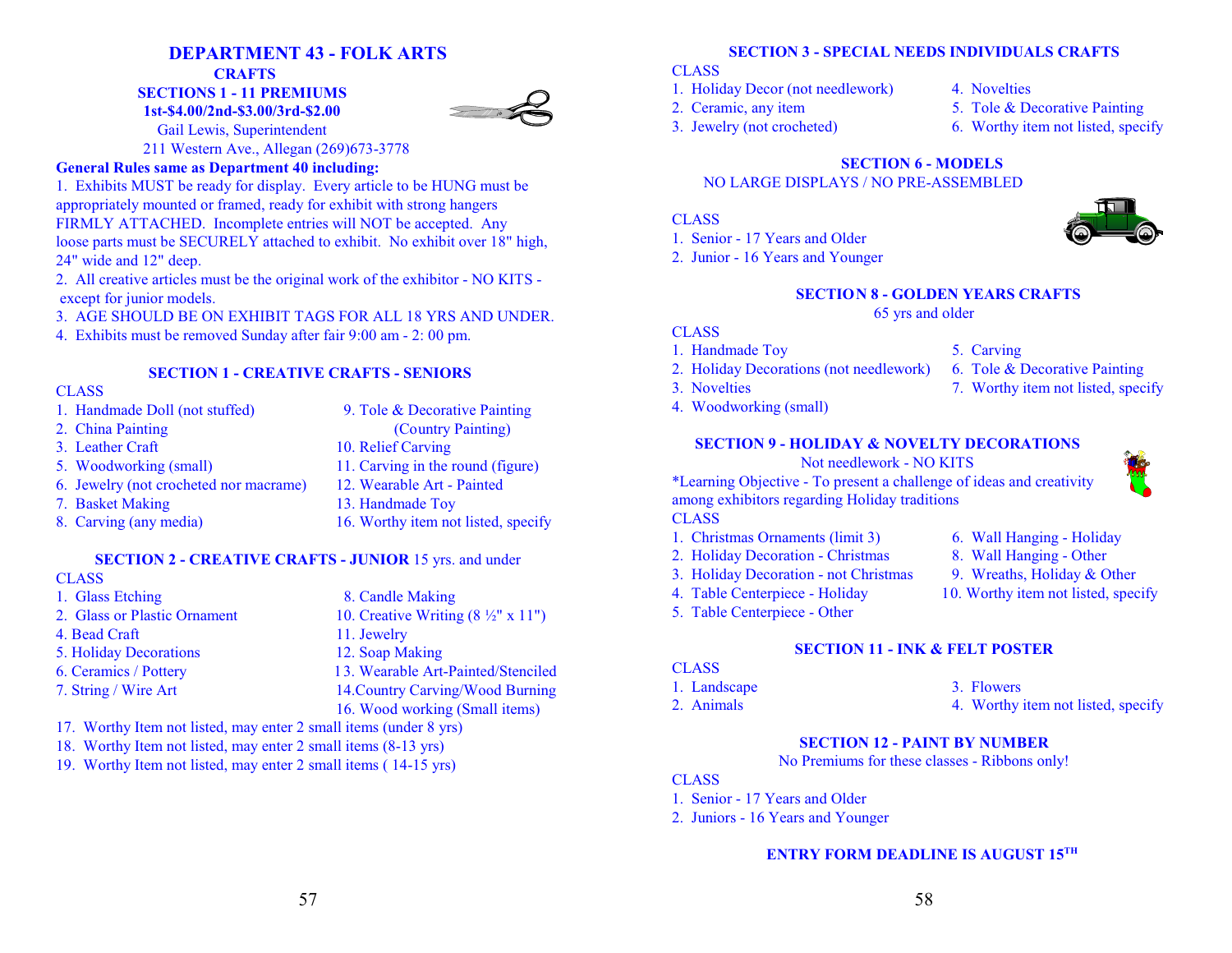# **DEPARTMENT 44 - PHOTOGRAPHY**

**SIZE LIMITS FOR SECTION 4 - 6 &**

**PREMIUMS 1st-\$4.00/2nd-\$3.00/3rd-\$2.00**

Marsha Reich, Superintendent (269)744-0813

#### **General Rules same as for Dept. 40 and Rules of Fine Arts Dept. 42 including:**

MINIMUM - 5" x 7" including frame.

MAXIMUM - Photograph size 11" x 14" with frame cannot exceed 16" x 20". Entry **must** have a wire or heavy cord securely fastened. Superintendent reserves the right to refuse any exhibit if it cannot be easily displayed. Photo's can be 35MM or Digital in all sections

**SECTION 4 - BLACK & WHITE**

Limit 6 entries per Exhibitor

### CLASS

- 
- 2. Lakes & Streams 8. Floral
- 
- 
- 5. Full Figure
- 6. Action
- 1. Landscape 7. Birds/Animals

# 3. Architecture 9. Candid-Humorous & Group

- 4. Portraits 10. Misc. (specify)
	-

# **SECTION 5 - COLOR**





- CLASS
- 1. Landscape 7. Birds/Animals
- 2. Lakes & Streams 8. Floral
- 
- 
- 
- 
- 3. Architecture 9. Nature Category 4. Portraits 10. Candid-Humorous
- 5. Full Figure 11. Group
- 6. Action 12. Close Up
	- 13. Misc.

# **SECTION 6 - ALLEGAN COUNTY PHOTO'S**

Limit 6 entries per Exhibitor Note approximate location

# **CLASS**

- 1. Landscape 5. Churches
- 2. Lakes and Streams 6. Historic Sites
- 3. Barns 7. Misc. (Specify)
- 4. Bridges

# **ENTRY FORM DEADLINE IS AUGUST 15TH**

# **DEPARTMENT 45 - ANTIQUES**

Shelly Evans, Superintendent (269)521-3263

# **General Rules same as Department 40 including:**

- 1. Limit 25 items to each family exhibiting.
- 2. Item must be 50 years or older and not shown during prior 3 fairs.
- 3. Exhibitors must be residents of Michigan.

4. Please have all items tagged for display prior to the Wednesday before Fair exhibit drop off day.

- 5. Removal of Exhibits is Sunday after fair 9:00 am to 2:00 pm.
- 6. No exhibits over 18" high, 24" wide, and 12" deep will be accepted.

#### **SECTIONS 1 - 10 PREMIUMS 1st-\$4.00/2nd-\$3.00/3rd-\$2.00**

# **SECTION 1 - PRESSED GLASS**

#### CLASS

- 1. Toothpick Holder 10. Bread Plate
- 2. Pitcher 11. Lamp
- 3. Creamer & Sugar 12. Salt Dip
- 4. Cake Stand 13. Vinegar Cruet
- 5. Goblets, any item 14. Historical Glass
- 6. Celery Vase 15. Cracker Jar
- 7. Salt & Pepper 16. Compote
- 
- 9. Vase

- 
- 
- 
- 
- 
- 
- 
- 8. Bowl 17. Any other-not listed, specify

# **SECTION 2 - OPALESCENT GLASS**

- **CLASS** 1. Yellow 3. Blue
- 2. White 4. Green

- 
- 5. Any Other Color

# **SECTION 3 - MISCELLANEOUS GLASS ITEMS**

# **CLASS**

- 1. Cranberry, any item 16. Plate
- 
- 4. Vaseline, any item 19. Milk Mug
- 
- 6. Etched glass, any item 21. Ink Well
- 
- 



- 3. Ruby, any item 18. Perfume Bottle
	-
- 5. Custard, any item 20. Toothpick Holder
	-
- 7. Wine glass 22. Depression Glass, any item
- 8. Vase 23. Carnival Glass (any color)

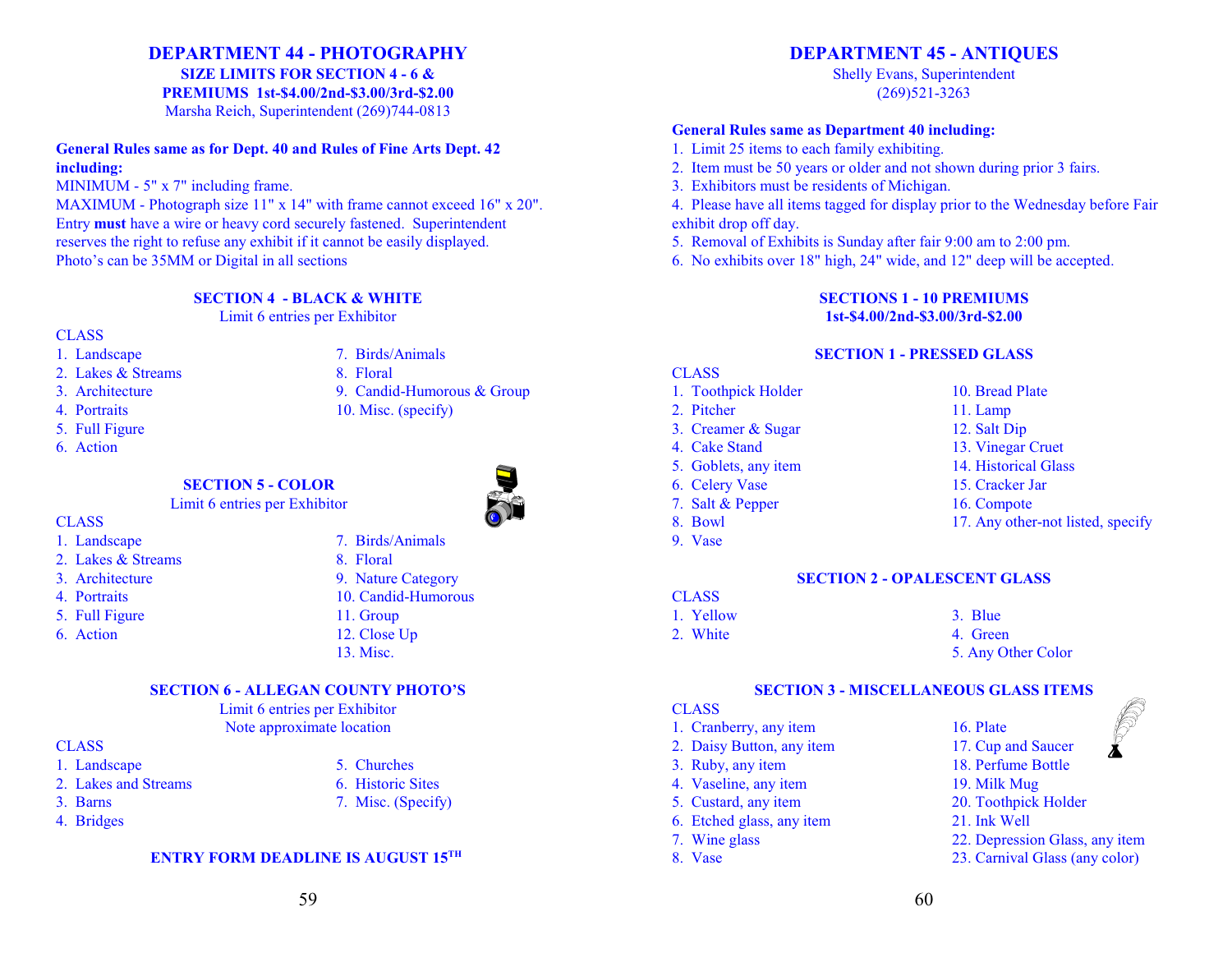#### **MISCELLANEOUS GLASS ITEMS CONTINUED:**

| 9. Bottle, any kind          |  |
|------------------------------|--|
| 10. Paper Weight             |  |
| 11. Platter                  |  |
| 12. Black Amethyst, any item |  |
| 13. Cobalt Blue, any item    |  |
| 14. Milk Glass, any item     |  |
| 15. Compote                  |  |

25. Vinegar Cruet 26. Pitcher 27. Covered Bowl 28. Cut Glass, any item 29. Worthy item, specify

24. Glass Slipper

#### **SECTION 6 - MISCELLANEOUS GENERAL ITEMS**

#### **CLASS**

| 1. Glass            | 10. Boxes (wooden)          |
|---------------------|-----------------------------|
| 2. Wooden           | 11. Tin, any item           |
| 3. Crockery         | 12. Scales                  |
| 4. Trivet           | 13. Pewter, any item        |
| 5. Baskets          | 14. Bells                   |
| 6. Teddy Bears      | 15. Copper, any item        |
| 7. Decoys           | 16. Brass, any item         |
| 8. Buckets (wooden) | 17. Paper-mache, any item   |
| 9. Iron, any items  | 18. Fan                     |
|                     | 19. Any other item, specify |

#### **SECTION 7 - MISCELLANEOUS KITCHEN ITEMS**

#### **CLASS**

| 1. |  | Wooden |
|----|--|--------|
|    |  |        |

### n and 4. Glass 2. China 5. Silver 3. Metal 6. Coca-Cola item

7. Any other item

#### **SECTION 8 - CHINA**

#### **CLASS**

- 1. Sugar and Creamer 6. Baskets
- 2. Vinegar Cruet 7. Pitcher
- 3. Bowls 8. Salt Dip
- 4. Plate 9. Covered Bowl
- 5. Cup and Saucer 10. Worthy item, specify

#### **SECTION 9 - POTTERY**

- **CLASS**
- 1. Crock 5. Vase
- 2. Bottle 6. Bowl
- 3. Pitcher 7. Worthy item, specify
- 4. Jug

#### **SECTION 10 - MISCELLANEOUS - NOT GLASS**

#### **CLASS**

| 1. | <b>Mustache Cup</b>          | 23. Bank Still (1)        |
|----|------------------------------|---------------------------|
| 2. | Plate                        | 24. Child's Toy (1)       |
| 3. | Compote                      | 25. Lustreware, any item  |
| 4. | Vase, not listed above       | 26. Ironstone, any item   |
| 5. | Ink Well                     | 27. Art Neuveau, specify  |
| 6. | <b>Oriental Dish</b>         | 28. Tureen                |
| 7. | <b>Shaving Mug</b>           | 29. Bowl                  |
|    | 8. Chocolate Pot             | 30. Flow Blue, any item   |
|    | 9. Hat Pin Holder            | 31. Napkin Ring           |
|    | 10. Majolica                 | 32. Doll                  |
|    | 11. Bisque, any item         | 33. Chinese, any item     |
|    | 12. Antique Purses, any item | 34. Advertising, any item |
|    | 13. Germany, any item        | 35. Chalkware, any item   |
|    | 14. Prussia, any item        | 36. Pitcher               |
|    | 15. Platter                  | 37. Hair Receiver         |
|    | 16. Cup and Saucer           | 38. Salt & Pepper         |
|    | 17. Bone Dish                | 39. Commemorative Plate   |
|    | 18. Beer Stein               | 40. Historical, any item  |
|    | 19. Toothpick Holder         | 41. Painted Nippon        |
|    | 20. Egg Cup                  | 42. Jewelry               |
|    | 21. Crumb Tray               | 43. Worthy item, specify  |
|    | 22. Bank Mechanical (1)      |                           |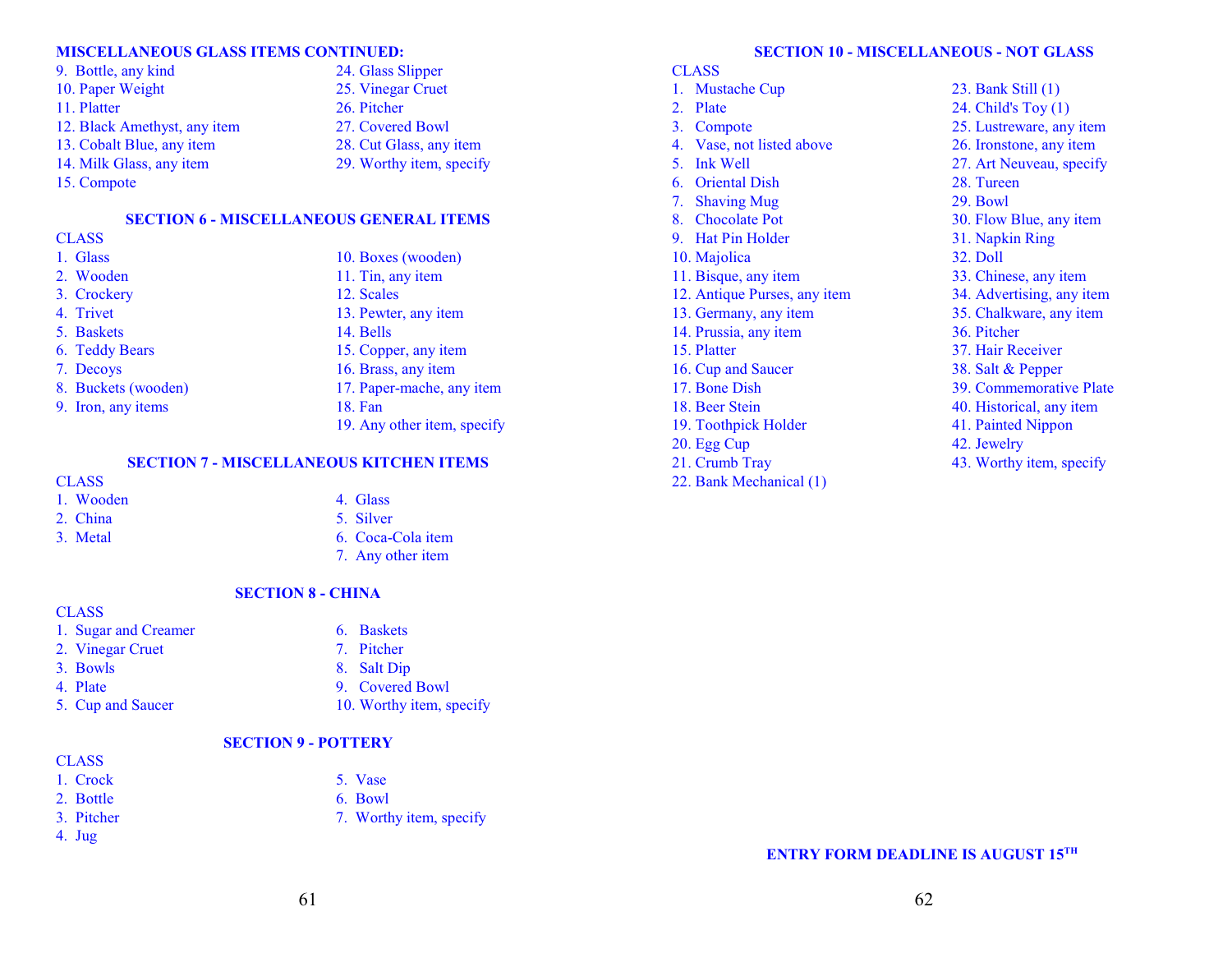# **DEPARTMENT 46 - AGRICULTURE**

Karen Colborn, Superintendent 3464 102<sup>nd</sup> Ave. Gobles, MI 49055, (269)720-8441

1. All exhibits must be home grown by exhibitor and brought in before 8 pm Thursday prior to the Fair. Exhibits must be removed Sunday after the Fair between 9 am and 2 pm.

2. One dozen eggs may enter in one class only. Eggs must be brought in carton and no older than one month (30 days).

# **SECTION 1 - FARMER PRODUCED EGGS PREMIUMS - 1st-\$3.50/2nd-\$3.00/3rd-\$2.50/4th to 10th-\$2.00**

#### **CLASS**

1. White 3. Light Brown 2. Brown 4. Any Other

#### **SECTION 2 - HONEY COLLECTIONS PREMIUMS - 1st-\$22.00/2nd-\$16.00/3rd-\$11.00/4th-\$6.00**

#### **CLASS**

1. Commercial Display (contact Superintendent for reservation)

### **SECTION 3 - HONEY SINGLE EXHIBIT PREMIUMS - 1st-\$4.00/2nd-\$3.00/3rd-\$2.00**

#### **CLASS**

1. Single Comb (section) 2. Best 1 lb. jar extracted

#### **SECTION 4 - MAPLE PRODUCTS COLLECTION PREMIUMS - 1st-\$22.00/2nd-\$16.00/3rd-\$11.00/4th-\$6.00**

#### CLASS

1. Display from individual farm, syrup and other maple products. Display must be 3' x 3' or under (Contact Supt. for reservation.)

#### **SECTION 5 - NUTS COLLECTION PREMIUMS - 1st-\$6.00/2nd-\$4.00/3rd-\$3.00** CLASS



1. Michigan grown nuts, collection of not less than three and not more than a total of eight varieties with no more than five of each variety. The display board size cannot

be more than a 2' x 2' and you cannot use the same board two years in a row.

#### **RULES: SECTIONS 6 - 8 same as for Horticulture - Fruits & Veggies**

## **SECTION 6 - CORN ( 10 SPECIMENS )**

#### **PREMIUMS - 1st-\$6.00/2nd-\$5.00/3rd-\$4.00/4th-\$3.00/5th to 10th-\$2.00**

CLASS

- 1. Yellow Dent, New Hybrid
- 2. Yellow Dent, Old Hybrid



#### **PREMIUMS - 1st-\$3.50/2nd-\$3.00/3rd-\$2.00** Leave at least 3 ears in husks

#### **CLASS**

- 3. Strawberry Popcorn (10) 7. Indian Corn (10)
- 4. Yellow Popcorn (10) 8. Decorative Popcorn (10)
	-
- 5. White Popcorn (10) 9. Field Corn Tallest (1) no roots
- 6. Sweet Corn (10) 10. Sweet Corn Tallest (1) no roots

#### **SECTION 7 - GRAINS ( ½ GALLON ) PREMIUMS - 1st-\$6.00/2nd-\$4.00/3rd-\$2.50**

#### CLASS

- 1. Winter Wheat, red 7. Navy Beans
- 2. Winter Wheat, white 8. Kidney Beans
- 
- 4. Winter Barley 10. Soybeans
- 5. Rye 11. Speltz
- 
- 
- 
- 3. Oats 9. Cranberry Beans
	- -
- 6. Buckwheat 12. Black Eyed Peas

#### **SECTION 8 - SEED ( QUART ) PREMIUMS - 1st-\$4.00/2nd-\$3.00/3rd-\$2.00**

- **CLASS**
- 1. Red Clover 4. Alfalfa
- 2. Sweet Clover 5. Timothy
	-
- 3. Alsike Clover 6. Millet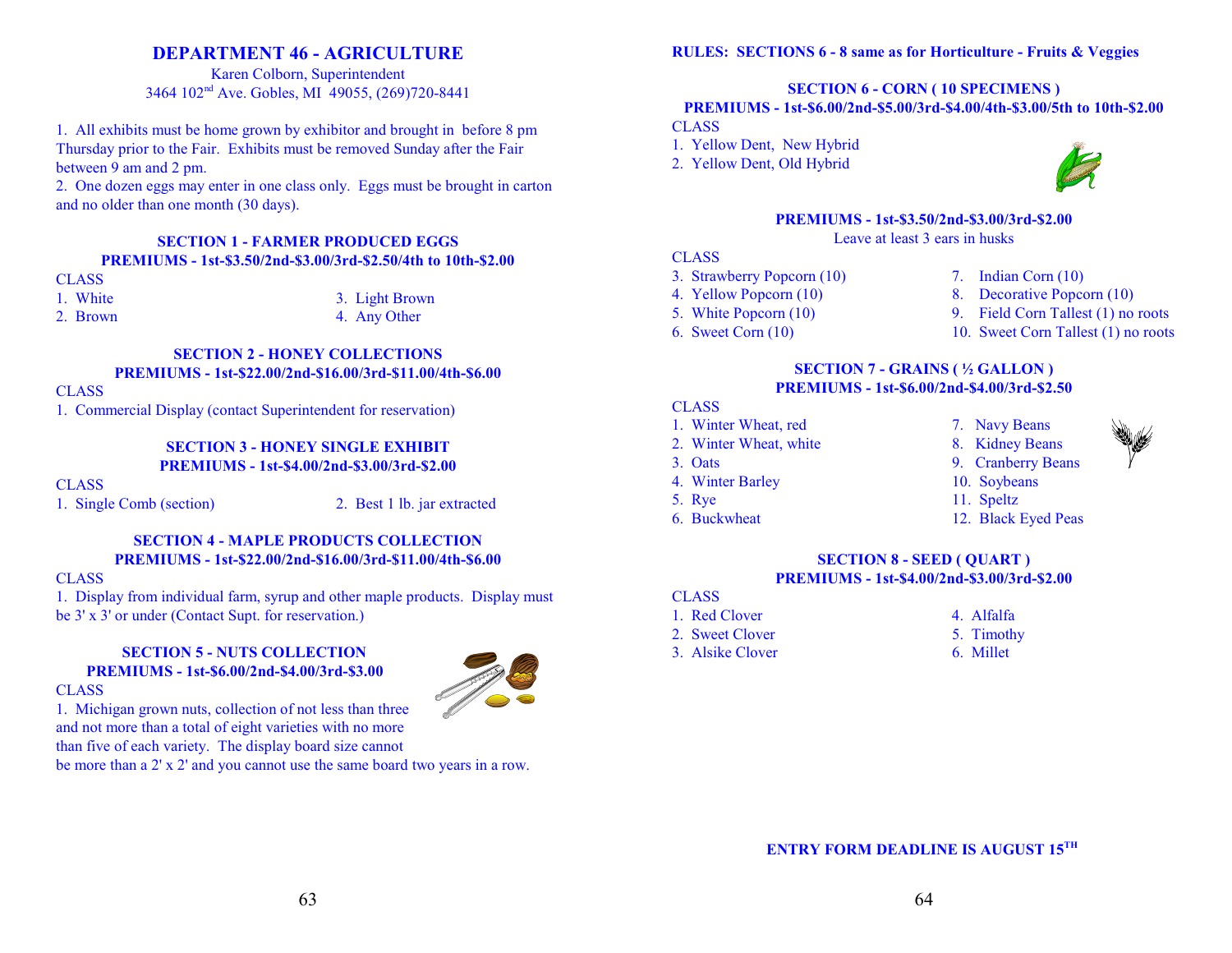# **DEPARTMENT 47 - FLORICULTURE**

Diane Bevan, Superintendent 509 Cutler, Allegan MI 49010, (269)650-0221

1. Exhibits are to be in place between 9:00 am & 12:00 noon on Thursday the day before fair.

2. Judging will start at 6:00 pm Thursday(day before fair.) Only officials will be present at judging. Area around exhibits will be closed during judging.

3. Exhibitors must furnish own containers for Section 1. While care will be taken to avoid damage, the Fair will not be responsible for any damage or loss.

4. Limit of one ent ry per person in any one class. In case of no competition, judge must decide if premiums will be awarded.

5. Competition is open to amateurs in Allegan County and surrounding counties will be welcomed.

6. Stems of flowers should be left long. Do not remove leaves or foliage. No wiring allowed. Be sure to have correct number of stems as specified - no more or less.

7. Containers may be picked up Sunday 9 am to 2 pm .

8. Flowers and plants on the protected list of Michigan wild flowers may not be used and will not be judged.

9. Study well and understand the classifications and rules of your book.

### **CUT FLOWERS**

#### **PREMIUMS - 1st-\$3.00/2nd-\$2.00/3rd-\$1.00**

# **SECTION 1 - CUT SPECIMEN BLOOMS**

All specimens must be grown by exhibitor. Judging on quality, size, foliage, stems and color.

# **CLASS**

- 1. Aster 3 stems, 1 variety and color
- 2. Carnation 3 or more stems
- 3. Chrysanthemums 1 stalk, 5 or more blooms
- 4. Celosia (coxcomb) 1 bloom
- 5. Celosia (coxcomb) plume, 1 stalk
- 6. Cosma 5 blooms, 1 color
- 7. Dahlias 7 inches or more, 1 bloom with foliage
- 8. Dahlias (pom pom) small 5 blooms, 1 color
- 9. Dahlias (small) 5 blooms, 1 color with foliage
- 10. Dahlias 3 or more, different colors
- 11. Delphiniums 1 stalk
- 12. Gaillardia- 3 blooms, foliage
- 13. Gladiolas 1 spike, 5 or more florets
- 14. Gloriosa Daisy, single 3 blooms, 1 color



# CLASS

- 15. Marigold, large (2" or more) 3 blooms 1 color
- 16. Marigold, pom pom (small) 3 blooms, 1 variety
- 17. Marigold, Dwarf Mexican 5 blooms, 1 variety
- 18. Lilies, hybrid (no day bulbs) 1 or more
- 19. Petunia, double, 5 blooms 1 variety and color
- 20. Petunia, single, 5 blooms 1variety and color
- 21. Pansies 5 blooms
- 22. Rose, hybrid tea, pink 1 bloom
- 23. Rose, hybrid tea, red 1 bloom
- 24. Rose, hybrid tea, yellow 1 bloom
- 25. Rose, hybrid, color not listed 1 bloom
- 26. Rose, Floribunda, red 1 stem
- 27. Rose, Floribunda, color not listed 1 stem
- 28. Snapdragon 3 stems 1 variety and color
- 29. Zinnia, large (3" or more) 3 blooms, 1 color
- 30. Zinnia, pom pom 3 blooms 1 variety and color
- 31. Zinnia, dwarf 5 blooms 1 variety and color
- 32. Calendula 5 blooms, 1 variety and color
- 33. Tuberous Begonia 1 bloom and foliage
- 34. Salvia, blue 3 stems with foliage
- 35. Salvia, red 3 stems with foliage
- 36. Bachelor Buttons 3 stems, 1 color
- 37. Miscellaneous, any other not listed

# **SECTION 2 - BASKET, BOWL OR VASE - CUT GARDEN FLOWERS PREMIUMS - 1st-\$3.00/2nd-\$2.00/3rd-\$1.00**

# Must be grown by exhibitor

# **CLASS**

- 1. Asters 11. Roses
- 2. Ass'td Variety Blue Flowers 12. Snapdragons
- 3. Ass'td Variety Pink Flowers 13. Mixed Gladiolas
- 4. Ass'td Variety Red Flowers 14. Petunias
- 5. Ass'td Variety White Flowers 15. Cosmos
- 6. Ass'td Variety Yellow Flowers 16. Verbena
- 7. Corn Flowers 17. Dahlias
- 
- 
- 
- 
- 
- 
- 
- 
- 
- 
- 8. Delphinium 18. Mixed Garden Flowers
- 9. Pansies 19. Wild Flowers
- 10. Nasturtiums 20. Misc-any other not listed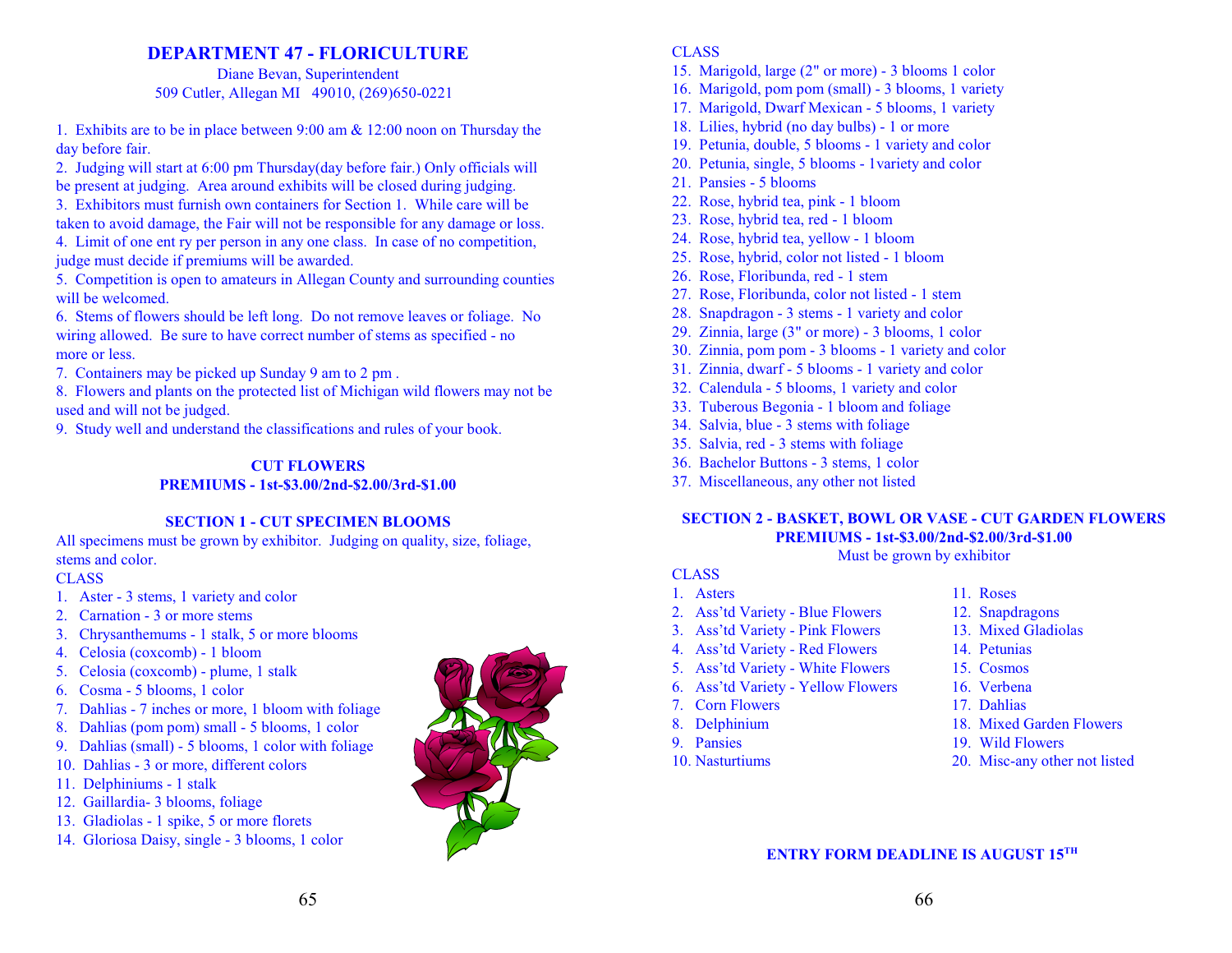# **SECTION 3 - CUT ARTISTIC ARRANGEMENTS PREMIUMS - 1st-\$3.00/2nd-\$2.00/3rd-\$1.00**

Need not be grown, but must be arranged by exhibitor

#### CLASS

- 1. Bread Basket using one color flowers & green foliage
- 2. "Golden Autumn" using fall colors (not dried)
- 3. Twin Arrangement
- 4. "Kitchen Bouquet" using kitchen container
- 5. "Tiny Treasure" a miniature arrangement under 5"
- 6. "Conversation Piece" a small arrangement, not over 8"
- 7. Cup and Saucer Arrangement
- 8. "Company's Coming" dinner table arrangement
- 9. "Corn Capers" corn tassels, stalks, leaves or corn
- 10. "Keep Michigan Green" all green
- 11. "Winter Bouquet" all dried material
- 12. "The Morning Service" suitable for church
- 13. "Our Rosy Future" featuring roses
- 14. "Shoreline" natural material
- 15. "Silver Wedding Anniversary" no painted materials
- 16. "Gold Rush" yellow flowers in brass or copper container
- 17. "First Snow" white flowers in white container, greens
- 18. "Among My Souvenirs" antique container
- 19. "Heart's Desire" flowers and foliage (Valentine type arrangement)
- 20. "Woody Owl" Natural Material
- 21. "Old Glory"
- 22. "Christmas Delight" using appropriate flowers & foliage
- 23. Miscellaneous any other not listed above, specify

# **SECTION 4 - SUNFLOWERS ( NO ROOTS ) PREMIUMS - 1st-\$3.00/2nd-\$2.50/3rd-\$2.00**

#### **CLASS**

- 1. Best 2 heads individually grown 3. Largest head (1)
- 2. Tallest

#### **SECTION 5 - SMALL HOUSE PLANTS ONLY PREMIUMS - 1st-\$3.00/2nd-\$2.00/3rd-\$1.00 please no real large plants or vines**



### **CLASS**

- 1. African Violet-sgl, 1 crown any color 11. Coleus
- 2. African Violet-dbl, 1 crown any color 12. Cactus, 1
- 
- 
- 
- 
- 
- 
- 9. Growing flowers/hanging basket 19. Foliage plant in water-specify
- 10. Flowering plant, any other not listed 20. Foliage plant,any other-specify

- 
- 3. Flowering Begonia 13. Crown of thorns
- 4. Moses In A Boat. 14. Fern, Boston
- 5. Hoya 15. Fern, any other-specify
- 6. Christmas Cactus 16. Hens & Chickens
- 7. Geranium 17. Foliage plant/hanging basket
- 8. Fuchsia 18. Vine or Trailing plant
	-
	-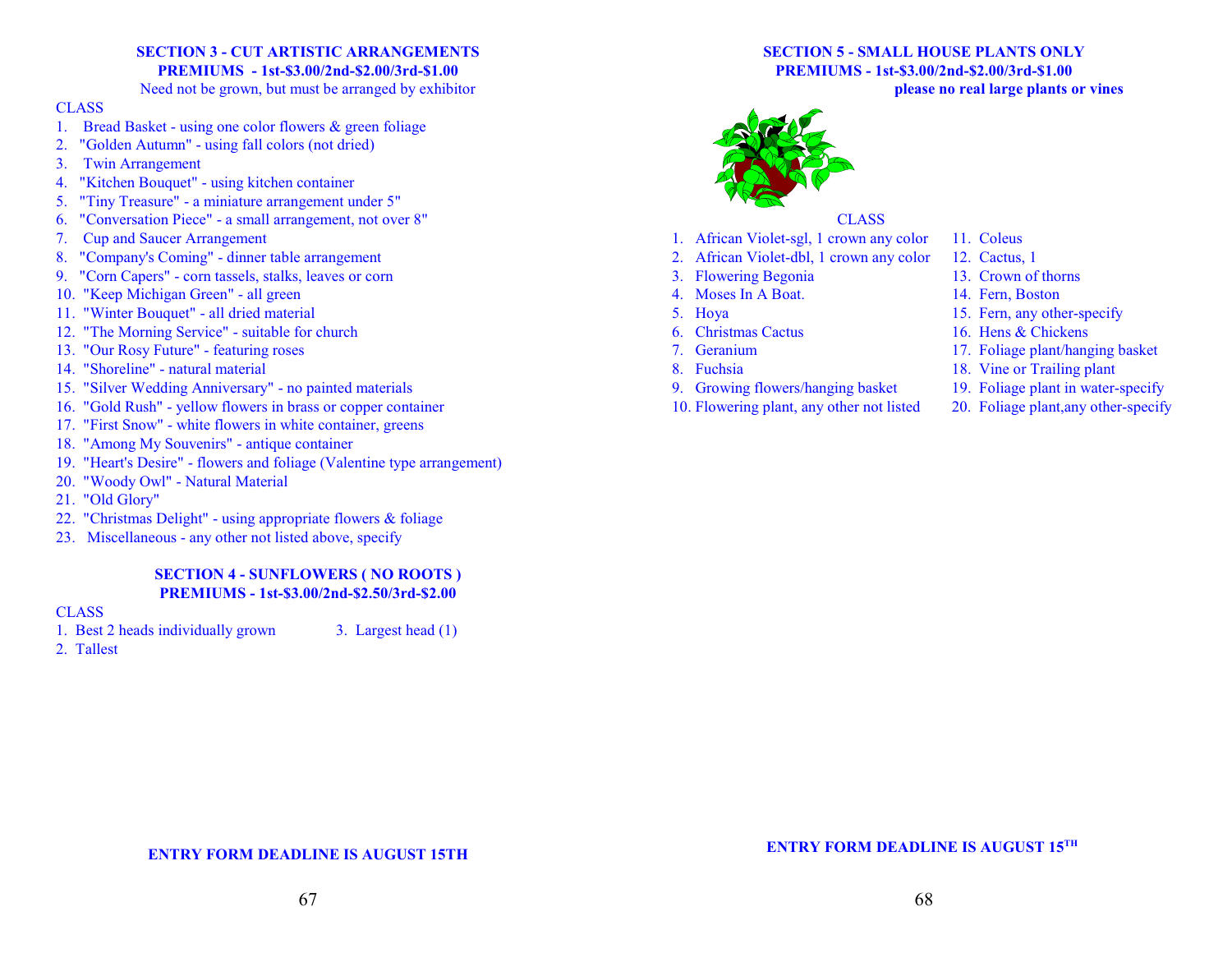# **DEPARTMENT 48 - HORTICULTURE**

Karen Colborn, Superintendent 3464 102<sup>nd</sup> Ave., Gobles, MI 49055 (269)720-8441

1. All exhibits must be home grown by exhibitor, and be in place between 9:00 am and 8:00 pm Wednesday and Thursday prior to the Fair.

2. All produce should be cleaned and marketable. Not over ripe or picked too early.

3. In awarding premiums upon any and all exhibits of fruit, committees will exclude any and all unlabeled and incorrectly labeled specimens.

4. Artistic display and number of products will be considered.

5. Where there is no competition, only such prizes shall be given as quality for same.

6. One entry only per person in each class, including entries in "other variety" classes.

7. Management not responsible for loss or damage to exhibit.

8. Exhibit may not be removed until Sunday, after the Fair, 9:00 am to 2:00 pm.

. 9. We furnish trays for fruits in sections 6 through 13.

> **FRUIT PREMIUMS FOR SECTION 1 1st-\$6.00/2nd-\$4.00/3rd-\$3.00**

# **SECTION 1 - QUANTITIES OF FRUIT**

Limit to one exhibit per orchard

CLASS

1. Apples -  $\frac{1}{2}$  Bushel 3. Pears -  $\frac{1}{2}$  Bushel

# 2. Peaches - 1 Peck

#### **SECTION 6 - APPLES ( 5 SPECIMENS) PREMIUMS - 1st-\$3.00/2nd-\$2.50/3rd-\$2.00**

#### **CLASS**

- 1. McIntosh 11. Jonamac
- 2. Northern Spy 12. Mutsu
- 3. Winesap 13. Paula Red
- 4. Jonathon 14. Ida Red
- 5. Wealthy 15. Red Rome
- 6. Liberty 16. Red Delicious
- 7. Grimes Golden 17. Cortland
- 8. Golden Delicious 18. Db. Red Delicious
- 9. Gala 19. Crab Apples, 12 spec.
- 10. Empire 20. Any other variety, specify



#### **CLASS**

- 1. Italian 5. Bluefire
- 2. German Prune 6. Blue Damson
- 3. Green Gage 7. Stanley Prune
- 

- 
- 
- 4. Lombard 8. Any other variety, specify

#### **SECTION 8 - BERRIES PREMIUMS - 1st-\$3.00/2nd-\$2.00/3rd-\$1.00**

### **CLASS**

- 1. Pint Blueberries 3. Pint Strawberries
- 2. Pint Raspberries

#### **SECTION 9 - PEACHES ( 5 SPECIMENS ) PREMIUMS - 1st-\$3.00/2nd-\$2.50/3rd-\$2.00**

# CLASS

- 1. Golden Elberta 6. Crest Haven
- 2. Loring 2. Glo Haven
- 3. Red Kist 8. Jayhaven
- 
- 
- 
- 
- 
- 4. Red Skin 9. Red Haven
- 5. Baby Gold 10. Any other variety, specify

#### **SECTION 10 - PEARS ( 5 SPECIMENS ) PREMIUMS - 1st-\$2.75/2nd-\$2.50/3rd-\$2.00**

# **CLASS**

- 
- 1. Bartlett 3. Any other variety, specify
- 2. Bosc

# **SECTION 11 - GRAPES ( 3 SPECIMENS ) PREMIUMS - 1st-\$2.75/2nd-\$2.50/3rd-\$2.00**

# **CLASS**

1. Concord 3. Delaware 2. Niagra 4. Any other variety, specify

#### **SECTION 12 - APRICOTS PREMIUMS - 1st-\$2.75/2nd-\$2.50/3rd-\$2.00**

#### CLASS

1. Any variety, 10 specimens, specify

#### **SECTION 13 - QUINCE**

# **PREMIUMS - 1st-\$2.75/2nd-\$2.50/3rd-\$2.00**

# **CLASS**

1. Plate of Five.

- 
-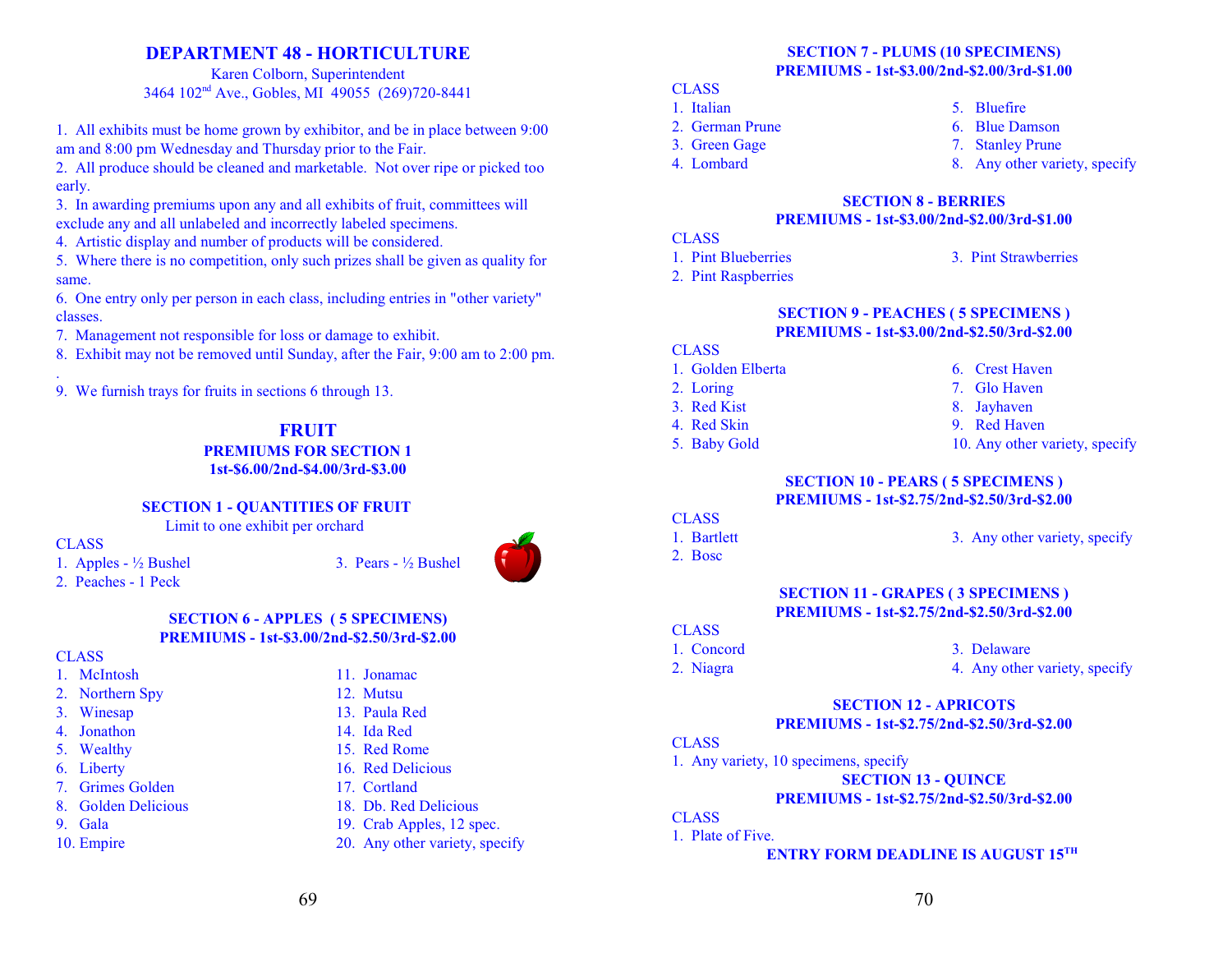# **VEGETABLES**

#### **SECTION 15 -HOME GARDEN DISPLAYS PREMIUMS - 1st-\$27.00/2nd-\$22.00/3rd-\$16.00/4th-\$11.00**

#### **CLASS**

1. Best display of fresh vegetable (no cans) from standpoint of kinds, number of varieties, quality and marketability. **Not less than two specimens of each variety**. **We furnish trays for vegetables and jars for grains and seeds.**

#### **SECTION 16 - SQUASH & PUMPKINS ( 2 SPECIMENS ) PREMIUMS - 1st-\$3.50/2nd-\$3.00/3rd-\$2.00**

#### **CLASS**

- 1. Acorn green 10. Bush Scalloped
	-
- 
- 2. Acorn yellow 11. Yellow Summer
- 3. Banana 12. Zucchini (12" or less)
- 4. Blue Hubbard 13. Field Pumpkin
- 5. Green Hubbard 14. Pie Pumpkin
- 6. Golden Hubbard 15. Turban
	-
	-
- 
- 7. Buttercup 16. Spaghetti Squash
- 8. Butternut 17. Sweet Dumpling
- 9. Crookneck 18. A.O.V. specify

#### **PREMIUMS - 1st-\$6.00/2nd-\$4.00/3rd-\$3.00**

#### **CLASS**

19. Largest Field Pumpkin (1) at least 90 lbs.

#### **SECTION 17 - BEANS - ( 15 PODS ) PREMIUMS - 1st-\$3.50/2nd-\$3.00/3rd-\$2.00**

#### **CLASS**

- 1. Yellow 3. Lima
- 
- 2. Green 4. Purple

# **SECTION 18 - TOMATOES ( 5 SPECIMENS ) PREMIUMS - 1st-\$3.50/2nd-\$3.00/3rd-\$2.00**

- **CLASS**
- 1. Ripe 4. Cherry (10 large)
- 2. Green 5. Cherry ( 10 small)
- 
- 3. Roma 6. Grape
	- 7. Other variety, specify (5)

#### **ENTRY FORM DEADLINE IS AUGUST 15TH**

# **SECTION 19 - MELONS ( 1 SPECIMEN ) PREMIUMS - 1st-\$3.50/2nd-\$3.00/3rd-\$2.00**

#### **CLASS**

- 1. Long Watermelon (measured) 5. Muskmelon
- 2. Round Watermelon 6. Largest Watermelon (weighed)
- 3. Casaba 7. Any other variety, specify
- 4. Midget

#### **SECTION 20 - CABBAGE ( 2 SPECIMENS ) PREMIUMS - 1st-\$3.50/2nd-\$3.00/3rd-\$2.00**

Leave Outer Leaves On

## **CLASS**

| 1. Green | 3. Kale $(1$ plant $)$ |
|----------|------------------------|
|          |                        |

- 
- 2. Red 4. Kale flowering (1 plant)
	- 5. Celery Cabbage

#### **SECTION 21 - ROOT VEGETABLES ( REMOVE TOPS ) PREMIUMS - 1st-\$3.50/2nd-\$3.00/3rd-\$2.00**

#### CLASS

- 1. Parsnips  $(5)$  5. Beets  $(5)$ 
	-
- 
- 
- 
- 2. Turnips (5) 6. Peanuts (2 stks)
- 3. Carrots (5) 7. Radishes (5)
- 4. Salsify (5) 8. A.O.V., specify (3)

#### **SECTION 22 - MISCELLANEOUS (NOT ROOT VEGETABLES) PREMIUMS - 1st-\$3.50/2nd-\$3.00/3rd-\$2.00**

# CLASS

- 
- 2. Cucumbers (5) 12. Rhubarb (5)
- 3. Lettuce (2 heads) 13. Kohlrabi (3)
- 4. Celery (1bunch-home grown w/leaves) 14. Brussel sprouts 5 hd per plate
- 5. Hot Peppers (5) 15. Cauliflower (2 heads)
- 6. Bell Peppers (5) 16. Collards
- 7. Peppers A.O.V. (5) 17. Pea Pods (10)
- 
- 
- 10. Eggplant (2)
- 1. Pickles (5) 11. Burpless Cucumbers (5)
	-
	-
	-
	-
	-
	-
- 8. Okra (3) 18. Leaf Lettuce (2 stalks)
- 9. Broccoli (2 stalks) 19. Any other, specify (5)

### **SECTION 24 - POTATOES ( 24 SPECIMENS ) PREMIUMS - 1st-\$4.00/2nd-\$3.50/3rd-\$3.00/4th-\$2.00**

- **CLASS**
- 1. Pontiac 6. Sebago
- 2. Early Norland 7. Katahdai
- 3. Any other early variety, specify 8. Sweet Potatoes (5 specimens)
- 
- -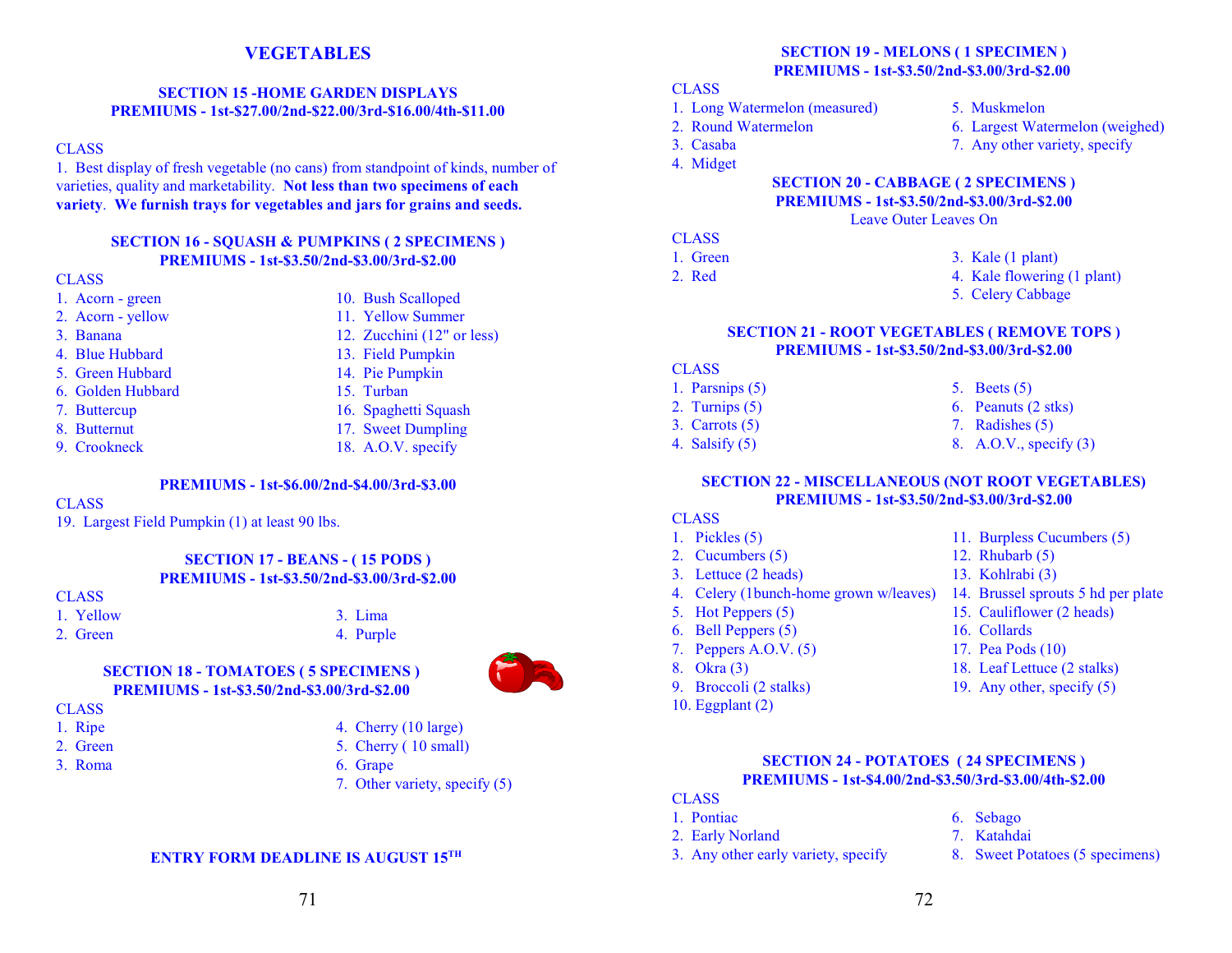- 
- 4. Russett Burbank 9. Any other late variety, specify

5. Norgold Russet

#### **PREMIUMS - 1st-\$6.00**

Entries to be determined and placed by judges.

#### **CLASS**

13. Sweepstakes - Best 24 potatoes in classes 1 - 9

#### **SECTION 27 - ONIONS ( 14" RACK-FULL ) PREMIUMS - 1st-\$4.00/2nd-\$3.00/3rd-\$2.00**

#### **CLASS**

- 1. Yellow Globe 5. Boilers
- 2. White 6. Picklers
- 
- 3. Red 2. Sweet Yellow
- 4. Sweet Spanish, White 8. Any other, specify
	- **PREMIUMS 1st-\$6.00/2nd-\$4.00/3rd-\$3.00**

**CLASS** 

9. Best Collection, 3 or more varieties (2 lbs. each)

# **SECTION 28 - GOURDS**

**PREMIUMS - 1st-\$3.00/2nd-\$2.50/3rd-\$2.00**

#### **CLASS**

1. Collection, grown by indvdl (15-25) 2. Largest

## **SECTION 30 - ODDITIES PREMIUMS - 1st-\$4.00/2nd-\$3.00/3rd-\$2.00**

**CLASS** 

- 1. Squash 3. Cucumbers
- 2. Potatoes 4. Any other variety

### **SECTION 31 - HERBS ( 1 BUNCH ) PREMIUMS - 1st-\$4.00/2nd-\$3.00/3rd-\$2.00**

**CLASS** 

1. Sage 9. Lemon Balm 2. Parsley 10. Spearmint 3. Thyme 11. Peppermint 4. Basil 12. Savory 5. Rosemary 13. Taragon 6. Oregano 14. Coriander 7. Garlic Bulbs (3) 15. Any Other Variety 8. Dill

# **TRACTOR PULLING WEDNESDAY, SEPTEMBER 14, 2022 - 7:00 PM**

Harry Chestnut, Coordinator Allegan Fair, Box 10, Allegan, MI 49010 Phone (269)673-6501 or (888)673-6501 (fair office)



# **WORLD PULLING INTERNATIONAL NATIONAL TRACTOR PULLERS ASSOCIATION**

# **ENTRY FEE REQUIRED**

**Over \$3,500.00 Total Premiums** (per class) - Breakdown to be decided day of event**.**

#### **RULES: NTPA**

**CLASS** Super Farm Tractors Mini Modified Tractors 3.0 Diesel FWD Trucks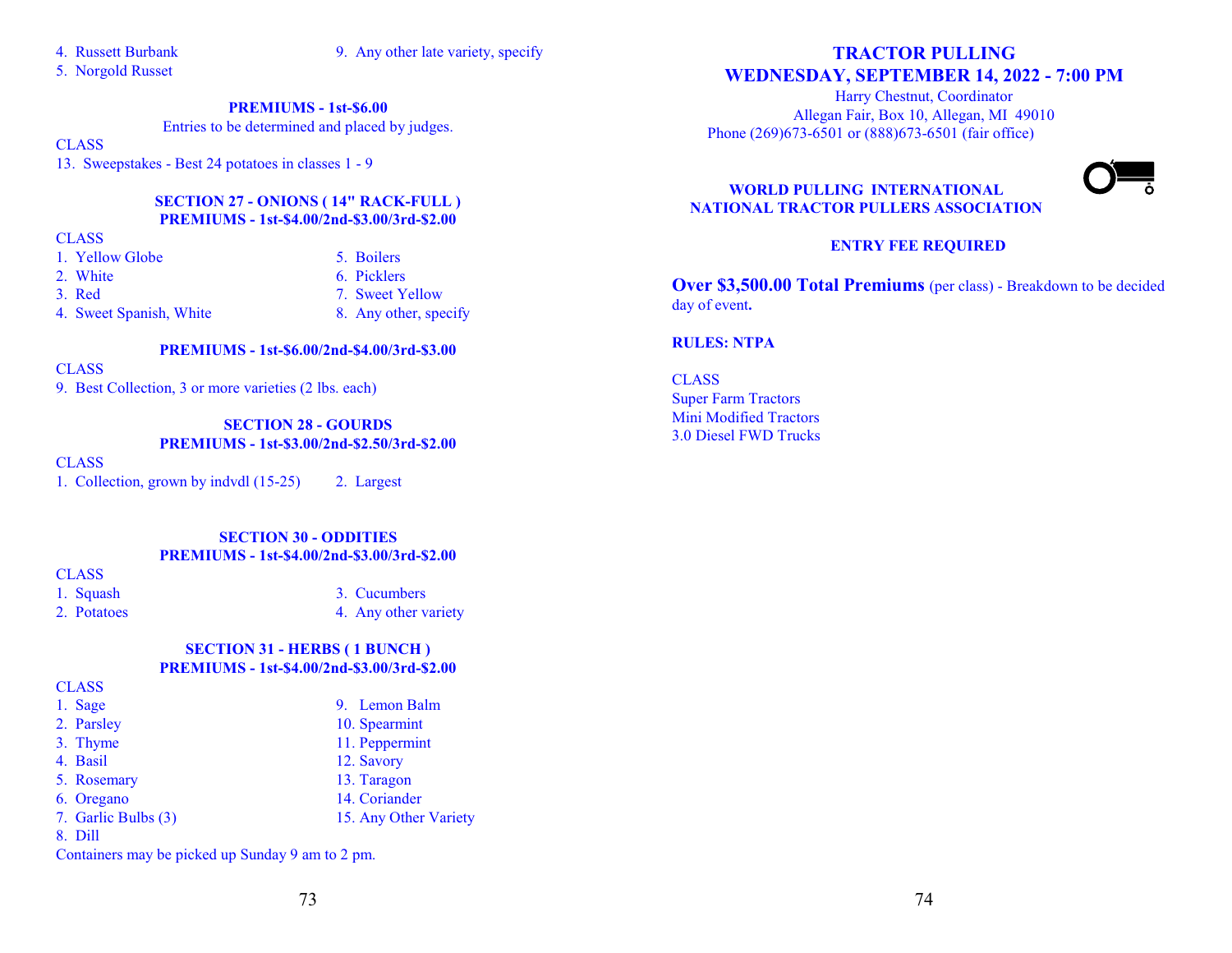# **DEPARTMENT 49 - ORGANIZATIONS**

**SECTION 1 -BOOTH EXHIBITS** Karen Colborn, Superintendent 3464 102<sup>nd</sup> Ave. Gobles, MI 49055, (269)720-8441

1. Booths may be prepared any time during the week prior to the Fair, 9 am to 8 pm. Agricultural Building will be closed to the public until after the judging Friday pm.

2. All painting of booths must be finished no later than Tuesday the week preceding the Fair.

3. To eliminate confusion at the front gate and in front of the Agricultural Building on Saturday the last day of the Fair, no booths are to be taken out until Sunday after the Fair from 9 am to 2 pm only.

4. Basis of awards for prizes for each class must be followed to be eligible for any premium money.

5. To avoid congestion in the aisles, no selling of merchandise or raffle tickets will be permitted.

#### 6. **The Fair Association cannot be responsible for articles removed from the exhibits.**

7. Entries must be made for each booth with the Superintendent by **July 1st .** Entries should be made in the name of the organization and should have the correct mailing address and name of the person heading the organization.

8. No spot or flood lights. LED's may be used.

9. **No straw, hay, dried corn stalks, or highly flammable items may be used in any booth.** (Please check with Superintendent).

10. Entry fee of \$50.00 is required for each booth and will be refunded on day of set-up.

# **LARGE BOOTH EXHIBITS**

#### **PREMIUMS-1st-\$125.00/2nd-\$120.00/3rd-\$115.00/4th-\$110.00/5th- \$105.00/6th-\$100.00/7th-\$95.00/8th-\$90.00/9th-\$85.00/10th-\$80.00**

Due to Michigan Department of Agriculture premium reductions, premiums for booth exhibits are contingent on a sponsorship being attained.

#### Booth size approximately 12 ft. x 14 ft.

Open to Allegan County Clubs, Churches, Fraternal Organizations or Organized Groups. Prizes awarded for best and most attractively arranged display consisting of fresh fruits and vegetables, flowers and fancywork.

# **MAKE YOUR ENTRIES EARLY**

CLASS

1. Large Booth Exhibits

# **BOOTH ENTRY DEADLINE IS JULY 1st**

# **BASIS OF AWARDS FOR PRIZES FOR LARGE, ADULT AND YOUTH BOOTH EXHIBITS**

#### **ADULT AND YOUTH SMALL BOOTH EXHIBIT PREMIUMS - 1st-\$50.00/2nd-\$45.00/3rd-\$40.00/4th-\$35.00/5th-\$30.00/6th- \$25.00**

Due to Michigan Department of Agriculture premium reductions, premiums for booth exhibits are contingent on a sponsorship being attained.

# Booth size approximately 7 ft. x 12 ft.

Open to Allegan County Adult & Youth Clubs or Organized Groups. Prizes awarded for best and most attractive arranged display consisting of fresh fruits and vegetables, fancywork or handicraft, flower and educational material. CLASS

2. Adult Small Booth Exhibits 3. Youth Small Booth Exhibits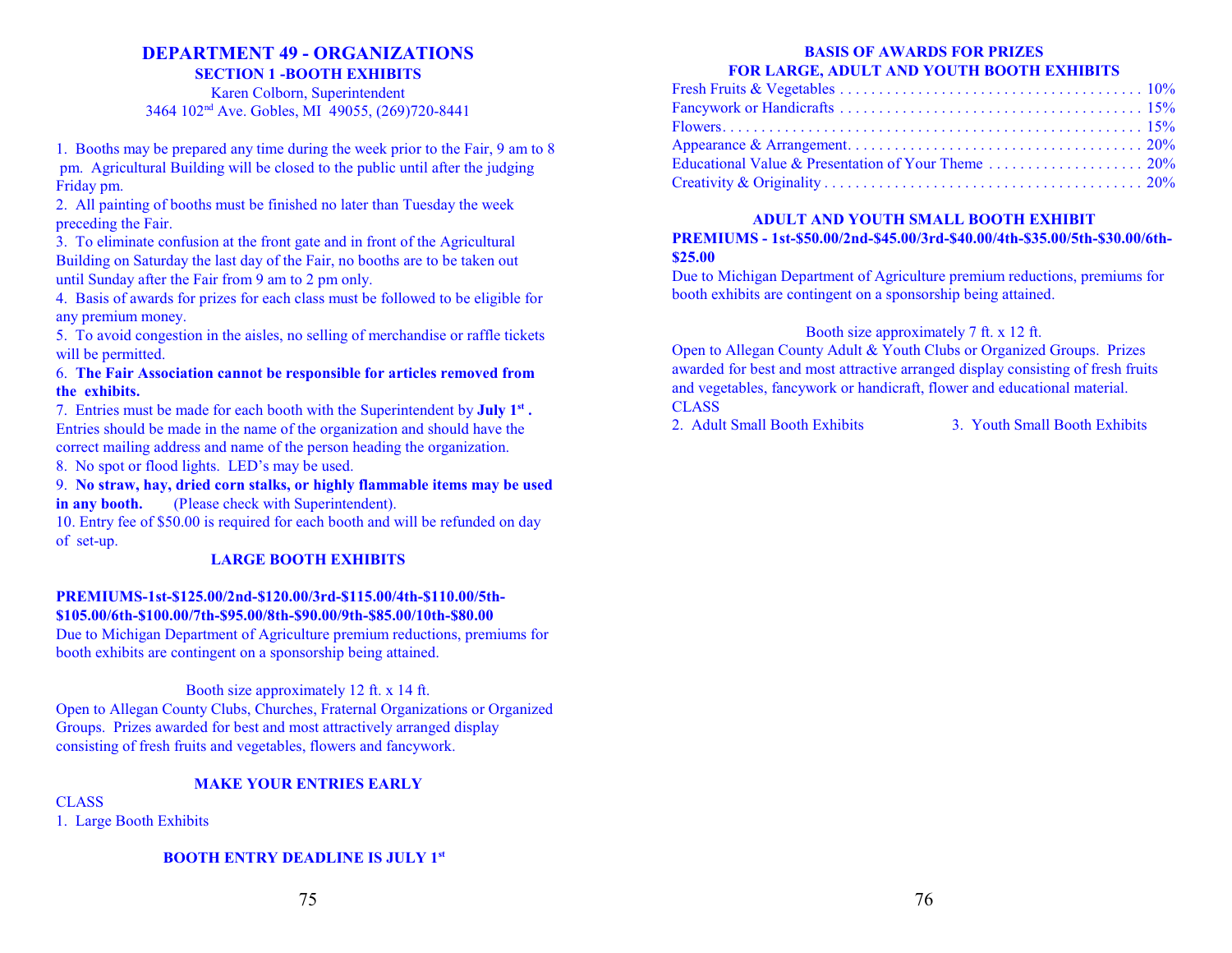# **DEPARTMENT 90 - PARADE**



 THE COUNTRY'S BIGGEST AND BEST **FAIR PARADE!!! MONDAY, SEPT. 12, 2022, 7:00 PM**

**ADVANCE ENTRY ONLY ENTRIES CLOSE ON AUGUST 15TH** 

Karen Colborn Superintendent P.O. Box 10, Allegan Questions?......Call Karen (269)720-8441 **PREMIUMS 1 st Rosette, 2nd Rosette, 3rd Rosette**

**SECTION 1 - FLOATS**

#### CLASS

1. Unclassified Floats 3. Religious

2. Agricultural 4. Parade Theme

#### **CLASS**

1. School Bands 3. Political / Patriotic

2. Hobby / Sport / Club 4. Commercial (any business)

**SECTION 2 - MARCHING UNITS**

**SECTION 3 - ANTIQUE OR OTHER VEHICLES**

CLASS

1. Cars 3. Tractors

2. Trucks

#### **SECTION 4 - PONY HITCHES**

#### CLASS

- 1. Single Pony 4. Mini Mule
- 2. Pony Team 5. Light Horse Hitch

3. Four or More Ponies

#### **SECTION 5 - DRAFT HITCHES**

#### CLASS

- 1. Single Draft 3. Four or More Draft Horses
- 2. Draft Team 4. Mule Hitch

#### **SECTION 6 - MOUNTED DIVISION**

- **CLASS**
- 1. One Rider, Costume
- 2. 2 4 Riders, Same Costume Theme
- 3. 5 or More Riders, Same Costume Theme
- 4. Show Horse Group, 5 or More Riders Wearing Matching English or Western Garb.
- 5. 4-H Youth Clubs.

**SECTION 7 - COMMERCIAL VEHICLES PREMIUMS 1 st Rosette, 2nd Rosette, 3rd Rosette**

#### CLASS

1. Cars 3. Semi's

2. Standard Size Truck / Van

**SECTION 8 - EMERGENCY VEHICLES PREMIUMS**

**1 ST Rosette, 2nd Rosette, 3rd Rosette**

#### **CLASS** 1. Police 3. Ambulance

2. Fire Truck

**SECTION 9 - BEST OF SHOW PREMIUMS Rosette DO NOT ENTER THIS CLASS!!!!!**

# **CLASS**

1. Judges Choice

#### **ONE PARADE ONLY - ADVANCE ENTRY ONLY GENERAL INFORMATION**

-Parade will form in downtown Allegan at 5:00 pm, start promptly at 6:30 pm, and pass in front of the grandstand at 7:00 pm - ONE PARADE ONLY! -All units must report to their designated staging area at 5:00 pm for your unit number to be placed on your unit and to be placed in line. Judging starts at 5:30 pm for all units in competition classes.

-At all times, all parade units will move at their steady parade speed, without hesitation. Absolutely **no candy throwing** into the crowds, along the streets or in front of the Grandstand. Candy may be handed out only!

-Parade instructional information sheets and line-up maps will be mailed to each entry after all entries are received and processed.

-The Allegan County Fair reserves the right, at any time, to restrict, or prohibit participation in the Allegan County Fair Parade, or its related activities, if the Allegan County Fair Board or its designated representative(s), in its discretion, determines that participation could, or does, disrupt, interfere with, or present a danger or threat to the parade, its related activities, its participants, or the public.

- **All livestock must follow MDA Animal Health Requirements: [www.michigan.gov/MDARD](http://www.michigan.gov/documents/mda/ExReq)** 

**FOR FURTHER INFO CONTACT PARADE SUPERINTENDENTS!**

**PARADE ENTRY DEADLINE IS AUGUST 15TH**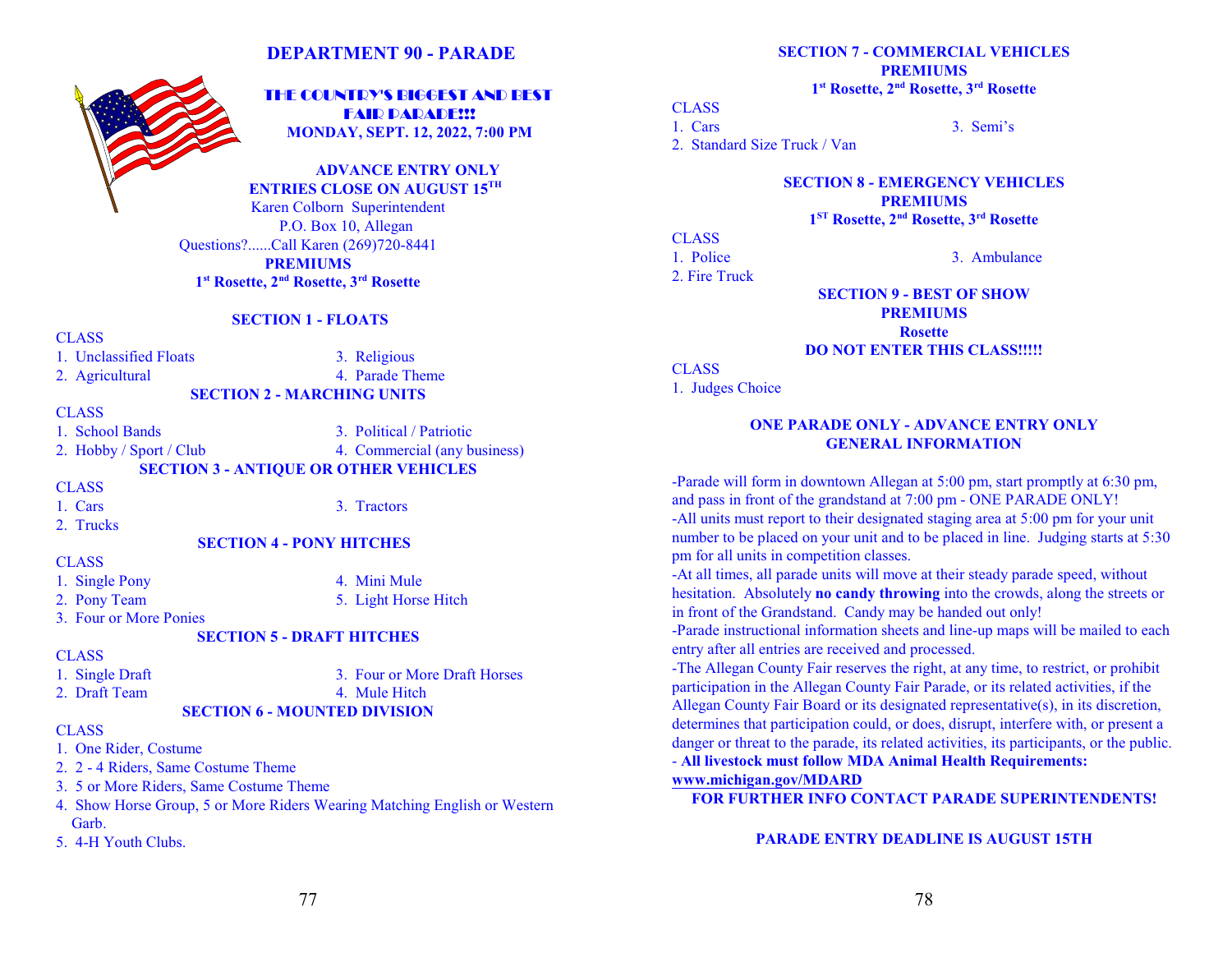# 2022 DADADE THEME

# 'MAKING MEMORIES TOGETHER!"



# ALLEGAN COUNTY FAIR **DADADE**

### Monday, September 12, 2022 Starts Downtown at 6:30 pm, Arrives in front of Grandstand at 7:00 pm

Any person or persons, business or corporation, non-profit or religious organizations interested in being in the largest County Fair parade, please fill out this form or send for an application. **Applications must be in by August 15 th . ENTRY DEADLINE WILL BE ENFORCED!!!**

Send to: Allegan County Fair

Allegan, MI 49010

P.O. Box 10 Questions Call Karen (269)720-8441

# Organization, Company or Individual:

Contact Name & Phone #:

Mailing Address:

Type of Entry:

# **DEPARTMENT 91 YOUNG HOMEMAKER**

**SECTION 1**

**Superintendents** Joni Brummel 4063 138TH Ave. Hamilton, MI 49419, (269)760-7087 Becky Wallace 719 Linn St., Allegan, MI 49010, (269)673-7150

Any woman, 45 years or younger, resident of Allegan County, is eligible to enter the Young Homemaker-of-the-Year Contest for the Allegan County Fair. Young women today may combine homemaking with a job outside the home or give full time to their job of homemaking which would include care of children, balancing a budget, feeding a family, cleaning a house, laundering the clothes, and many other responsibilities involved in homemaking. The young homemaker has one of the most important, most difficult, and most fascinating jobs in our society. This contest was designed to give recognition to the young homemaker. Competition requires a minimum of four (4) applications.

# **PREMIUMS - 1st-\$100.00/2nd-\$75.00/3rd-\$50.00/4th-\$25.00 SASH TO QUEEN**

(Additional prizes offered by Allegan County Merchants)

**CLASS** 

1. Young Homemaker

#### RULES:

1. Resident of Allegan County; Age 17 to 45.

2. Type or write your entry in ink. Entries become the property of the Allegan County Fair and will not be returned or acknowledged.

3. Write or type your name and address on each page to prevent possibility of error or loss.

4. Judging of personal interview - date will be given at a later time.

5. Winners will be announced at Ladies' Day at the Fair.

#### **SEND ENTRY TO:**

**YOUNG HOMEMAKER CONTEST JONI BRUMMEL 4063 138 th AVE. HAMILTON, MI 49419**

**CONTEST CLOSES AUGUST 15**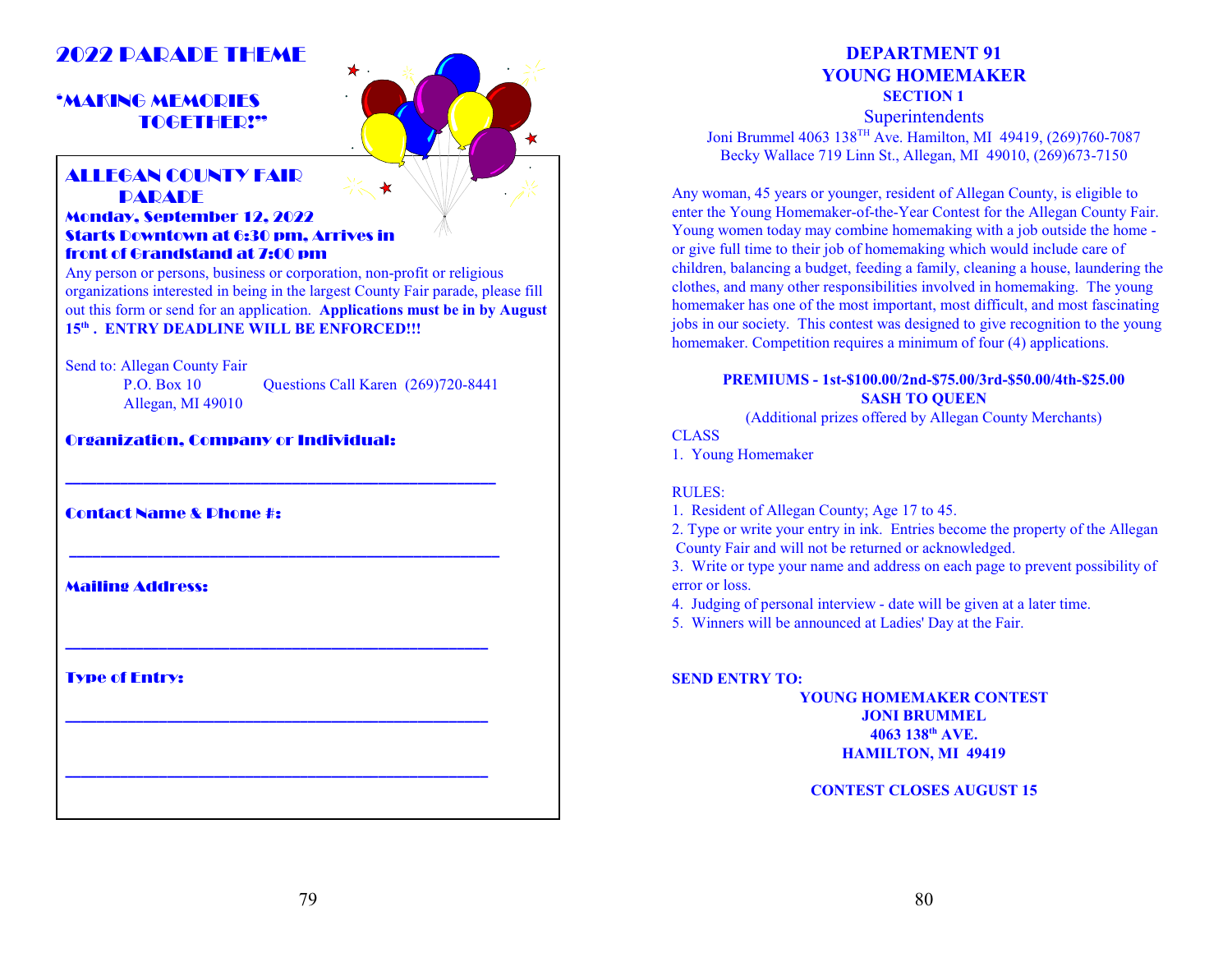| <b>YOUNG HOMEMAKER</b><br>OF THE YEAR CONTEST<br><b>ENTRY FORM</b>                                                                                                                                                                                                                                                                                                                                                                                                                                                                                                                                                                                                                                                                     |
|----------------------------------------------------------------------------------------------------------------------------------------------------------------------------------------------------------------------------------------------------------------------------------------------------------------------------------------------------------------------------------------------------------------------------------------------------------------------------------------------------------------------------------------------------------------------------------------------------------------------------------------------------------------------------------------------------------------------------------------|
| <b>NAME</b>                                                                                                                                                                                                                                                                                                                                                                                                                                                                                                                                                                                                                                                                                                                            |
| <b>AGE</b>                                                                                                                                                                                                                                                                                                                                                                                                                                                                                                                                                                                                                                                                                                                             |
| <b>ADDRESS, CITY &amp; ZIP</b>                                                                                                                                                                                                                                                                                                                                                                                                                                                                                                                                                                                                                                                                                                         |
|                                                                                                                                                                                                                                                                                                                                                                                                                                                                                                                                                                                                                                                                                                                                        |
| IF MARRIED, SPOUSE'S FIRST NAME                                                                                                                                                                                                                                                                                                                                                                                                                                                                                                                                                                                                                                                                                                        |
| <b>SPOUSE'S OCCUPATION</b><br><u> 1989 - Johann John Stone, markin film yn y breninnas y breninnas y breninn y breninn y breninn y breninn y br</u>                                                                                                                                                                                                                                                                                                                                                                                                                                                                                                                                                                                    |
| <b>PLACE OF EMPLOYMENT</b>                                                                                                                                                                                                                                                                                                                                                                                                                                                                                                                                                                                                                                                                                                             |
| <b>DO YOU WORK OUTSIDE YOUR HOME?</b>                                                                                                                                                                                                                                                                                                                                                                                                                                                                                                                                                                                                                                                                                                  |
| <b>YOUR OCCUPATION</b>                                                                                                                                                                                                                                                                                                                                                                                                                                                                                                                                                                                                                                                                                                                 |
| <b>PART-TIME ?</b> FULL-TIME ?                                                                                                                                                                                                                                                                                                                                                                                                                                                                                                                                                                                                                                                                                                         |
| <b>CHILDREN'S NAMES AND AGES:</b>                                                                                                                                                                                                                                                                                                                                                                                                                                                                                                                                                                                                                                                                                                      |
| Have you ever participated in the Allegan County Fair? If "Yes" how?<br>The above questions will not be basis for judging of the contest.<br>Please answer the following questions with a paragraph or two for each<br>question on separate sheets of paper of the same size as this sheet<br>1. If you could be granted one wish for your community, what would it be?<br>2. What unique things do you do with your family?<br>3. What does the word "Homemaker" mean to you?<br>4. If you had 30 extra minutes a day, how would you spend it?<br>5. Who has had the greatest influence in your life, and why?<br>6. What lasting legacy do you want to leave with your family?<br>Please enclose a snapshot of yourself if possible. |
| <b>CONTEST CLOSES, AUGUST 15</b><br>If chosen Queen, you are asked to represent Allegan County and help develop next year's<br>contest. Send this entry form to Joni Brummel, 4063 138 <sup>th</sup> Ave. Hamilton, MI 49419                                                                                                                                                                                                                                                                                                                                                                                                                                                                                                           |

# **2022 YOUTH EVENTS JUDGING SCHEDULE / ALLEGAN COUNTY FAIR**

# **THURSDAY, SEPTEMBER 8**

| Beef Steer, Dairy Starter, Dairy Steer, Sheep, & Goat Weigh-in |  |  |
|----------------------------------------------------------------|--|--|
|                                                                |  |  |
|                                                                |  |  |
|                                                                |  |  |
| All other livestock (except swine) must be in barns by 9:00 pm |  |  |

#### **FRIDAY, SEPTEMBER 9**

# **SATURDAY, SEPTEMBER 10**

| Dairy Starter & Dairy Steer follows Beef show - approx. 3:00 pm (Arena) |  |
|-------------------------------------------------------------------------|--|
|                                                                         |  |

# **SUNDAY, SEPTEMBER 11**

| Fairgrounds gate entry passes will be required when bringing in swine |  |
|-----------------------------------------------------------------------|--|
|                                                                       |  |
|                                                                       |  |

# **MONDAY, SEPTEMBER 12**

# **TUESDAY, SEPTEMBER 13**

| Auction Set-up (all Livestock Clubs) following Dairy Cow Show (Arena) |  |
|-----------------------------------------------------------------------|--|

# **WEDNESDAY, SEPTEMBER 14**

|--|--|--|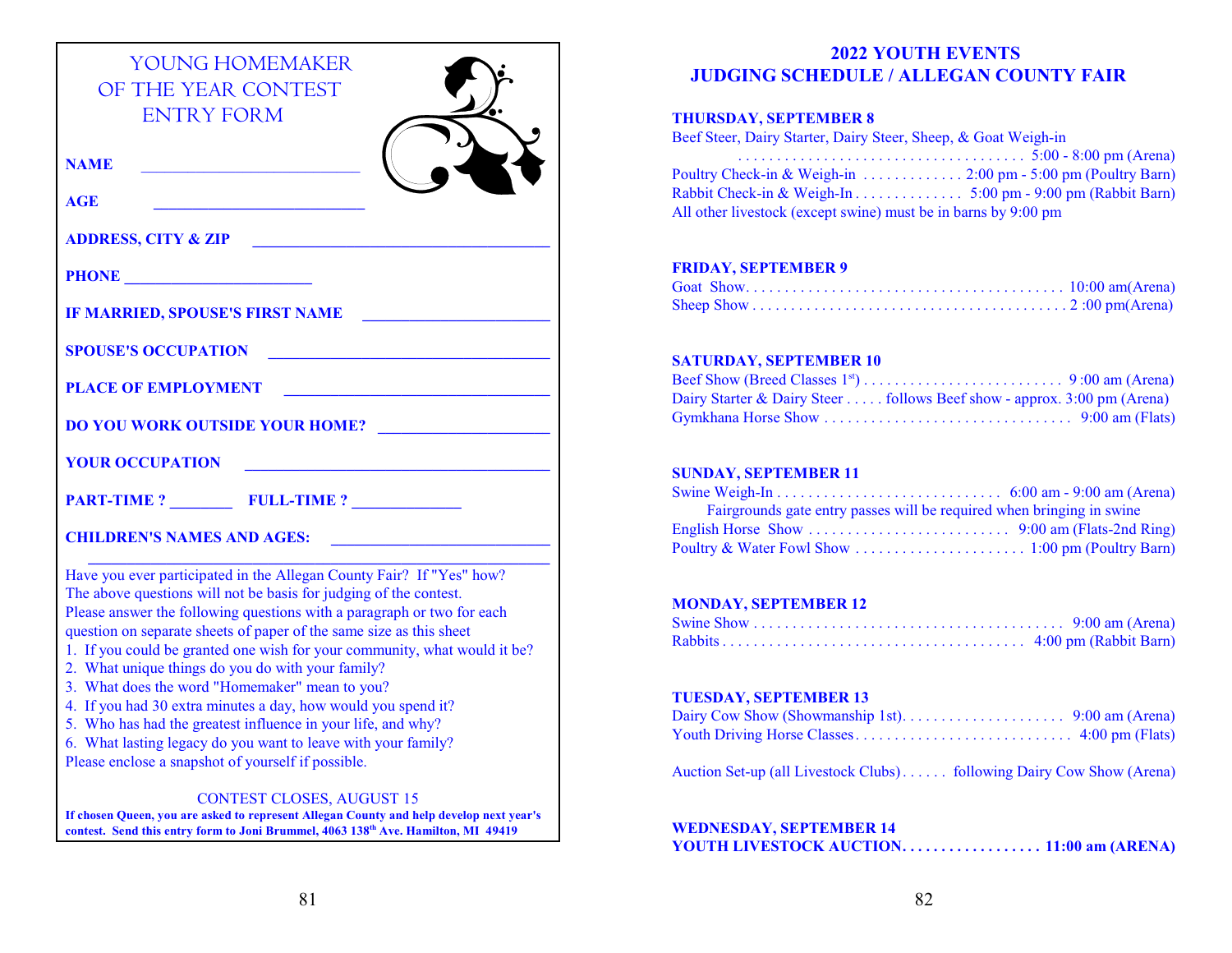#### **THURSDAY, SEPTEMBER 15**

| Swine pens must be thoroughly cleaned (leaving Buyer signs for recognition) by  |  |
|---------------------------------------------------------------------------------|--|
| 9:00 am Friday. Fairgrounds gate entry passes will be required when arriving to |  |
| help with shipping out your swine entries.                                      |  |

#### **FRIDAY, SEPTEMBER 16**

|--|--|--|

#### **SATURDAY, SEPTEMBER 17**

**All Horse and Non-Market Livestock will be released at 10:00 pm**

#### **SUNDAY, SEPTEMBER 18**

Large Market Livestock Shipping-excluding Swine see Thurs. . . . TBA (Arena) **\*\*\*\*\*\*\*\*\*\*\*\*\*\*\*\*\*\*\*\*\*\*\*\*\*\*\*\*\*\*\*\*\*\*\*\*\*\*\*\*\*\*\*\*\*\*\*\*\*\*\*\*\*\*\*\*\*\*\*\*\*\*\*\*\*\*\*\*\*\*\*\*\*\*\*\*\*\*\***

#### **YOUTH OFFICE**

. . . . . . . . . . . . . . . . . . . . . . . . . . . . . . . . . . . . . . . . . . . . . . . . . . . . . . . . . . . . . . . . . . . . . . . . . . . . . . . . . . . . . . . . . . . . . . . . . . . . . . . . . . . . . . . . . . . . . . . . . . . . . . . . . . . . . . . . . . . . . . . . . . . . . . . . . . . . . . \*\*\*\*\*\*\*\*\*\*\*\*\*\*\*\*\*\*\*\*\*\*\*\*\*\*\*\*\*\*\*\*\*\*\*\*\*\*\*\*\*\*\*\*\*\*\*\*\*\*\*\*\*\*\*\*\*\*\*\*\*\*\*\*\*\*\*\*\*\*\*\*\*\*\*\*\*\*\*

**SUPERINTENDENTS OF YOUTH DEPARTMENTS**

| WESTERN HORSE & PONY SHOW  NORA BALGOYEN-WILLIAMS |  |
|---------------------------------------------------|--|
|                                                   |  |
|                                                   |  |
|                                                   |  |
|                                                   |  |
|                                                   |  |
|                                                   |  |
|                                                   |  |



Questions about this  $der$ directed to the Allegan County Fair Entry Office, Phone (269)673-6501 (888)673-6501 1. This department is

open to all Youth who



are members of Allegan County Clubs such as 4-H & FFA. All exhibitors must follow rules and deadlines as printed in this fair book.

2. **No entry fee is required.**

3. Entry blanks must be filled out with the exhibitors information and turned in to the Fairgrounds Entry Office at the Allegan County Fair, P.O. Box 10, Allegan, MI 49010. **Entry forms must be turned into this office on or**

#### **before August 10th.**

4. Only one entry per person per class, unless otherwise stated.

5. An animal may be entered in either Youth or Open Class not both, unless an animal is being shown by a Pee Wee in a Pee Wee Class.

6. Premiums will be awarded on the Regular system  $1^{st}$ ,  $2^{nd}$ ,  $3^{rd}$ . Premiums will be paid accordingly. The judges decision is final.

7. Judges or fair officials can disqualify an exhibit that does not meet the rules or affect the quality of the display in a negative manner.

8. Pee Wee's are youth 5 to 7 years as of January 1 of the current year. They may show in designated classes only. **No premiums awarded. They do not compete for championships. Pee Wee's do not raise and sell market**

**animals.** Pee Wee's may participate in Pee Wee classes with family owned animals. If the Pee Wee has no older siblings in Youth they may use a club members animal. The Pee Wee must have been active with the care of the animal whether family or club. The animal must weigh 320 lbs. or less. Pee Wee's may participate in light weight horse and pony classes. Pee Wee's must have parent or guardian assistance throughout the entire showing.

9. No project, live or still/educational/non-live, may be shown at any other county fair by the same or another youth/exhibitor, during the same calendar year.

10. Exhibitor's age is determined by the age they will be January 1 current year to enter non-Pee Wee classes.

Exhibitor's must be 19 yrs of age & under as of January 1 current year.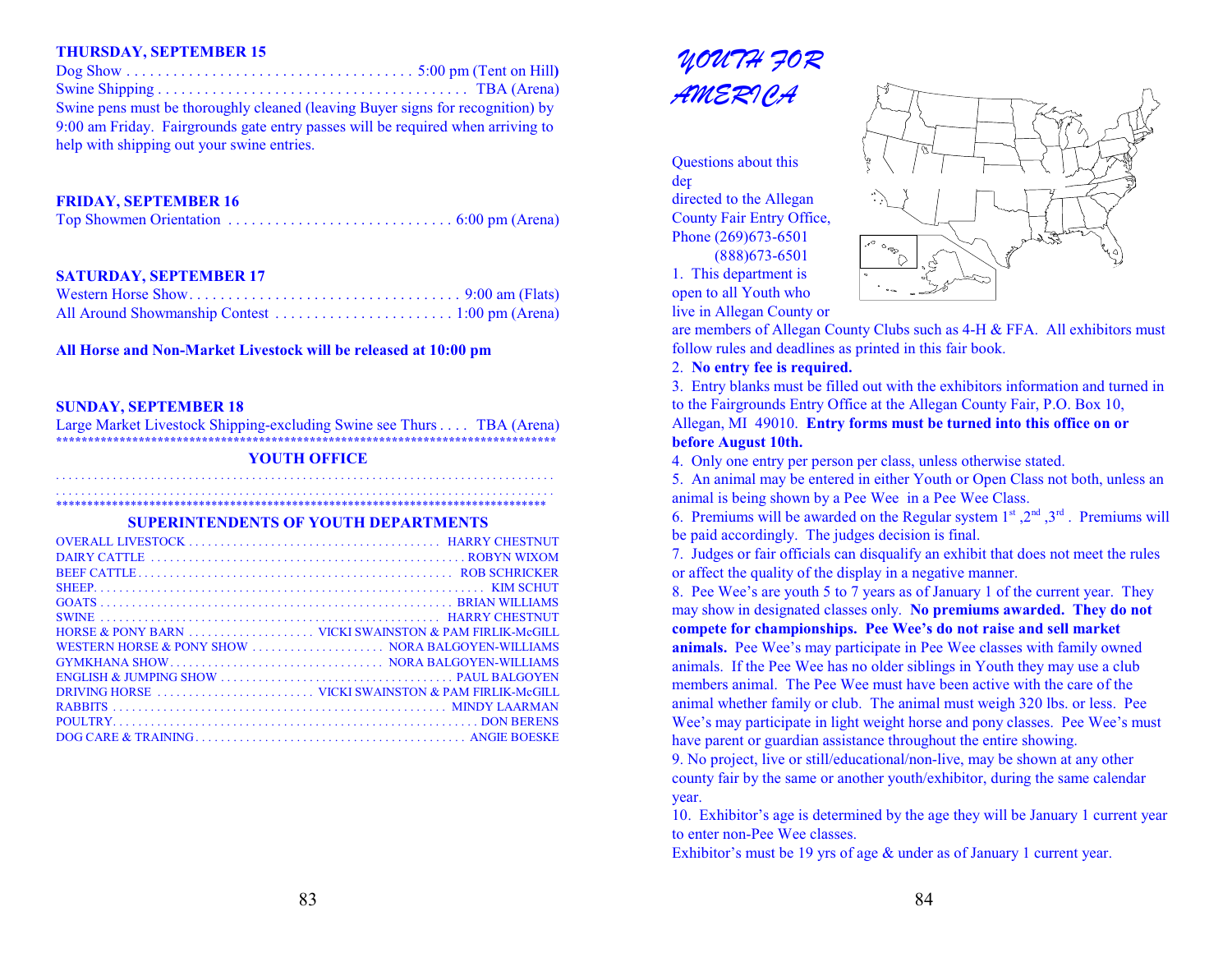**Exhibitors must be 8 yrs of age or older as of January 1 current year to enter non-Pee Wee classes.**

11. **Do not enter any Champion or Club classes on personal entry forms - if elig entered in the fair of**  $\mathbf{f}$  **free.** 12. **Club, Team or Group classes must be entered on Club entry forms.** 

#### **ALL LIVESTOCK EXHIBITORS MUST BE IN COMPLIANCE WITH ANIMAL HEALTH REQUIREMENTS AS DEFINED BY THE MICHIGAN DEPARTMENT OF AGRICULTURE www.michigan.gov/MDARD**

All required current livestock health tests, required official reports, test charts, certificates, or any other required documentation must be turned in to the fair office, with entry papers, by entry deadline dates. This excludes pullorum testing which is performed on site for a fee..

# **YOUTH LIVESTOCK RULES**

#### **All Exhibitors must comply with the following rules:**

1. Any Youth exhibiting any Market animals must be certified per current YQCA Standards and a copy of the certificate must be turned into Youth Livestock Secretary before July 1 of current year. Members must turn in a signed "Youth Market Animal Agreement" form during weigh in at fair.

2. All animals in the Youth Division must be properly cared for and the stall, pen, cage kept clean at all times. This means animals are fed and watered at least twice a day until released. Failure to comply with this rule will result in the exhibitor being billed for the care. No colored bedding allowed for animal bedding. **EXHIBITORS ARE RESPONSIBLE FOR FEEDING AND CARE OF ALL ANIMALS. THIS INCLUDES KEEPING STALLS AND PENS CLEAN.** 

# **BEEF & DAIRY STALLS CAN ONLY MEASURE 10 FT. FROM CENTER BAR OF STALLS TO END OF STALL.**

3. Market Livestock Exhibitors must be the owner of the animal being exhibited.

4. All animals exhibited in Youth Division must be in exhibitor's possession by date of current year as stated in Department and/or Youth Market Livestock Rules.

5. Exhibitors may enter only one market steer/heifer, one market Dairy Steer, one Dairy Starter, two individual market lambs, two individual market swine. In other livestock classes a maximum of one animal per class will be permitted except for small livestock which is specified under the class description.

6. **All exhibitors are limited to sell two species and must declare what two species they are going to sell at weigh-in. An Animal change, due to injury or death of animal may be made up to the show of that species.** Change must be approved by Youth Livestock Board.

7. **All Market Livestock Champions & Reserves must sell.** Champion animals do not count toward the two species limit at sale. Animals declared as NO SALE at the scale, and are not chosen as Champions & Reserves, do NOT sell.

8. All animals shown in the Youth Division will be housed in the Youth Division barns. Any exceptions must be approved by the Livestockhall by the Livestockhall by the Livestockhall

Superintendent. Statels, pens and cages will be assigned by Superintendent of  $\mathbf d$ each Department. No stall, pen or cage set- up allowed until Wednesday before Labor Day.

9. Weigh in for Market livestock.

A. **Weigh-in arrangements other than listed on schedule may be made by contacting the Livestock Supt.**

#### **Animals not meeting the weight restrictions go home.**

B. If you choose not to sell your animal(s) in the Youth Livestock Sale, you must so indicate at Weigh-In.

C. A market animal that doesn't make weight may re-weigh one time at the end of the species weigh-in. If the animal doesn't make weight at this time it will be sent home.

D. Swine must weigh at least 230# but not more than 320#. All other market animals must meet the following minimum weight restrictions - BEEF - 1000#, MARKET GOAT - 50#, MINIATURE GOAT BREEDS 30 #, SHEEP - 90#, DAIRY STEERS - Jerseys & Ayrshire min. wt. 900#, all other breeds min. wt. is 1000#; DAIRY STARTER CALVES - 300 TO 700#, BEEF PROSPECT CALVES - #300, CHICKENS - Broilers = min. 4# each,  $8 - 14$ # pen weight; Roasters = min 7# each, min 14# pen weight; TURKEYS - MIN.15# EACH, MIN. 30# PEN WEIGHT, AND EACH RABBIT MUST WEIGH BETWEEN 3-5.5#, RABBIT FRYER 3-5.5#, RABBIT ROASTER 5.5-8#. Those that do not meet these restrictions will be sent home.

E. The classes for market animals and their respective weight limitations will be determined by the Superintendent, after Weigh-In. Consideration will be given to setting up classes of manageable size.

10. The appropriate exhibit placard, booths and decorations must be displayed for each animal exhibited until 10:00 pm the last Saturday of Fair.

11. A Top All-Around Showmanship Contest will be held on the 2nd Sat. of fair week.

12. Animals must receive  $1<sup>st</sup>$  place in the class to be considered for a champion class. The judges decision in any class is final regardless of number of animals in the class. Reserve Champion Classes will be made up of class winners and the  $2<sup>nd</sup>$  place winner from the Champions class.

13. Youth Livestock Auction will begin at 11am on Wednesday in the Arena.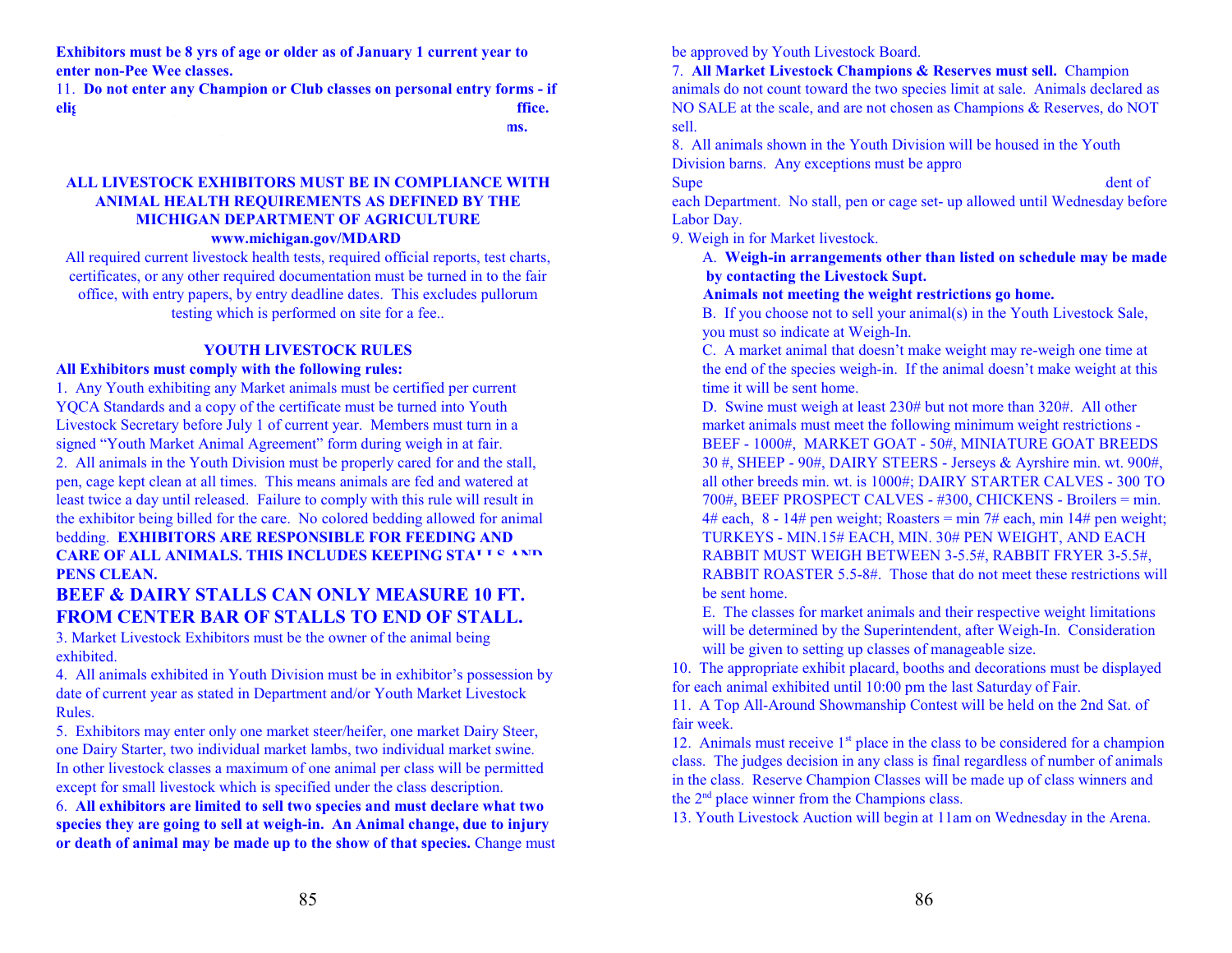#### **Auction Sale Order**

2022 Poultry, Rabbits, Goats, Gal of Milk, Sheep, Beef, Dairy Steers, Dairy Starter Calves, Swine 2023 Rabbits, Goats, Poultry, Gal of Milk, Beef, Dairy Steers, Dairy Starter Calves, Swine, Sheep 2024 Goats, Poultry, Rabbits, Gal of Milk, Swine, Sheep, Beef, Dairy Steers, Dairy Starter Calves

14. RELEASE TIMES - Market Livestock will be released and or shipped as determined by Youth Livestock Leaders and Livestock Superintendents. Times to be posted. Swine will be released Thursday evening during Fair, time TBA. All other livestock will be released at  $10:00$  pm the last Saturday. If

ESPONSIBILITY: The Management will not be responsible for any loss,

any kind or nature that may be lost or destroyed, or in any way in any way in  $\mathop{\rm ad}\nolimits$ 

#### person whosoever by any animal or exhibited by any animal or exhibited by the exhibited by the exhibition and shall

Management against all claims or injury occasioned by any animal owned or exhibited by the exhibitor, or arise from any negligence of the person in charge of any such exhibit.

16. Exhibitors must show their own animals. All market livestock exhibitors must show in market and showmanship classes to be eligible for Youth Sale. Youth with large livestock entered in market and breed classes MAY show their market or breed animal in showmanship class.

17. All livestock must be shown by entrant; exceptions to be made for group or championship classes where entrant has more than one entrant has more than one entrant than one entrant than one entrant than  $\mathbf{r}$  under extenuating circumstances with pre-approval of Youth Livestock Executive

Board.

18. Youth MUST sell their own animals at the market Livestock Auction. There will be NO substitutions for showmen. Youth that aren't able to attend the auction must notify the Superintendent or Youth Livestock Board Leaders prior to the sale. If the showman is absent, the ring will be empty while their animal(s) sell.

19. **DEFINITION OF CLUB HERD:** Each club or chapter will be eligible to show club herd consisting of four animals of any breed. Selection of this herd to be made by club. No more than one animal may be shown by each exhibitor. Club herd or showmanship may be breed animals and is judged on appearance of club exhibit. Exhibitors must show their own project animal in the club herd class. Club herd class must be checked on the Club Entry form due August 10<sup>th</sup>. 20. The Conflict Resolution Committee consists of three Allegan Fair Board Members and three members of the Youth Livestock Executive Board.

21. One animal per exhibitor per class unless otherwise stated.

22. Youth Livestock Leaders will provide a list of judges to the Superintendents for consideration of hire.

# **CODE OF CONDUCT FOR EXHIBITION AT THE ALLEGAN COUNTY FAIR**

The Youth Livestock Council and Allegan County Agricultural Society Fair Board of Directors jointly recognize the following CODE OF CONDUCT as it relates to exhibition in the Youth and other Youth Division of the Allegan County Fair.

**Unsportsman-like behavior or abusive language by the exhibitor toward the judge, show personnel, other exhibitors, spectators or animals, will result in the exhibitor being dismissed and forfeit all ribbons, trophies and premiums.**

Fair and youth officials expect courteous and orderly conduct by exhibitors and attendants. Harassment, profanity or unsportsmanlike conduct toward officials, judges, show managers, staff, leaders or other exhibitors will not be tolerated. **SPECIAL CONSIDERATION FOR DISABLED YOUTH:** Special consideration in judging will be given to exhibitors that have a disability (physical, mental, emotional, and/or learning) which affects their ability to compete effectively with non-disabled exhibitors. Disabled

assisted, as necessary, during project evaluation and/or in the show ring by a ler or other youth exhibitor. It will be the responsibility of the "assistant" to inform the judging clerk (in case of project evaluation) or the show superintendent (in the case of animal science classes) of the reason for his/her presence at evaluation or in show ring.

#### **Drug Testing Procedures - see Open Class rules pg 13**

**ANIMAL EXHIBITOR DRESS CODE**: Exhibitors may **NOT** wear medals/pins, shirts, t-shirts, jackets, coats or any wearing apparel which display a farm name or title/award(s) won by the exhibitor, or which represent that the exhibitor is involved with and/or a member of a particular species/bred association while exhibiting in any animal classes/clubs in the Youth or Other Youth Division of the Allegan County Fair. Exhibitors **MAY** wear clothing which represents membership in a particular Youth chapter. Dress Neatly and Professionally, Leather or Safety boots/shoes should be worn for safety and appearance reasons.

Should fraud or deception be discovered PRIOR TO FINAL PLACING BY THE JUDGE, the exhibit will be declared ineligible to show, and the exhibitor will be required to remove the exhibit(s) in question from the fairgrounds. Should fraud or deception be discovered AFTER AN EXHIBIT HAS BEEN JUDGED, the placing(s) will be voided and the exhibitor required to removed the exhibit(s) in question from the fairgrounds. In the case of fraud or deception discovered after MARKET LIVESTOCK has been judged and prior to sale in the appropriate Youth Market Livestock Sale, the placing(s) will be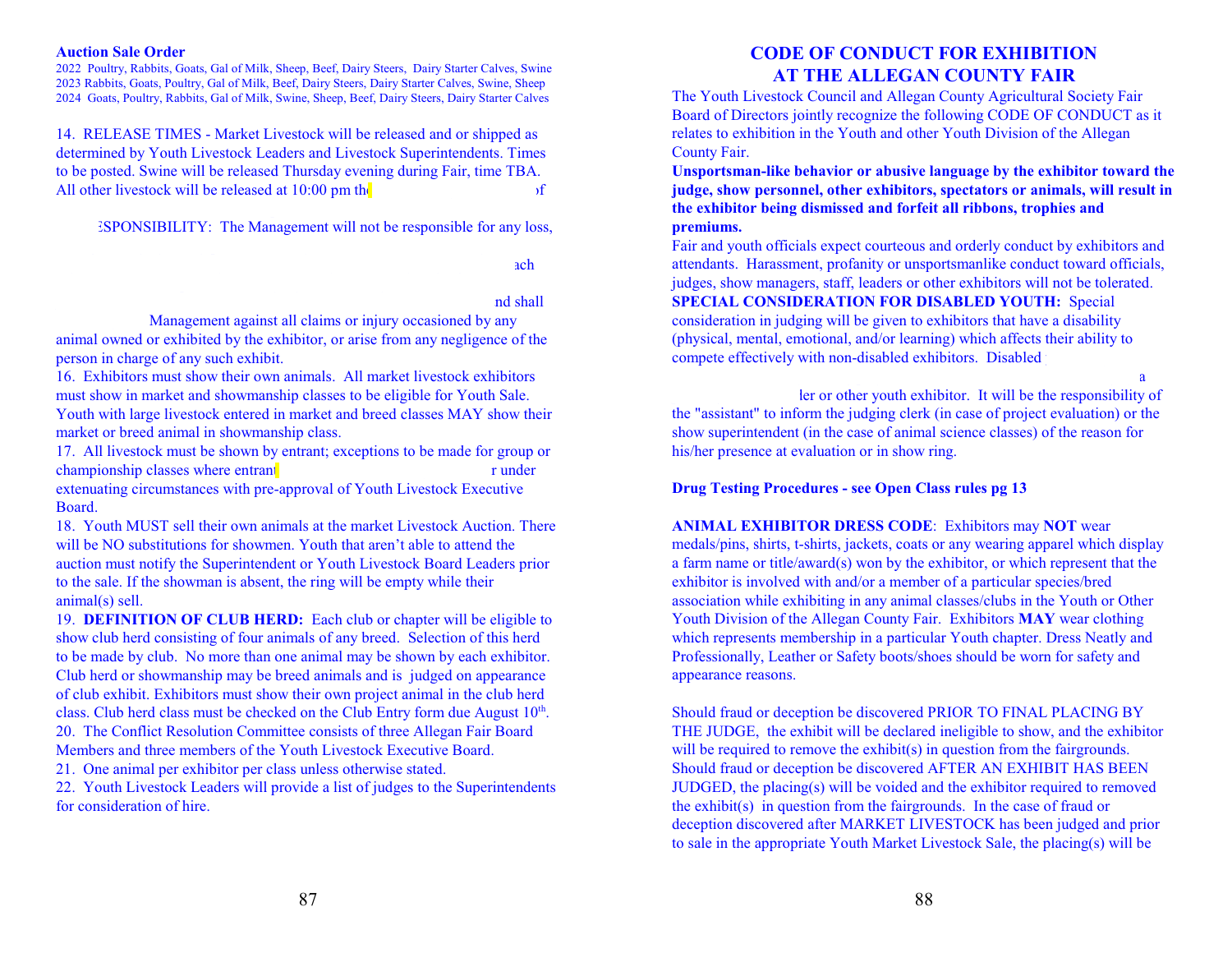voided, AND the animal(s) in question not permitted to sell in the sale. The exhibitor will be required to remove the animal(s) in question from the grounds.

#### COMPLAINTS, CONFLICTS AND PROTESTS: When there is a problem or conflict at the fair, the chain of command needs to be utilized.

Step 1. YOUTH MEMBER is to bring the situation, with facts, to their leader that the problem pertains to (head leader for that species).

Step 2. If the leader, under his/her authority, is unable to handle this matter, he/she is to go with the youth and the youths parent /legal guardian to the appropriate superintendent.

Step 3. If the superintendent is unable to settle the conflict, together the leader the youth and their parent/legal guardian and the superintendent are to go to two Allegan Fair Board Members.

Step 4. If the two Allegan Fair Board Members cannot resolve the issue, all parties concerned will go to the Conflict Resolution Committee.

Step 5. If the Youth is not satisfied, this is when the formal protest is made.

#### **Formal Protest - follow same rules as Open Class "Protests" page 15**

# **YOUTH LIVESTOCK DEPARTMENT 2 - YOUTH DAIRY CATTLE**

**SECTION 1**

Robyn Wixom, Superintendent

1. Dairy tag sheets need to be turned into the Fair Office by July 15<sup>th</sup>.

2. The youth must be the only one showing the animal after July  $15<sup>th</sup>$ .

3. The number of stalls required for your entries must be listed on your club entry form. **NO STALL COUNT - NO ENTRY!!!**

# 4. **STALLS CAN ONLY MEASURE 10 FT. FROM CENTER BAR OF STALL TO THE END OF THE STALL.**

5. Exhibitor dress code: White shirt and white or black pants.

6. Exhibitor may show up to five Dairy animals.

7. All animals must be tied securely at fair with halter and neck tie.

8. All animals must be shown with a Dairy show halter and lead (not rope halter).

9. **All dairy exhibitors must have a caretaker on barn duty at all times.** 10. A scur can be up to 2".

11. Youth must show their female dairy in a showmanship class in order to be eligible for Gallon of Milk proceeds from the Youth Market Livestock Auction.

#### **PREMIUMS**

Classes

1401 - 1406, 1414, 1421 - 1423, 1437, 1444 - 1446, 1462, 1469 - 1471, 1494, 1501-1503 - RIBBONS & PLAQUES ONLY

1407 - 1413, 1415 - 1420, 1430 - 1436, 1438 - 1443, 1455 - 1461, 1463 - 1468, 1487 - 1493, 1495 - 1500 -  $1^{st} = $13.00 / 2^{nd} = $11.00 / 3^{rd} = $9.00$ 

1519 - 1521 - RIBBONS ONLY

1522 & 1523  $= $11 / 2<sup>nd</sup> = $9 / 3<sup>rd</sup> = $8 / 4<sup>th</sup> = $7 / 5<sup>th</sup> = $6$ 

# **SHOWMANSHIP CLASSES**

# **CLASS**

1401 Beginning Showmanship (13-19 yrs - 1<sup>st</sup> time showing)

- 1402 Young Showmanship (8-10 yrs)
- 1403 Intermediate Showmanship (11-12 yrs)
- 1404 Junior Showmanship (13-15 yrs)
- 1405 Senior Showmanship (16-19 yrs)
- 1406 Top Dairy & Reserve Showman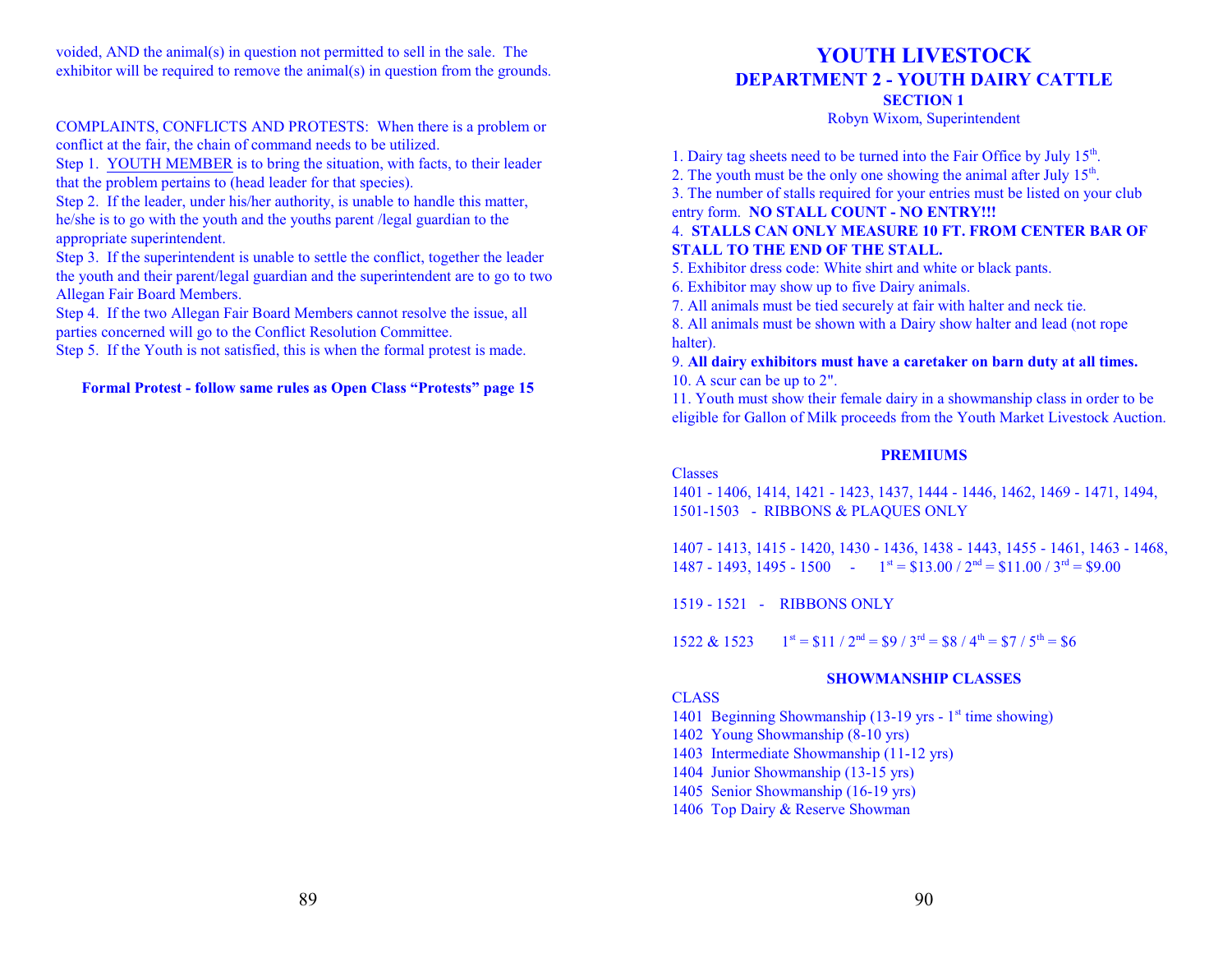|                                                                                              | <b>Holstein</b> | <b>Jersey</b> | <b>Br Swiss</b> | <b>AOB</b> |
|----------------------------------------------------------------------------------------------|-----------------|---------------|-----------------|------------|
| <b>Jr Heifer Calf</b><br>$3/1$ cur yr & over 4 mo.                                           | 1407            | 1430          | 1455            | 1487       |
|                                                                                              | <b>Holstein</b> | <b>Jersey</b> | <b>Br Swiss</b> | <b>AOB</b> |
| <b>Intermed, Heifer</b>                                                                      | 1408            | 1431          | 1456            | 1488       |
| $12/1$ last yr - $2/28$ cur yr<br><b>Sr Heifer Calf</b>                                      | 1409            | 1432          | 1457            | 1489       |
| 9/1 last yr - 11/30 last yr<br><b>Summer Yrlng</b>                                           | 1410            | 1433          | 1458            | 1490       |
| $6/1 - 8/31$ last yr<br><b>Jr Yring Heifer</b>                                               | 1411            | 1434          | 1459            | 1491       |
| $3/1 - 5/31$ last yr<br><b>Winter Yrlng</b>                                                  | 1412            | 1435          | 1460            | 1492       |
| $12/1$ two yrs ago- $2/28$ last yr<br><b>Sr Yearling</b><br>9/1-11/30 two yrs ago            | 1413            | 1436          | 1461            | 1493       |
| <b>Jr Champion &amp; Res. Female</b>                                                         | 1414            | 1437          | 1462            | 1494       |
| 2 Yr Old Cow                                                                                 | 1415            | 1438          | 1463            | 1495       |
| $9/1$ last yr - $8/31$ two yrs ago<br>3 Yr Old Cow                                           | 1416            | 1439          | 1464            | 1496       |
| $9/1 - 2$ yrs ago- $8/31 - 3$ yrs ago<br><b>4 Yr Old Cow</b>                                 | 1417            | 1440          | 1465            | 1497       |
| $9/1 - 3$ yrs ago-8/31-4 yrs ago<br><b>Aged Cow (milking)</b>                                | 1418            | 1441          | 1466            | 1498       |
| Born before 9/1 five yrs ago<br>2-4 Yr Old Dry Cow                                           | 1419            | 1442          | 1467            | 1499       |
| $9/1$ last yr - $8/31$ four yrs ago<br><b>Aged Cow (dry)</b><br>Born before 9/1 five yrs ago | 1420            | 1443          | 1468            | 1500       |
| <b>Sr. Champion &amp; Res. Female</b>                                                        | 1421            | 1444          | 1469            | 1501       |
| <b>Grand Champion</b>                                                                        | 1422            | 1445          | 1470            | 1502       |
| <b>Reserve Champion</b>                                                                      | 1423            | 1446          | 1471            | 1503       |

- 1519 Best Three Females (Any three females any age owned by Exhibitor)
- 1520 Produce of Dam (Two Offspring & same Dam)
- 1521 Dam & Daughter (One Offspring with Dam)
- 1522 Club Herd (See definition of Club Herd in Youth Livestock Rules)
- 1523 Dairy Herd (Four animals owned by exhibitor, with at least two Cows)



| 10 <sub>n</sub>                        |
|----------------------------------------|
| Holstein, Jersey, Brown                |
| sses<br>starter/steer project. No beef |

exhibitors possession, and Youth Tag Forms must be  $\sim 15^{\text{th}}$ 

Fair. Fair. Fair. Fair. Family tagging the same set up so that all youth in the same set up so that all youth in the same immediate family are liked to all animals of that species in that family. (Example: A family has 3 youth enrolled in the Youth Dairy Steer Project. Since every youth can tag 4, the family can have a maximum of 12 dairy steers tagged, giving the 3 youth the option of showing any one of those 12.) There will be an area to check if the family in entering Beef carcass. If that is CHECKED, any one of the animals can come to carcass and any one of them can come to the fair for any of the youth in the family 6. The number of stalls required for your entries must be listed on your club

**DEPARTMENT 2 - YOUTH DAIRY STARTER/STEER**

 $\log$ 

entry form. **NO STALL COUNT - NO ENTRY!!!**

7. Dairy Starter Calves MUST be vaccinated for IBR, P13, BVD, Pastuella, and the Clostridium Complex.

8. Dairy Starter Calves and steers must be dehorned and castrated (must be banded/castrated, not clamped) and healed completely prior to fair. Animals that arrive at the Fair that have not completely healed will be sent home. A scur may be up to 2 inches. Animals must be healthy and free from disease.

9. Fitting and clipping will be as for beef steer standards. Dairy Starter Calves and Dairy Steers will be shown like beef steers, with a show stick.

10. Dairy Starter Calves must be weaned prior to Fair, and weigh between 300 and 700 pounds at weigh in. Dairy Steers must meet minimum weight requirements: Jerseys & Ayrshire min. wt. 900 lbs. All other breeds min. wt. is 1000 lbs. Dairy Steers and Starters will weigh in with Beef Steers. See

schedule for weigh in time. Animals not meeting these weights will be sent home.

11. Dairy Steers and Starter Calves will be released from the Fair with the rest of the beef cattle.

12. Dairy Steers and Starter Calves must be tied securely at fair with halter and a neck tie.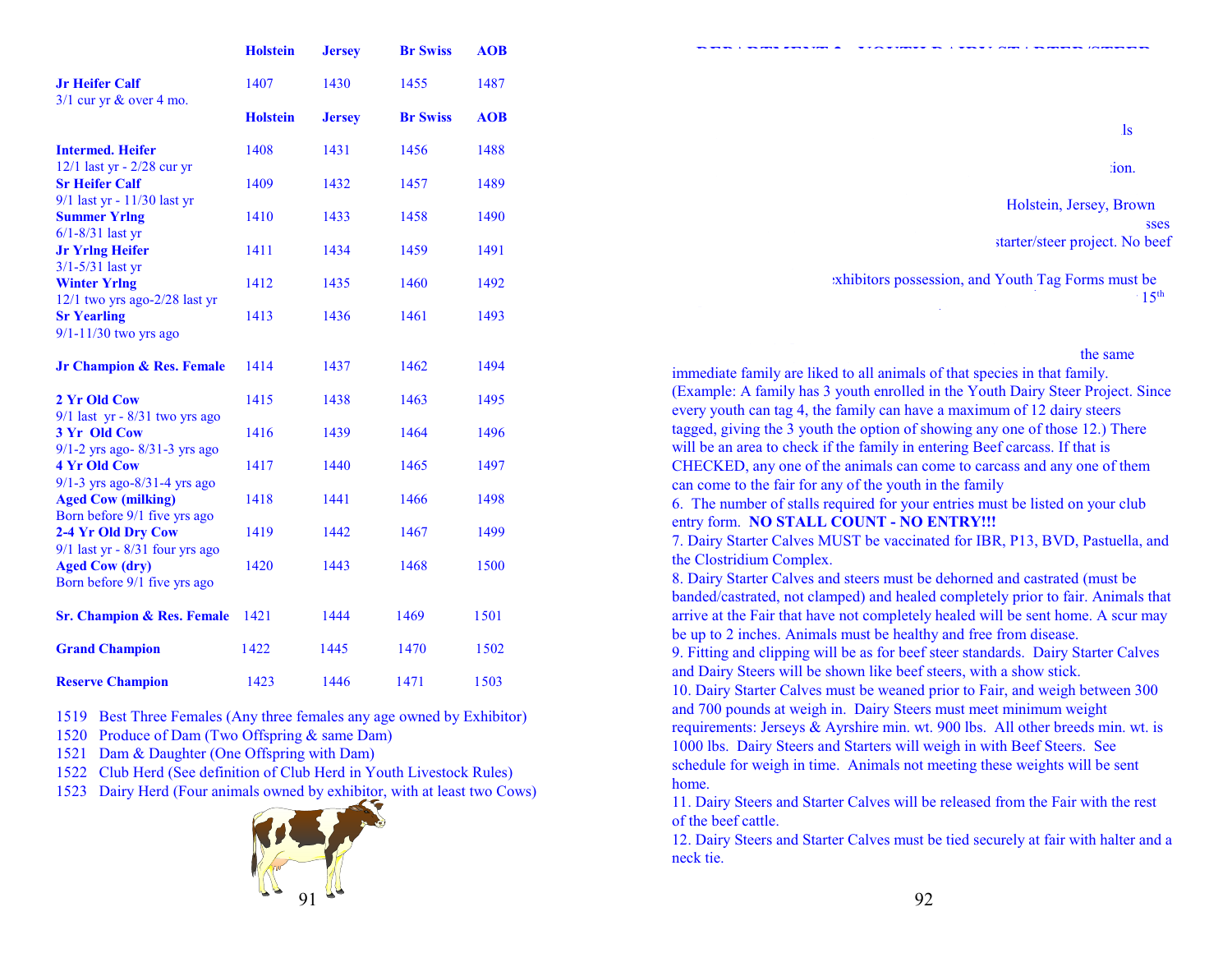13. **All dairy exhibitors must have a caretaker on barn duty at all times. 14. STALLS CAN ONLY MEASURE 10 FT. FROM CENTER BAR OF STALL TO THE END OF THE STALL.** 

#### ALL CLASSES-RIBBONS/PLAQUES ONLY-NO PREMIUMS

#### **DAIRY STARTER CALVES / MARKET DAIRY STEERS**

- 1549 Dairy Starter/Steer Showmanship (15-19 yrs) 1550 Dairy Starter/Steer Showmanship (13-14 yrs) 1551 Dairy Starter/Steer Showmanship (11-12 yrs) 1552 Dairy Starter/Steer Showmanship (8-10 yrs) 1553 Dairy Starter/Steer Beginner Showmanship (13-19 yrs) 1554 Top Dairy Starter & Dairy Steer and Reserve Showman 1555 Dairy Starter Calf Weight Class A 1556 Dairy Starter Calf Weight Class B 1557 Dairy Starter Calf Weight Class C 1558 Dairy Starter Calf Weight Class D 1559 Dairy Starter Calf Weight Class E 1562 Grand and Reserve Dairy Starter Calf 1580 Market Dairy Steer Weight Class A 1581 Market Dairy Steer Weight Class B
- 1585 Grand and Reserve Market Dairy Steer

**DEPARTMENT 4 - YOUTH BEEF CATTLE**

Tag Forms must be completed, and turned into the Fair

beef (heifers  $\&$ /or steers) but bring only one to

s market beef. Dairy beef crosses are

led in the Youth Market Beef project.  $\mathbf{e}$  eferge a maximum of  $\mathbf{e}$ will be an area to check if the family is entering Beef carcass. If the family is  $\mathbf{c}\mathbf{k}\mathbf{e}\mathbf{d}$ ,  $\alpha$  and animals can come to calculate animals can come to the animals can come to the m can come to the m can come to the m can come to the m can come to the m can come to the m can come to the m can come to the m can co  $\mathbf{3.3.7}$  $\mathbf{h}$  and steers must be tied securely to many tied securely to  $\mathbf{h}$  and  $\mathbf{h}$  $\frac{1}{2}$  in the individual members name and shown at weight in.

#### 7. No cattle pump system or similar apparatus shall be used on the fairgrounds. 8. **STALLS CAN ONLY MEASURE 10 FT. FROM CENTER BAR OF STALL TO END OF THE STALL.**

**9. RATE OF GAIN - youth members interested in competing for rate of gain must indicate so on the market beef tag sheet and include a copy of a certified weight slip or a copy of a weight slip from a show prior to the deadline with the tag sheet. Youth must calculate their rate of gain and present to the beef superintendent by 8PM on the first Friday of the fair. Premiums and ribbons will be awarded accordingly during the beef show. 10: Beef prospect calves may be steers or heifers. No bulls allowed. Calves may be purebred beef or crossbreeds of any beef breed. Beef prospect calves are to be born after January 1 of current year. Beef prospect calves must have an RFID tag from farm of origin. Youth may only exhibit one prospect calf at the fair. Prospect calves must be dehorned and castrated (must be banded or cut, not clamped)and healed completely prior to fair.** 

**YOUTH ENTRY FORM DEADLINE IS AUGUST 10 TH**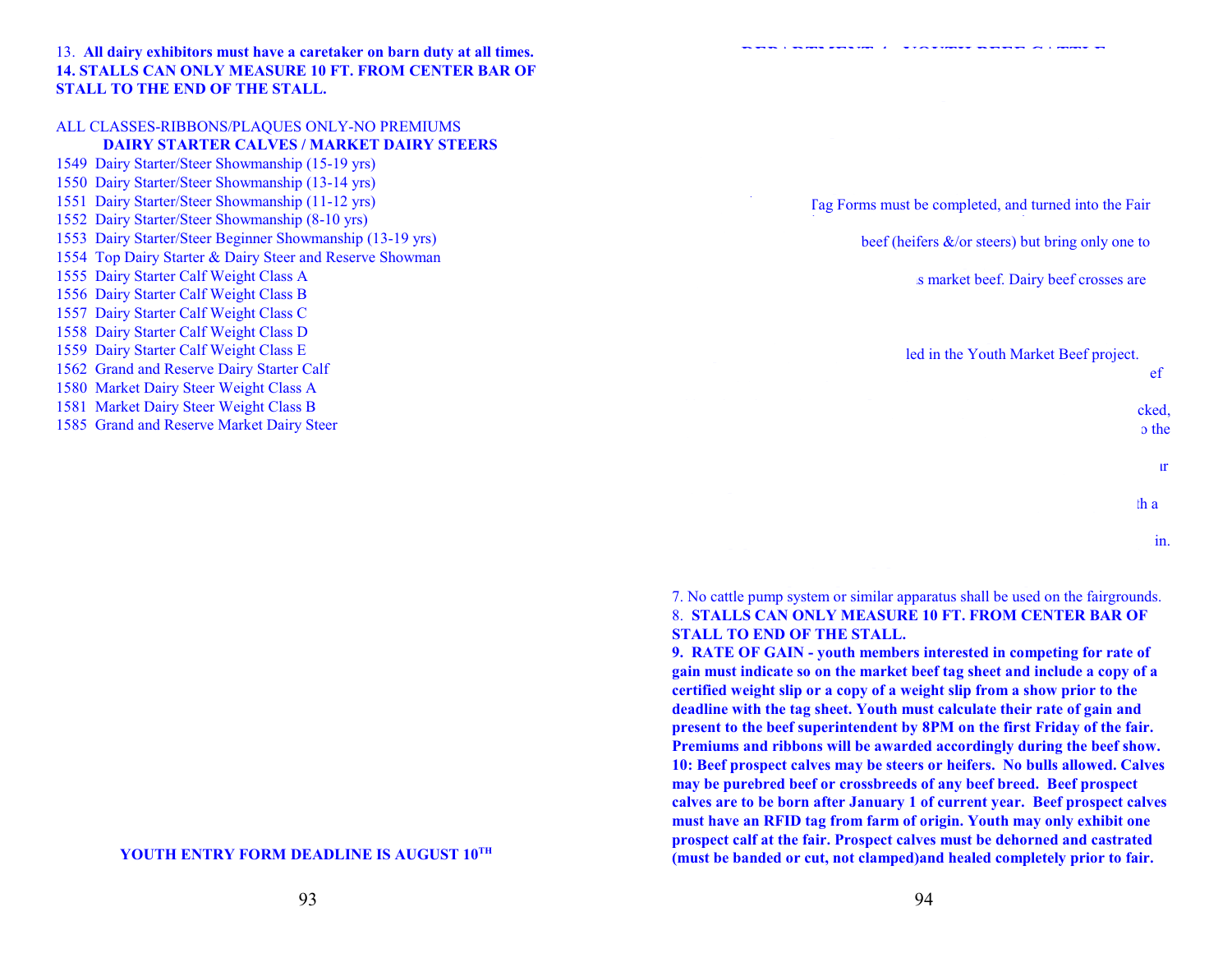**Animals that arrive at fair that have not completely healed will be sent home. Animals must be healthy and free from disease. Beef prospect calves must be weaned prior to fair (no bawling calves will be allowed to show or stay at the fair) and weigh over 300# at weigh in. Beef calves will weigh in with beef market animals. Beef prospect calves are not sold at the market livestock auction & will be released from the fair with the rest of the beef cattle.** 

#### **PREMIUMS**

#### Classes

 $1600 - 1605$   $1^{st} = $9 / 2^{nd} = $7 / 3^{rd} = $5$  $1606 - 1608$   $1^{st} = $11 / 2^{nd} = $9 / 3^{rd} = $7$  $1676 - 1677$   $1^{\text{st}} = $9/2^{\text{nd}} = $7/3^{\text{rd}} = $6/4^{\text{th}} = $5/5^{\text{th}} = $4$ RIBBONS - ALL OTHER CLASSES

#### **BREEDING STOCK CLASSES**

#### **CLASS**

- 1600 Prospect Calf Born after Jan 1 of current year
- 1601 Junior Heifer Calf Born after Jan 1 of current year
- 1602 Junior Bull Calf Born after Jan 1 of current year
- 1603 Senior Heifer Calf Born Sept thru December of previous year
- 1604 Summer Yearling Heifer Born May thru August of previous year
- 1605 Junior Yearling Heifer Born Jan thru April of previous year

1606 Senior Yearling Heifer - Born between Sept and Dec of 2<sup>nd</sup> yr before fair 1607 Cow 2 Years - Born before Sept of the 2<sup>nd</sup> yr before exhibit yr and shall have calved during the past year.

1608 Cow 3 Years and Older - Born before Sept of the 3rd yr before exhibit yr and shall have calved during the past year.

#### **MARKET CLASSES**

#### **CLASS**

- 1645 Beginning Showmanship (13-19 yrs 1st time showing)
- 1646 Showmanship 8-9 yrs
- 1647 Showmanship 10 yrs
- 1648 Showmanship 11 yrs
- 1649 Showmanship 12 yrs
- 1650 Showmanship 13 yrs
- 1651 Showmanship 14 yrs
- 1652 Showmanship 15 yrs
- 1653 Showmanship 16 yrs
- 1654 Showmanship 17 yrs
- 1655 Showmanship 18-19 yrs
- 1656 Top Beef & Reserve Showman
- 1659 Market Beef Heifers (all breeds and weights)



1661 Market Beef Chianina Weight Class A 1662 Market Beef Shorthorn Weight Class A 1663 Market Beef Simmental Weight Class A 1664 Market Beef Hereford Weight Class A 1665 Market Beef Limousin Weight Class A 1666 Market Beef Maine-Anjou Weight Class A 1667 Market Beef Any Other Registered Breed Weight Class A 1668 Market Beef Crossbreed Weight Class A 1669 Market Beef Crossbreed Weight Class B 1670 Market Beef Crossbreed Weight Class C 1671 Market Beef Crossbreed Weight Class D 1672 Market Beef Crossbreed Weight Class E 1673 Market Beef Crossbreed Weight Class F 1674 Market Beef Crossbreed Weight Class G

1660 Market Beef Angus(Blk or Red)Weight Class A

- 1675 Grand & Reserve Champion Market Beef
- 1676 Club Herd See Definition of Club Herd Livestock Rules
- 1677 Rate of Gain (LBS Per Day of Gain) Documentation Required -Youth must do all calculations.

#### **YOUTH ENTRY FORM DEADLINE IS AUGUST 10 TH**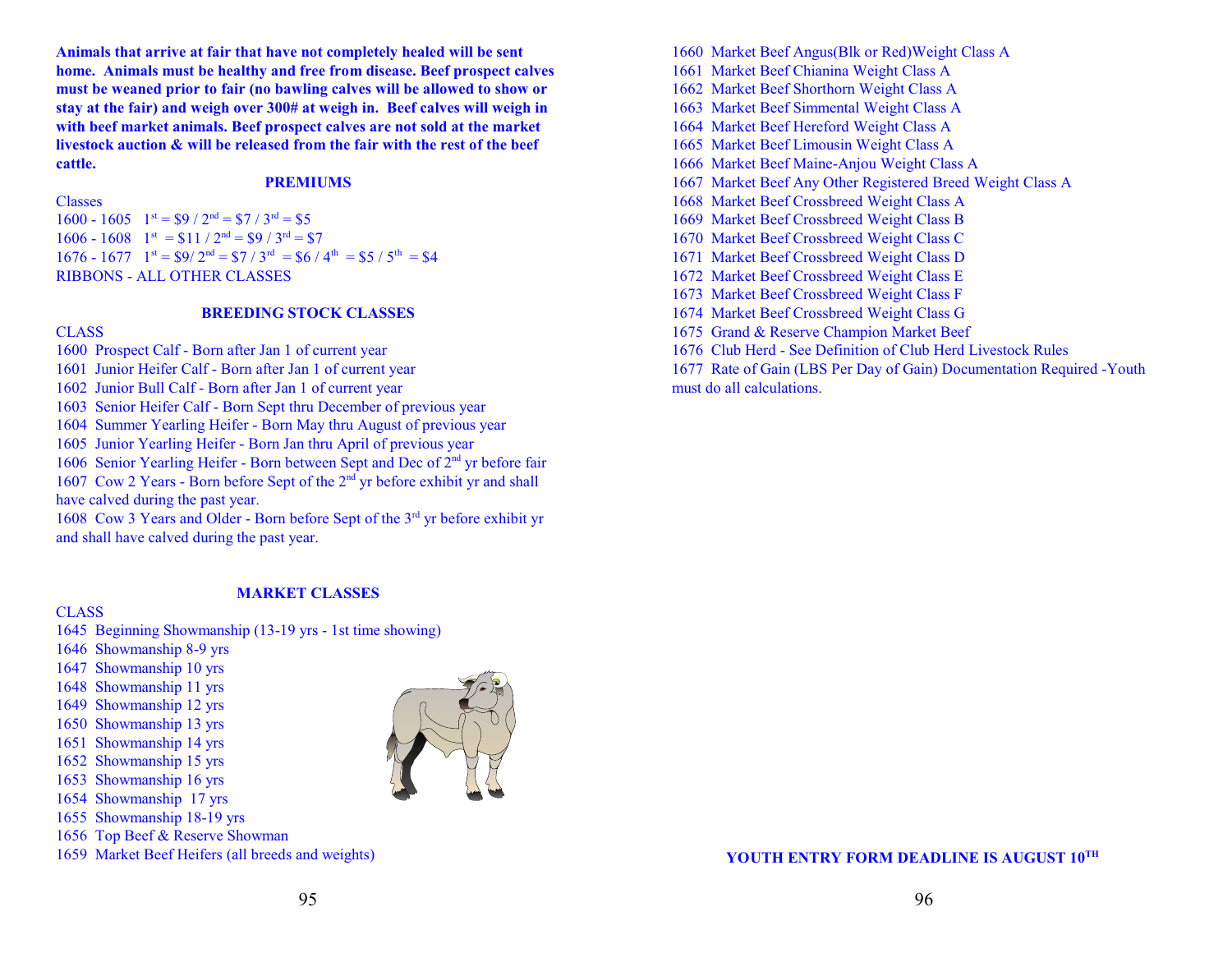#### **nust be listed on your club**  $"RY!!!$

1. Youth must have their project animal(s) tagged and in their possession by July 15<sup>th</sup>, Youth Tag Forms must be completed, and turned into the Fair Office by July 15<sup>th</sup>, or on the Monday after if the 15<sup>th</sup> falls on a weekend. Youth may tag up to 4 animals but bring only two to the fair. The member must be the owner of the project animal(s).

 **DEPARTMENT 6 - YOUTH SHEEP**

2. Family tagging - the tag sheets are set up so that all youth in the same immediate family are linked to all animals of that species in that family.

(Example: A family has 2 youth enrolled in the Youth Market sheep project. Since every youth can tag 4, the family can have a maximum of 12 market sheep tagged, giving the 3 youth the option of showing any two of those 12.) There will be an area to check if the family is entering sheep carcass. If that is checked, any one of the animals can come to carcass and any two of them can come to the fair for any of the youth in the family.

3. Blankets must be removed for weigh in.

4. Sheep may be either grade or purebred and will compete on an equal basis, but only registered animals may be shown in open class.

5. Ram lambs may be shown in breeding classes, but not as market lambs.

6. Market lambs must be sheared short enough so that during weigh in the superintendent is able to see any fungus.

7. An exhibitor in the breeding classes is eligible to exhibit only one animal in each class.

8. Club herd or showmanship may be breeding or market animals.

9. Members are limited to one pen of two in the market class.

#### **PREMIUMS**

#### Classes

1700-1733 & 1746 RIBBONS AND PLAQUES  $1735$  $= $11 / 2<sup>nd</sup> = $7 / 3<sup>rd</sup> = $6 / 4<sup>th</sup> = $5 / 5<sup>th</sup> = $4$  $1740-1745$   $1^{st} = $11 / 2^{nd} = $9 / 3^{rd} = $7$ 

#### **CLASS**

1700 Market Ind. Ewe Lamb Weight Class A 1701 Market Ind. Ewe Lamb Weight Class B 1702 Market Ind. Ewe Lamb Weight Class C 1703 Market Ind. Ewe Lamb Weight Class D 1704 Market Ind. Ewe Lamb Weight Class E 1705 Market Ind. Ewe Lamb Weight Class F

- 1706 Market Ind. Ewe Lamb Weight Class G
- 1707 Market Ind. Ewe Lamb Weight Class H
- 1708 Market Ind. Ewe Lamb Weight Class I
- 1709 Grand & Reserved Champion Market Individual Ewe Lamb.
- 1711 Showmanship Pee Wee (5-7 yrs)
- 1712 Beginning Showmanship (13-19 yrs 1<sup>st</sup> time showing)
- 1713 Showmanship 8-9 yrs
- 1714 Showmanship 10 yrs
- 1715 Showmanship 11 yrs
- 1716 Showmanship 12 yrs
- 1717 Showmanship 13 yrs
- 1718 Showmanship 14 yrs
- 1719 Showmanship 15 yrs
- 1720 Showmanship 16 yrs
- 1721 Showmanship 17 yrs
- 1722 Showmanship 18-19 yrs
- 1723 Top Sheep & Reserve Showman
- 1724 Market Individual Wether Weight Class A
- 1725 Market Individual Wether Weight Class B
- 1726 Market Individual Wether Weight Class C
- 1727 Market Individual Wether Weight Class D
- 1728 Market Individual Wether Weight Class E
- 1729 Market Individual Wether Weight Class F
- 1730 Market Individual Wether Weight Class G
- 1731 Market Individual Wether Weight Class H
- 1732 Market Individual Wether Weight Class I
- 1733 Grand & Reserve Champion Market Individual Wether
- 1735 Club Herd See Definition of Club Herd in Youth Livestock Rules.
- 1740 Aged Ram All Breeds
- 1741 Yearling Ram All Breeds
- 1742 Ram Lamb All Breeds
- 1743 Ewe 2 yrs Old All Breeds
- 1744 Yearling Ewe All Breeds
- 1745 Ewe Lamb All Breeds
- 1746 Grand & Reserve Ewe- All Breeds



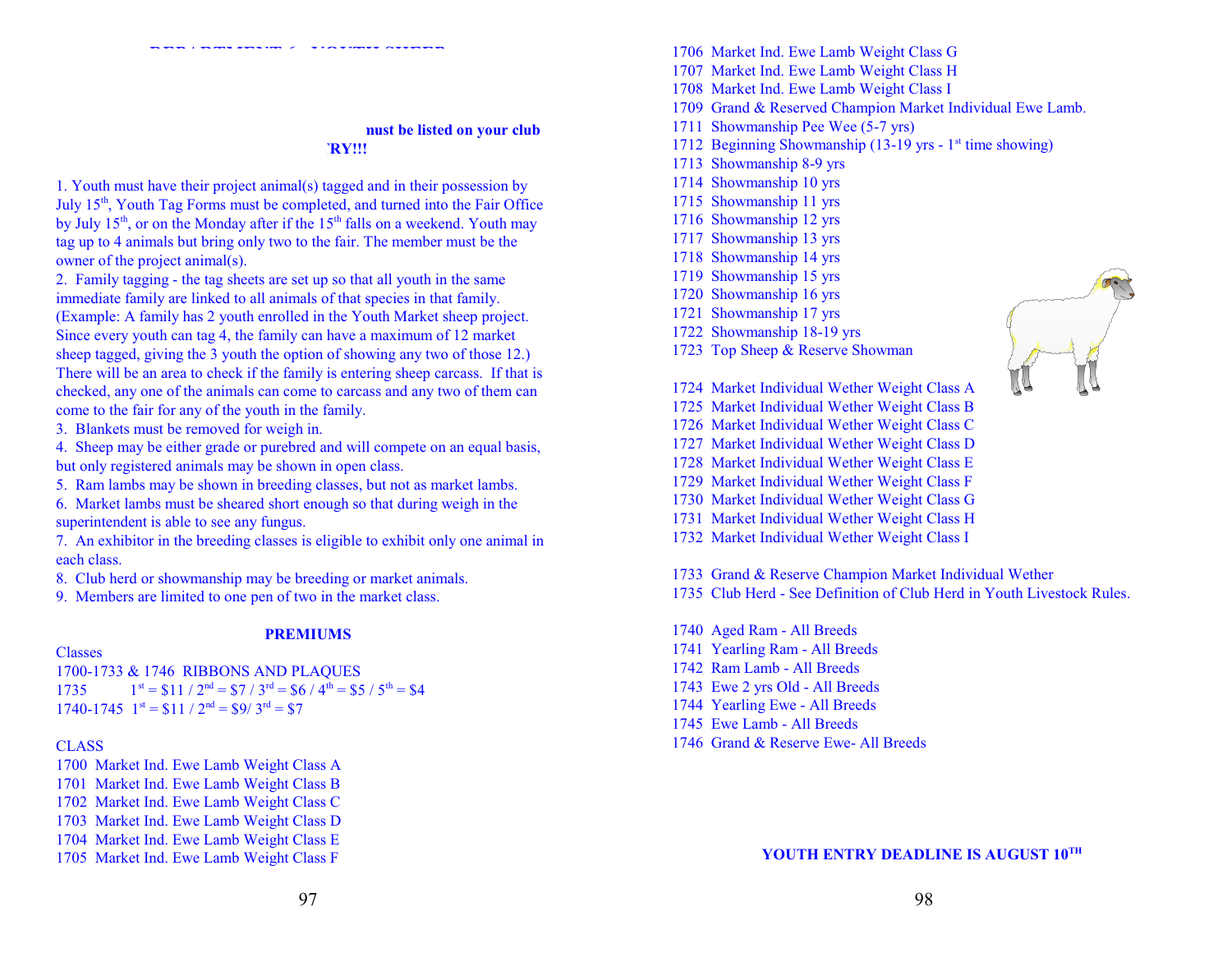**DEPARTMENT 8 - YOUTH GOATS**

#### **The definition of the isted on your club**

#### up to  $4$

ing only one to the fair. The member must be the owner of

# each of the 3 youth the 3 youth the 3 youth the 3 youth the 3 youth the 3 youth the 3 youth those 12.

## check if the family is entering goat carcass. If that is checked, any one of ne to the fair for

 $\mathbf{r}$  are the used tag to the used tag to the used tag to identify the goat for the goat for the goat for the goat for the goat for the goat for the goat for the goat for the goat for the goat for the goat for the goat and the put on a collar and trucking. This tag needs to be put on a collar around the goats neck

#### $2.5$ 3. Market goats must be wethers, either grade or purebred. Market wethers are

# $10<sub>0</sub>$

acceptable). Non-Dairy market wethers include purebred non-dairy breeds, crosses of non-dairy breeds, and any dairy breeds crossed with a non-dairy breed. .

4. Goats must be penned by 9:00 pm - Thursday before Fair.

5. Exhibitors must show in showmanship class to be eligible for remaining classes. State Youth Goat Rules will be posted in the barn. Goats must show in market class to be eligible to sell in the Youth Market Livestock Sale.

6. Chores must be done between 5:00 am-10:00 am and 5:00 pm-10:00 pm every day. Hay must be fed in a feeder attached to pen. No hay to be thrown on the ground. Unattached feed pans must be removed from pen after feeding. Attached feeders must be up off ground.

7. Animals should be milked between 6:00 am-9:00 am and 6:00 pm-9:00 pm every day.

- 8. All animals must have proper Scrapie identification-tattoo or ear/tail web tag.
- 9. Exhibitor may show up to 4 goats, one per class. In addition an exhibitor

may bring one Market Wether.

10. No family, farm, or address may enter more than 20 goats.

11. Miniature breed goats may be shown in Market Wether Classes (at 30 lbs min.)

12. Show attire should be dairy white, white shirt & black pants, or market attire. Non-Dairy dress neatly and professionally. Leather or safety boots or athletic shoes must be worn for safety and appearance reasons.

13. Class winners only participate in Champion Classes.

14. No horned animals may be shown, with exception of Angoras and Boer Does. Market wethers must be dehorned, with no more than a 2" scur. 15. If room allows Pee Wee Youth may bring own animal which can be a doe 2 years or older that has not freshened. Doe cannot show in any other class.

#### **PREMIUMS**

#### Classes

1810-1813, 1815-1818, 1820-1823, 1825-1828, 1830-1833 1835-1838, 1845-1848, 1850-1853, 1855-1858 1860-1863, 1865-1868, 1870-1873  $1^{st} = $11 / 2^{nd} = $9 / 10^{nd}$  $3^{rd} = $7$ 1884  $1^{st} = $11 / 2^{nd} = $9 / 3^{rd} = $8 / 4^{th} = $7 / 5^{th} = $6$ 

ALL OTHER CLASSES - RIBBONS &/or PLAQUES

#### CLASS -

- 1798 Pee Wee Showmanship (5-7 yrs)
- 1799 Beginning Showmanship (13-19 yrs 1<sup>st</sup> time showing)
- 1800 Showmanship (8-10 yrs)
- 1801 Showmanship (11-12 yrs)
- 1802 Showmanship (13-15 yrs)
- 1803 Showmanship (16-19 yrs)
- 1804 Top Goat & Reserve Showman
- 1805 Non-Market Wether
- 1806 Non-Dairy Market Wether
- 1807 Dairy Market Wether
- 1808 Grand & Reserve Champion Non-Dairy Market Wether

1809 Grand & Reserve Champion Dairy Market Wether

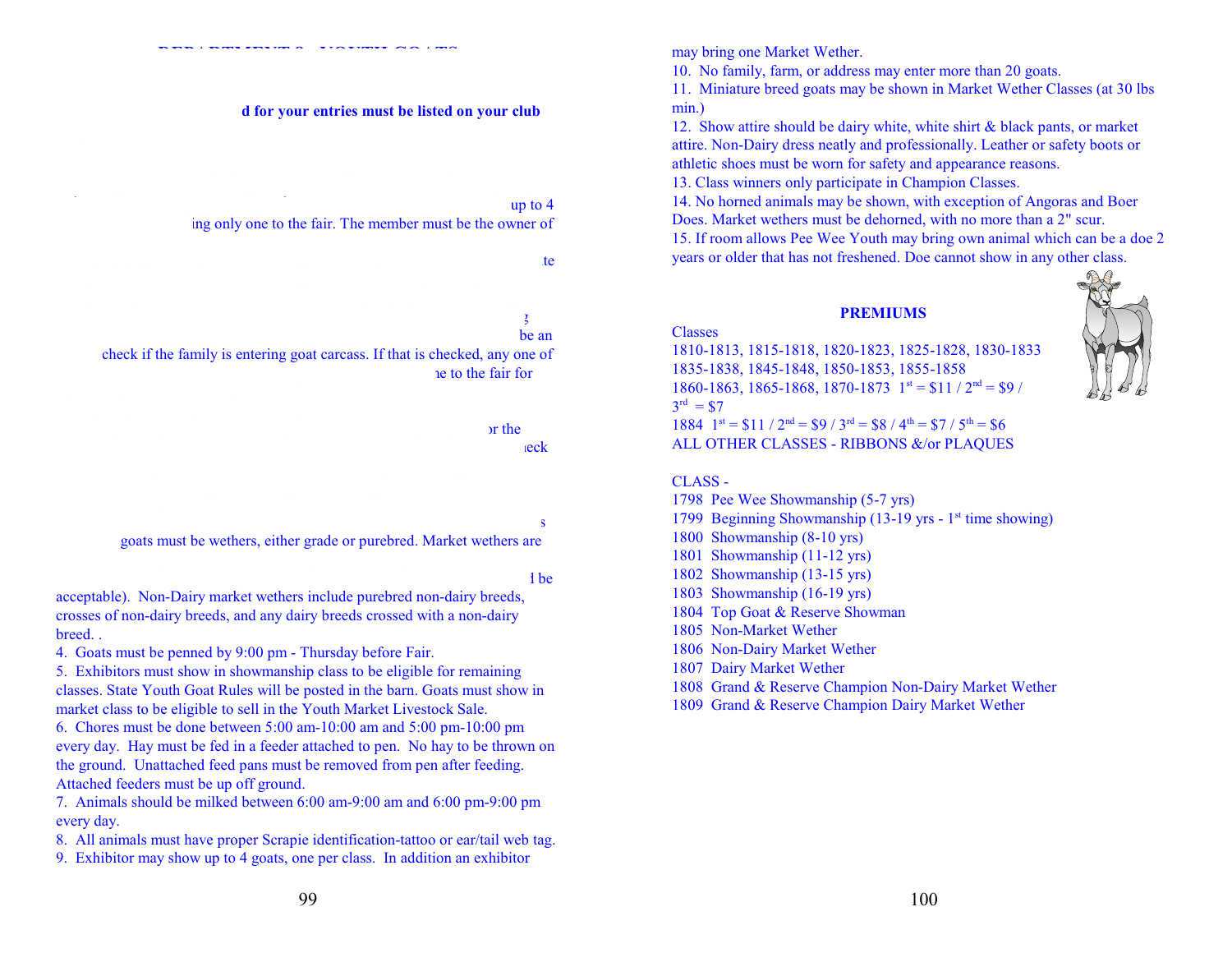|                                                      | Alpine | cha  | LaMan- Toggen Nubian<br>$-burg/$<br>Oberhasli/<br><b>Saanen</b> |      | Any<br>Other<br>Dairy<br><b>Breeds</b> | Non-<br>Dairy<br><b>Breeds</b> |
|------------------------------------------------------|--------|------|-----------------------------------------------------------------|------|----------------------------------------|--------------------------------|
| <b>Yearling Milker</b><br>1 year old                 | 1810   | 1815 | 1820                                                            | 1825 | 1830                                   | 1835                           |
| Jr Milker<br>2 yrs & under 3 yrs                     | 1811   | 1816 | 1821                                                            | 1826 | 1831                                   | 1836                           |
| Sr Milker.<br>3 yrs & under 5 yrs                    | 1812   | 1817 | 1822                                                            | 1827 | 1832                                   | 1837                           |
| <b>Aged Milker</b><br>5 yrs & over                   | 1813   | 1818 | 1823                                                            | 1828 | 1833                                   | 1838                           |
| Grand & Reserve<br><b>Champion Milking Doe</b>       | 1814   | 1819 | 1824                                                            | 1829 | 1834                                   | 1839                           |
| Jr Doe Kid<br>$4/1$ cur yr $&$ after                 | 1845   | 1850 | 1855                                                            | 1860 | 1865                                   | 1870                           |
| Int Doe Kid<br>$3/1 - 3/31$ cur yr                   | 1846   | 1851 | 1856                                                            | 1861 | 1866                                   | 1871                           |
| <b>Sr Doe Kid</b><br>$1/1 - 2/28(29)$ cur yr         | 1847   | 1852 | 1857                                                            | 1862 | 1867                                   | 1872                           |
| <b>Dry Yearling</b><br>1-2 yrs never freshened       | 1848   | 1853 | 1858                                                            | 1863 | 1868                                   | 1873                           |
| <b>Grand &amp; Reserve</b><br><b>Champion Jr Doe</b> | 1849   | 1854 | 1859                                                            | 1864 | 1869                                   | 1874                           |

1880 Best Milking Doe in Show (all breed champion)

- 1881 Best Junior Doe (all breed champion)
- 1882 Udder-Judged On Udder Alone All Breed
- 1883 Dam & Daughter (all breeds) RIBBON ONLY
- 1884 Club Herd (4 goats from l club) See definition of club herd under Youth Livestock Rules

#### **YOUTH ENTRY FORM DEADLINE IS AUGUST 10 TH**

**1. Youth** must have their project animal(s) tagged and in their possession and ne Fair Office by July

 $\mathbf{r}$  tagging  $\mathbf{r}$  tagging  $\mathbf{r}$  that all youth in the same immediate

harmonical animals of that species in that family. (Example: A family has 3 youth enrolled in the Youth Market Swine project. Since every youth can tag 4, the family can have a maximum of 12 market swine tagged, giving each of the 3 youth the option of showing any two of those 12.) There will be an area to check if the family is entering swine carcass. If that is checked, any one of the animals can come to carcass and any two of them can come to the fair for any of the youth in the family. 2. When swine come onto the scale the tags MUST BE CLEAN AND LEGIBLE. Market swine may be either gilts or barrows.

**DEPARTMENT 10 - YOUTH MARKET SWINE**

**3. The number of pens required for your entries must be listed on your club entry form. NO PEN COUNT - NO ENTRY!!!**

4. To show in purebred classes, pigs must be registered in the youth's name and show papers at weigh in. Ear notches must match papers. Youth must declare at weigh in if they are showing as a breed or crossbred. If a listed gender/breed class does not meet the minimum of 3 animals, the animal will be put into the AOB class.

5. 1<sup>st</sup> place gilt or barrows from breed classes will compete with cross gilt and barrow division winners in champion gilt or barrow class respectively. 6. Limit of 2 pigs per exhibitor.

**PREMIUMS**

Classes 3062  $1^{st} = $11/2^{nd} = $7/3^{rd} = $6/4^{th} = $5/5^{th} = $4$ ALL OTHER CLASSES - RIBBONS & /or PLAQUES

#### CLASS

2998 Showmanship Pee Wee (5-7 yrs old) 2999 Beginner Showmanship (13-19 yrs - lst time showing) 3000 Showmanship 8 yrs 3001 Showmanship 9 yrs 3002 Showmanship 10 yrs 3003 Showmanship 11 yrs 3004 Showmanship 12 yrs 3005 Showmanship 13 yrs

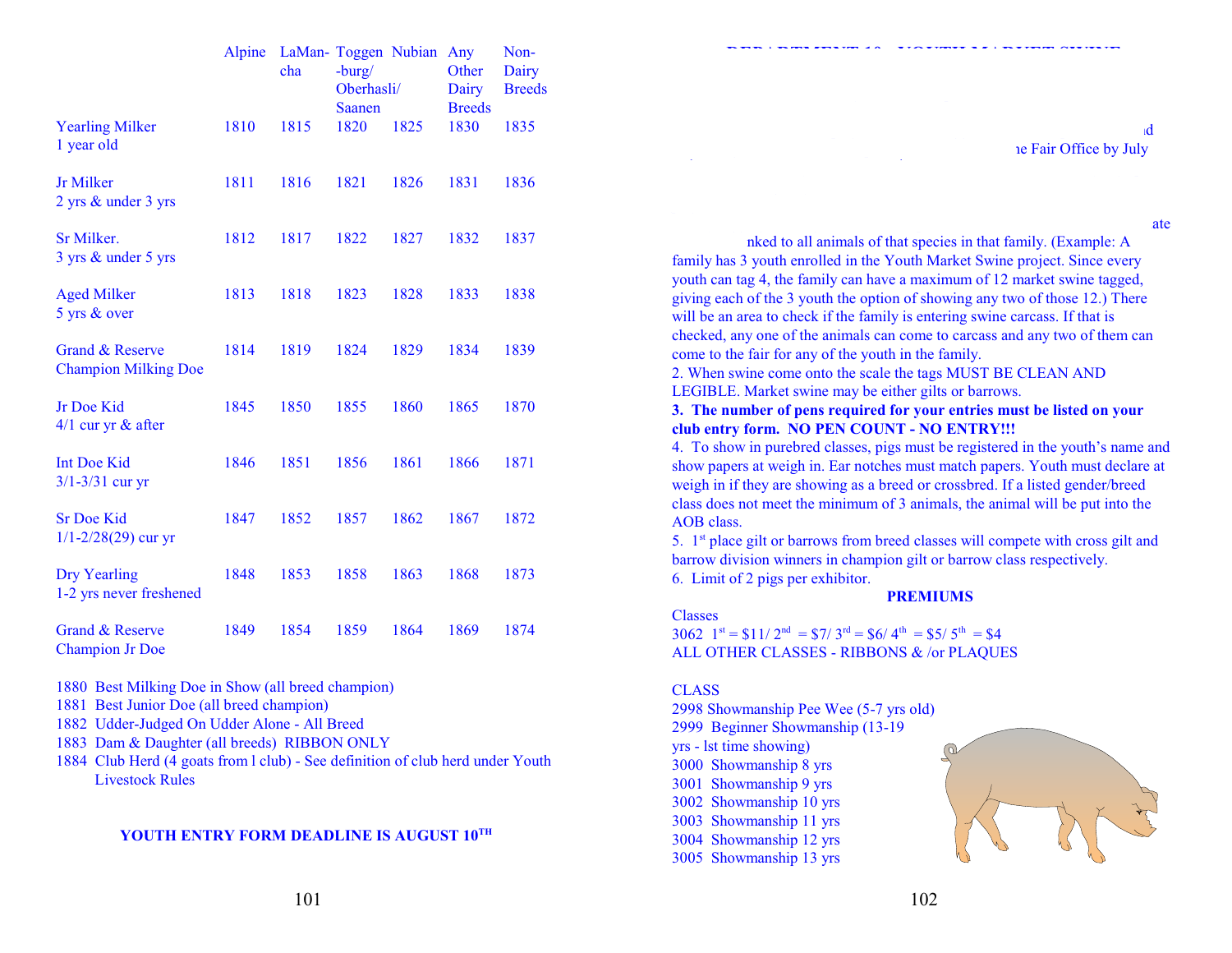3006 Showmanship 14 yrs 3007 Showmanship 15 yrs 3008 Showmanship 16 yrs 3009 Showmanship 17 yrs 3010 Showmanship 18-19 yrs 3011 Top & Reserve Swine Showman 3012 Berkshire (Gilts, all weights) 3013 Chester (Gilts, all weights) 3014 Duroc (Gilts, all weights) 3015 Hampshire (Gilts, all weights) 3016 Landrace (Gilts, all weights) 3017 Spot (Gilts, all weights) 3018 Yorkshire (Gilts, all weights) 3019 AOB (Gilts, all weights) 3020 Market Individual Cross Gilt Weight Class A 3021 Market Individual Cross Gilt Weight Class B 3022 Market Individual Cross Gilt Weight Class C 3023 Market Individual Cross Gilt Weight Class D 3024 Market Individual Cross Gilt Weight Class E 3025 Market Individual Cross Gilt Weight Class F 3026 Market Individual Cross Gilt Weight Class G 3027 Market Individual Cross Gilt Weight Class H 3028 Market Individual Cross Gilt Weight Class I 3029 Market Individual Cross Gilt Weight Class J 3030 Market Individual Cross Gilt Weight Class K 3031 Market Individual Cross Gilt Weight Class L 3032 Market Individual Cross Gilt Weight Class M 3033 Grand & Reserve Champion Market Individual Gilt 3040 Market Individual Cross Barrow Weight Class A 3041 Market Individual Cross Barrow Weight Class B 3042 Market Individual Cross Barrow Weight Class C 3043 Market Individual Cross Barrow Weight Class D 3044 Market Individual Cross Barrow Weight Class E 3045 Market Individual Cross Barrow Weight Class F 3046 Market Individual Cross Barrow Weight Class G 3047 Market Individual Cross Barrow Weight Class H 3048 Market Individual Cross Barrow Weight Class I 3049 Market Individual Cross Barrow Weight Class J 3050 Market Individual Cross Barrow Weight Class K 3051 Market Individual Cross Barrow Weight Class L 3052 Market Individual Cross Barrow Weight Class M 3053 Berkshire (Barrows, all weights) 3054 Chester (Barrows, all weights) 3055 Duroc (Barrows, all weights)

3056 Hampshire (Barrows, all weights) 3057 Landrace (Barrows, all weights) 3058 Spot (Barrows, all weights) 3059 Yorkshire (Barrows, all weights) 3060 AOB (Barrows, all weights) 3061 Grand & Reserve Champion Barrow 3062 Club Herd - (To be determined by a point system)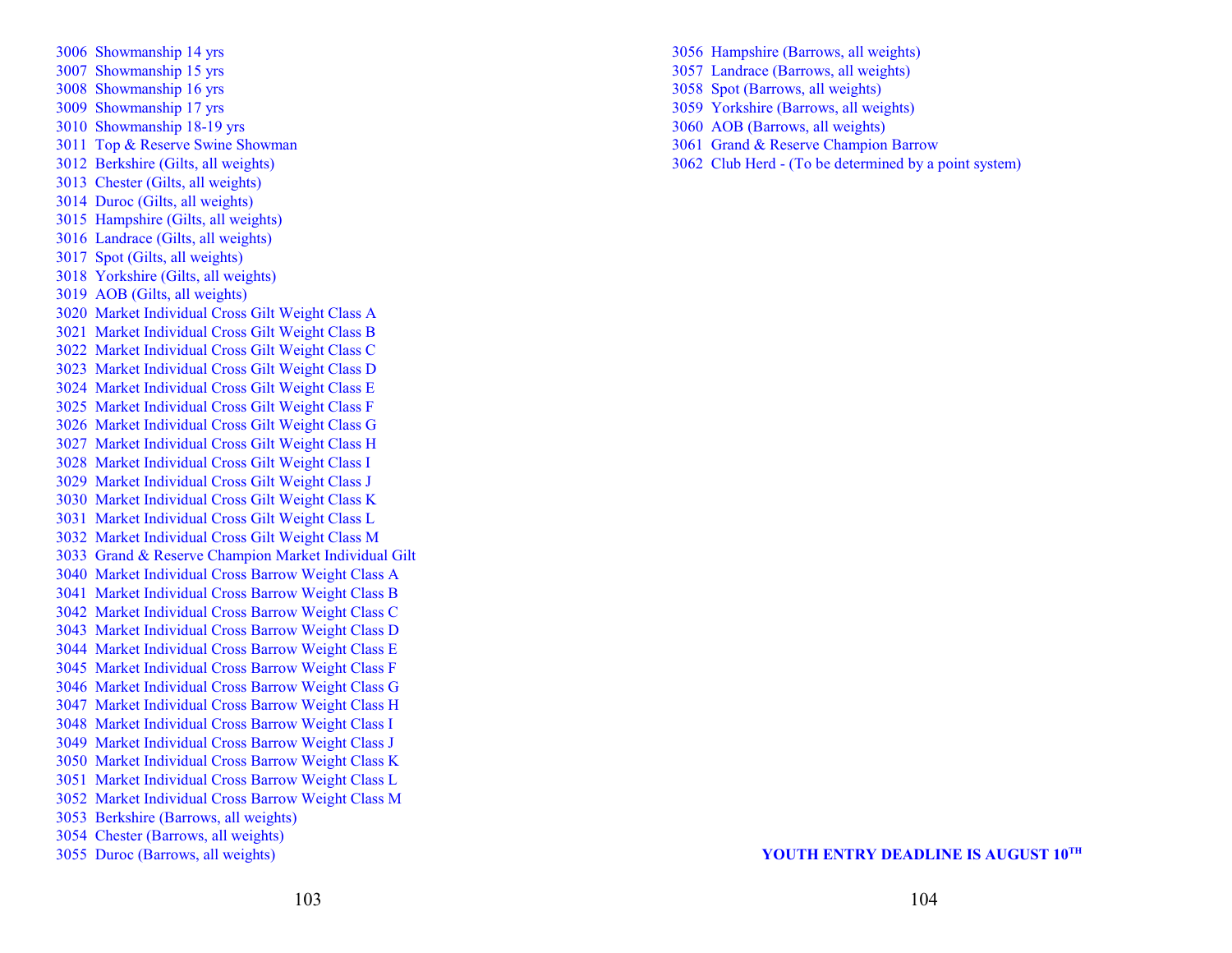# **DEPARTMENT 16 - YOUTH HORSES**

Vicki Swainston & Pam Firlik-McGill - Barn Superintendents

#### **OVERALL SHOW RULES:**

1. Stallions may be exhibited in year foaled only.

2 All exhibitors 5 to 7 years of age must show in Pee Wee classes only, have adult assistance while showing, and must wear SEI/ASTM approved protective headgear. Protective headgear optional in Showmanship Classes. Horses, Ponies, and Miniatures combined. Pee Wee may show in Lead Line or Walk Trot - **Not both**.

3. **Classes may be combined at Superintendents discretion** and placed separately. Classes will be split at 15 entries or as Superintendent feels necessary for safety reasons. Pee Wee classes will be split at 10 entries.

Splitting of Showmanship classes is an option with safety being #1 priority. 4. Horse and pony Equine must reflect work by exhibitor. Project Animal Declarations (max of 2 animals) are due to the Superintendent by July 1 of current year; exceptions will be made by the Youth Horse Association and/or the Youth Horse Show Superintendents.

5. Youth rules apply. Rules and Project Animal Declaration Sheets can be obtained from Superintendent.

6. The Top Showman is the Grand Champion of the Showmanship Class held during the English Show. (English, Western, & Gymkhana exhibitors are all encouraged to show dressed in their appropriate attire in class 2009) The Top Driving Showman is the Grand Champion of the Showmanship classes held during the Driving Show. The Top Showman and Driving Showman compete in the All Around Showmanship Contest. **See Youth Livestock Rules #11.**

7. Classes for Overall Pleasure & Horseman - will be held during the Western Show.

8. All classes are equine species combined unless otherwise stated.

9. An exhibitor may only show 1 Equine per show. (Exception-classes 1902,1909, 1955, 2076-2083)

10. All equine species must have Flu, Tet., WEE, and EEE shots before being brought to the fair. **NEGATIVE COGGINS TESTS** are required, and papers must be given to Entry Clerk when entering classes or Show Superintendent upon arrival at Fair. West Nile, VEE, PHF, Rabies and Strangles Vaccines are recommended.

#### **BARN RULES:**

#### **1. The number of stalls must be listed on your club entry form. NO STALL COUNT - NO ENTRY!!!**

2. All staples, tacks and decorations must be removed. Stalls will be checked by Barn Superintendents before exhibitor can leave.

3. Owners of equine creating a kicking or biting problem or animals exhibiting signs of illness will be asked to take the animal home.

4. Equine must be exercised at least 20 minutes in the a.m. or p.m. with adult supervision. Exceptions will be made by the Youth Horse Association and/or the 3 Horse Show Superintendents.

5. Exhibitors must fill out Superintendents emergency contact sheet.

6. All animals staying at Fair may be subject to health inspection and may be sent home at Superintendents & Overall Livestock Superintendents discretion.

#### **YOUTH WESTERN HORSE & PONY SHOW SECTION 1**

Nora Balgoyen-Williams, Show Superintendent **PREMIUMS**

Classes

1903-1909  $1^{st} = $11 / 2^{nd} = $9 / 3^{rd} = $7$ 1912  $1^{ST} = $11 / 2^{ND} = $9 / 3^{RD} = $8 / 4^{TH} = $7 / 5^{TH} = $6 / 6^{TH} = $5$ 1926-1933  $1^{ST} = $11 / 2^{ND} = $9 / 3^{RD} = $7$ Pee Wee Classes-participant ribbon only-no premiums or placings

Grand & Reserve Champions receive ROSETTES & PLAQUES Ribbons all other classes 1ST - 6TH Placings

 (Horses & ponies combined - unless specified) 1902 Two & Under at Halter 1903 Showmanship (17-19 yrs) 1905 Showmanship (14-16 yrs) 1906 Showmanship (11-13 yrs) 1907 Showmanship (8-10 yrs) 1908 Walk/Trot Showmanship (8-19 yrs) (For Walk/Trot exhibitors only, cannot enter other showmanship class at this show). 1909 Showmanship - Miniatures & Ponies 48" and under only (8-19 yrs)- may show English or Western attire. 1910 Pee Wee Showmanship (5-7 yrs) 1911 Grand & Reserve Champion Showmanship (1st & 2nd place winner from classes 1903-1909). 1912 Team Showmanship (3 exhibitors & 3 equine from 1 club judged on uniformity of team showmanship. Clubs may enter more than 1 team. 1913 Pee Wee Western Pleasure/Horsemanship (Leadline 5-7 yrs) 1914 Pee Wee Western Pleasure/Horsemanship (Walk/Trot 6-7 yrs) 1916 Western Pleasure (17-19 yrs) 1918 Western Pleasure (14-16 yrs) 1919 Western Pleasure (11-13 yrs) 1920 Western Pleasure (8-10 yrs) 1922 Western Pleasure Walk/Trot (14-19 yrs)( Cannot enter any 3 gaited classes) 1923 Western Pleasure Walk/Trot (8-13yrs) (Cannot enter any 3 gaited classes) 1924 Grand & Reserve Champion Western Pleasure (1<sup>st</sup> and 2<sup>nd</sup> place winners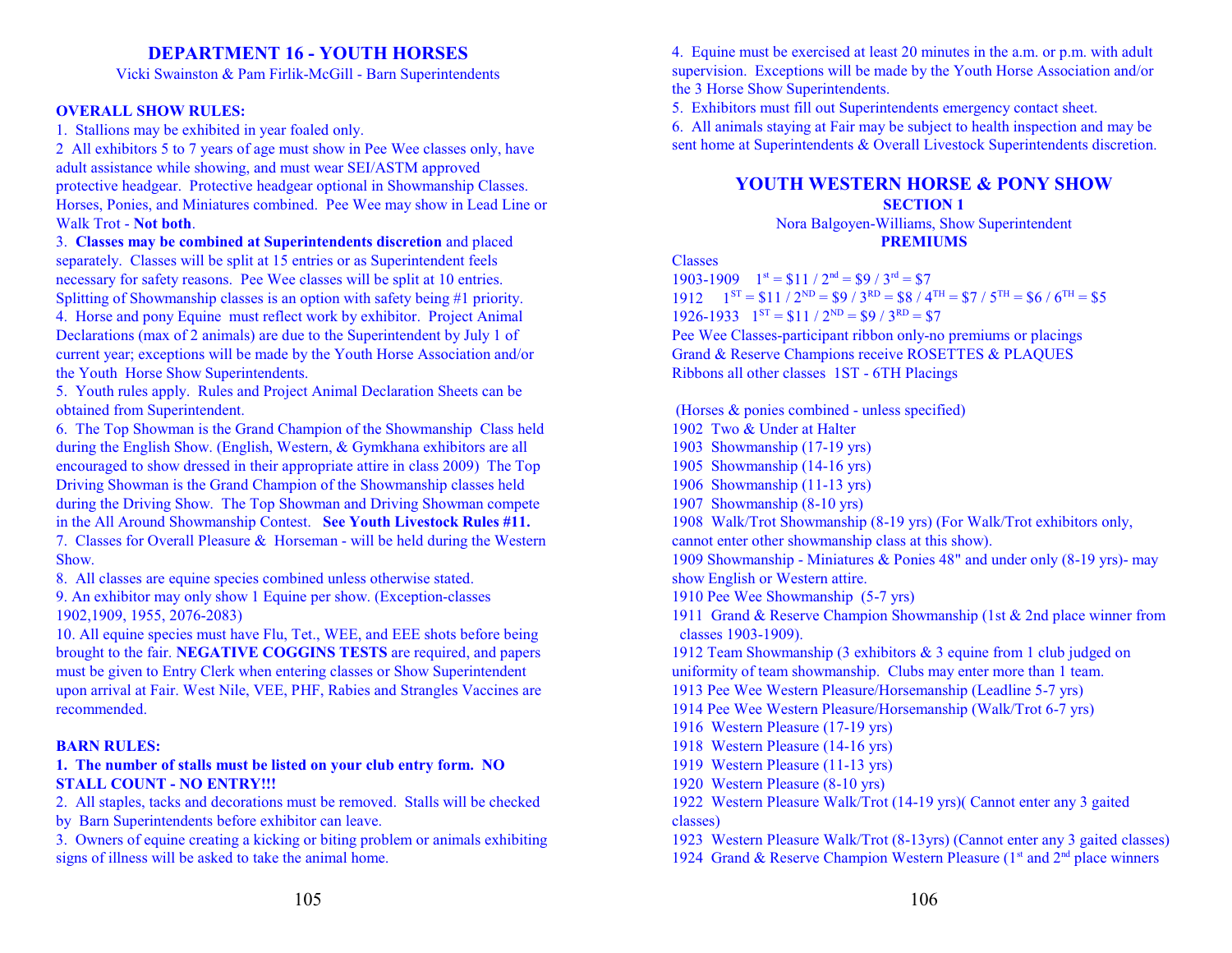from classes 1916-1920)

1925 Overall Pleasure (includes Grand & Reserve Champion Western Pleasure and Grand & Reserve Champion English Pleasure. Must ride in attire that exhibitor won in.)

1926 Western Horsemanship (17-19 yrs)

- 1928 Western Horsemanship (14-16 yrs)
- 1929 Western Horsemanship (11-13 yrs)
- 1930 Western Horsemanship (8-10 yrs)

1932 Western Horsemanship Walk/Trot (14-19 yrs)(Cannot enter any 3 gated classes)

1933 Western Horsemanship-Walk/Trot (8-13 yrs) (Cannot enter any 3 gaited classes)

1934 Grand & Reserve Champion Western Horsemanship (1st & 2nd place winners from Classes 1926-1930.)

1935 Overall Horsemanship/Equitation Rider (Includes Grand & Reserve

Western Horsemanship Champions, Grand & Reserve Performance

Horsemanship Champions and Grand & Reserve English Equitation Champions. Must ride in attire that exhibitor won in.

1936 Bareback Horsemanship Walk/Trot/Canter

1937 Bareback Horsemanship Walk/Trot (cannot enter any 3 gaited classes)

#### **PERFORMANCE CLASSES**

To be held in the second ring. Horses & Ponies combined - unless specified. Trail class to be set up for a limited time. Trail class is open to three gaited, walk/trot, and in-hand. Riding pattern to be completed within a given time.

- 1948 Trail Class (17-19 yrs)
- 1949 Trail Class (14-16 yrs)
- 1950 Trail Class (11-13 yrs)
- 1951 Trail Class (8-10 yrs)
- 1952 Trail Class Walk/Trot (14-19 yrs) (Cannot enter any 3 gaited classes)

1953 Trail Class Walk/Trot (8-13 yrs) (Cannot enter any 3 gated classes)

1954 Trail Cloverbud (5-7 yrs) (Walk only - Leadline participants optional)

1955 In hand Trail Class for 2 & under Miniature Horses/Ponies 48" and under

- 1956 Western/English Riding Pattern (8-19 yrs)
- 1957 Reining Class (8-19 yrs)
- 1958 Grand & Reserve Performance Champion (Determined by point system)

#### **YOUTH ENTRY DEADLINE IS AUGUST 10 TH**

# **YOUTH GYMKHANA HORSE & PONY SHOW**

**SECTION 2**

Nora Balgoyen-Williams, Show Superintendent

#### **PREMIUMS**

Classes

1961 - 1964  $1^{st} = $11 / 2^{nd} = $9 / 3^{rd} = $7$ 1966 - 1969  $1^{st} = $11 / 2^{nd} = $9 / 3^{rd} = $7$ Grand & Reserve Champions receive Rosettes & Plaques Ribbons all other classes  $1<sup>st</sup>$  -  $6<sup>th</sup>$  placings

1. All exhibitors in timed events and on the flat Gymkhana classes must wear SEI/ ASTM approved protective headgear and proper western attire (i.e. boots, long sleeve shirts, tie etc...) SEI protective headgear optional in showmanship classes. 2. Grand & Reserve champions determined by a point system.

3. In the event of ties there will be run offs.

4. In all performance classes a single rein must be used or split reins must be tied together.

5. Exhibitors entering in Performance Showmanship and/or Horsemanship classes MUST also enter and show in at least 3 speed classes or forfeit placings

1961 Performance Showmanship (17-19 yrs) 1962 Performance Showmanship (14-16 yrs) 1963 Performance Showmanship (11-13 yrs) 1964 Performance Showmanship (8-10 yrs) 1965 Grand & Reserve Champion Showmanship ( $1<sup>st</sup>$  &  $2<sup>nd</sup>$  Place winners from classes 1961-1964) (Grand & Reserve compete in class 2009 for Top Showman at show on Sunday) 1966 Performance Horsemanship (17-19 yrs) 1967 Performance Horsemanship (14-16 yrs) 1968 Performance Horsemanship (11-13 yrs) 1969 Performance Horsemanship (8-10 yrs) 1970 Grand & Reserve Champion Performance Horsemanship ( $1<sup>st</sup>$  &  $2<sup>nd</sup>$  Place winners from classes 1966-1969) (Grand & Reserve Champions compete in class 1936 for Overall Horseman at 2<sup>nd</sup> Saturday Show.) 1971 Kegs (17-19 yrs) 1972 Kegs (14-16 yrs) 1973 Kegs (11-13 yrs) 1974 Kegs (8-10 yrs) 1975 Poles (17-19 yrs) 1976 Poles (14-16 yrs) 1977 Poles (11-13 yrs)

1978 Poles(8-10 yrs)

1979 Speed & Action (17-19 yrs)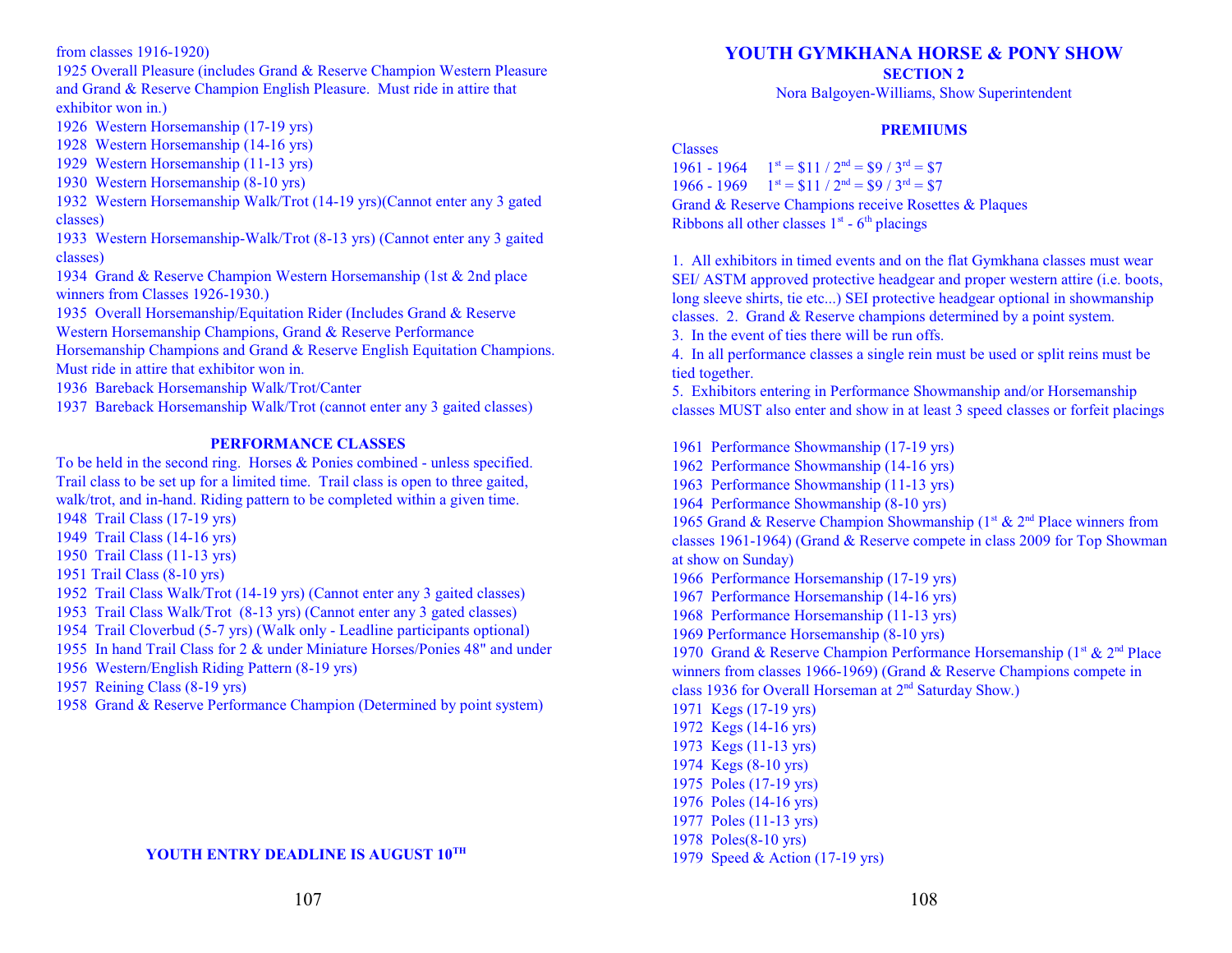1980 Speed & Action (14-16 yrs) 1981 Speed & Action (11-13 yrs) 1982 Speed & Action (8-10 yrs) 1983 Cloverleaf Barrels (17-19 yrs) 1984 Cloverleaf Barrels (14-16 yrs) 1985 Cloverleaf Barrels (11-13 yrs) 1986 Cloverleaf Barrels (8-10 yrs) 1987 Indiana Flag Race (17-19 yrs) 1988 Indiana Flag Race (14-16 yrs) 1989 Indiana Flag Race (11-13 yrs) 1990 Indiana Flag Race (8-10 yrs) 1991 Down & Back (17-19 yrs) 1992 Down & Back (14-16 yrs) 1993 Down & Back (11-13 yrs) 1994 Down & Back (8-10 yrs) 1995 Grand & Reserve Champion (17-19 yrs) 1996 Grand & Reserve Champion (14-16 yrs) 1997 Grand & Reserve Champion (11-13 yrs) 1998 Grand & Reserve Champion (8-10 yrs) 1999 Overall Gymkhana Champion (Grand & Reserve Champions from all three age divisions will perform a given Gymkhana pattern. Horse & Rider with fastest time will receive Plaque.)

# **YOUTH ENGLISH & JUMPING HORSE & PONY SHOW**

**SECTION 3**

Paul Balgoyen, Show Superintendent

#### **PREMIUMS**

Classes

 $2002 - 2007$   $1^{st} = $11 / 2^{nd} = $9 / 3^{rd} = $7$ 2030 - 2035  $1^{st} = $11 / 2^{nd} = $9 / 3^{rd} = $7$ Cloverbud Classes receive participation ribbons only- No premiums or placings Grand & Reserve Champions receive Rosettes & Plaques Ribbons all other classes  $1<sup>st</sup>$  -  $6<sup>th</sup>$  placings

1. All exhibitors in Hunt Seat & Jumping classes must wear SEI/ASTM approved protective headgear and proper English attire (saddle seat exempt on protective headgear)

2. Dressage: Current USDF Training Level Test 1 and USDF Introductory Test B (Walk/Trot) will be used. Snaffle bits **Required** in Dressage Classes.

#### **YOUTH ENTRY DEADLINE IS AUGUST 10 TH**

3. 4H Jumping certification **Required** to participate in Jumping classes.

Certification must be on file with the Superintendent by August  $15<sup>th</sup>$ . Forms are available with the Superintendent.

#### **4. SHOWMANSHIP ATTIRE MAY BE ENGLISH OR WESTERN FOR THOSE COMPETING FOR TOP SHOWMAN.**

#### **5. Versatility Class 1959**

Walk/Trot riders are not eligible for this class.

- There is a maximum of three helpers per rider.
- Five minute tack change from English to Western in the ring.

 Riders will be excused from the ring after Western to prepare for Gymkhana.

Three parts to this class

- English: 50% Pleasure and 50% Equitation
- Western: 50% Pleasure and 50% Equitation
- Gymkhana: Pattern will be Cloverleaf

#### **HORSE & PONY**

2002 Showmanship (17-19 yrs) 2003 Showmanship (14-16 yrs) 2004 Showmanship (11-13 yrs) 2005 Showmanship (8-10 yrs) 2007 Walk/Trot Showmanship (8-19 yrs) (For Walk/Trot exhibitors only, cannot enter other showmanship class at this show.) 2008 Pee Wee English Fitting & Showing (5-7 yrs) 2009 Grand & Reserve Champion Showmanship (1st & 2nd place winners from Classes 2002-2007. Champion is the Top Showman and will compete in the Showmanship Derby held on the  $2<sup>nd</sup>$  Saturday. Reserve will serve as alternate.) 2015 Pee Wee English Pleasure/Equitation (Leadline 5-7 yrs) 2016 Pee Wee English Pleasure/Equitation (Walk/Trot 6-7 yrs) 2000 Dressage - Training Level Test 1 2001 Dressage - Introductory Test B Walk/Trot (May not be in any 3 Gaited Classes.) 2017 Dressage Equitation (14-19 yrs) 2018 Dressage Equitation (8-13 yrs) 2019 Suitable to become a Dressage Horse (14-19 yrs) 2020 Suitable to become a Dressage Horse (8-13 yrs) 2023 English Pleasure (17-19 yrs) 2024 English Pleasure (14-16 yrs) 2025 English Pleasure (11-13 yrs) 2026 English Pleasure (8-10 yrs) 2027 English Pleasure Walk/Trot (14-19 yrs) (Cannot enter any 3 gaited classes)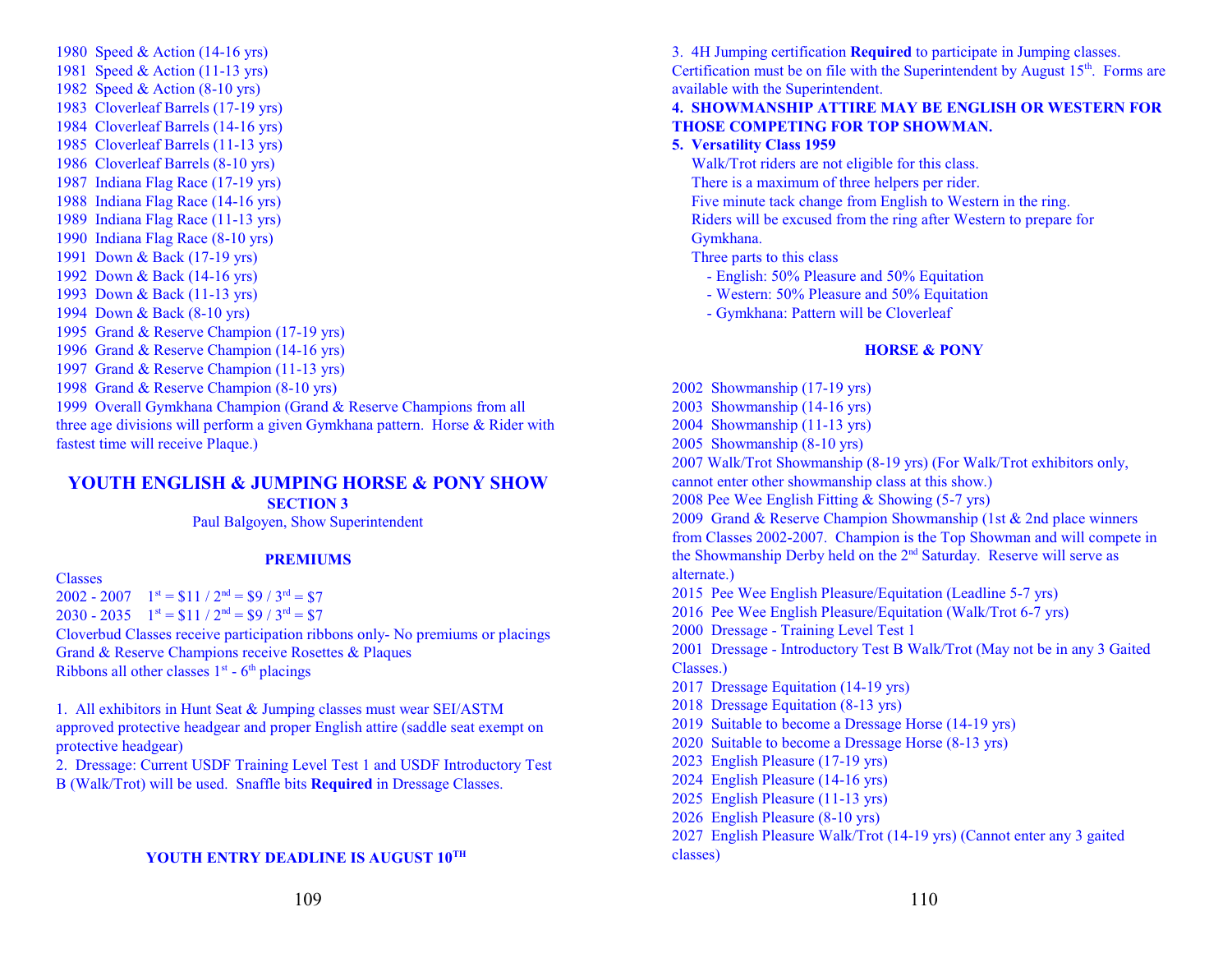2028 English Pleasure Walk-Trot (8-13 yrs) (Cannot enter any 3 Gaited Classes)

2029 Grand & Reserve Champion English Pleasure (1st & 2nd place winners from Classes 2022-2025)

- 1925 Overall Pleasure (See details & use Section 1 Western Show)
- 2030 English Equitation (17-19 yrs)
- 2031 English Equitation (14-16 yrs)
- 2032 English Equitation (11-13 yrs)
- 2033 English Equitation (8-10 yrs)

2034 English Equitation Walk/Trot (14-19 yrs)(Cannot enter any 3 gated classes)

2035 English Equitation Walk-Trot (8-13 yrs)(Cannot enter any 3 Gaited Classes)

2036 Grand & Reserve Champion English Equitation (1st & 2nd place winners from Classes 2030-2033.

- 1935 Overall Horsemanship/Equitation Rider(See details & use Section 1 Western Show
- 1959 Versatility Class

2037 Bareback Equitation Walk/Trot/Canter

2038 Bareback Equitation Walk/Trot (cannot enter any 3 gaited classes)

# **JUMPING CLASSES**

#### **Certification required to participate - Ages 8-19 yrs Classes 2041 - 2046: You may only enter 1 height. Must have a minimum of 4 jumpers to hold jumping classes as of 2:00 pm show day.**

2040 Hunter Hack

2041 Equitation Over Fences (18 inches)

2042 Working Hunter Over Fences (18 inches)

2045 Equitation Over Fences (30 inches)

2046 Working Hunter Over Fences (30 inches)

2047 Grand & Reserve Champion Over Fences -  $(1<sup>st</sup> & 2<sup>nd</sup>$  place winners from Classes 2041-2046 compete)



# **DEPARTMENT 18 - YOUTH DRIVING HORSE SHOW SECTION 1**

Vicki Swainston and Pam McGill, Superintendents

In addition to the general Horse rules, the following rules apply:

1. Youth who plan to show at the Youth Driving Show at the Allegan Fair must be enrolled in the project by June 1. Project horse must be identified by July 1. Club form indicating project horse and permission slip of owner must be on file with the Superintendent by June 1.

2. This section open to the major Draft Horse Breeds, Draft Grades, Draft Mules, Draft Ponies, Light Horses/Ponies & Miniature Horses, Donkeys & Mules.

3. Ownership is not required. Written permission slip of owner must be on record in the office. Youth must be working with their project animals by July 1st. No project animal changes after August 15<sup>th</sup>. A note of acknowledgment from owner is due to superintendent by September 1.

4. All exhibitors must show in a showmanship class and driving class in proper show attire, hat/helmet and whip. A designated whip man will be furnished to all showmanship exhibitors. All cart and hitch classes must be accompanied by a knowledgeable adult (over 18 years old) in proper show attire.

5. No stallions over age one may be entered (age as of January 1, current yr.)

- 6. Horses must be 3 years of age or older to participate in Driving Classes.
- 7. Driving Horses are encouraged to be stabled at the fairgrounds.

8. No Pulling Shoes allowed.

9. Exhibitors entering Showmanship class must also enter and show in at least one driving class or forfeit placing.

10. Horses will be released when open class draft horses are released. No early releases without permission from Barn Superintendent.

11. Obstacle class exhibitors will be required to do individual maneuvers, may be hitched/unhitched or ground driven and also may be a timed event.

Teams/Pairs or Single Horses may show in this class in farm harness or light harness but must include a breeching.

12. Classes may be split at Superintendents discretion for safety reasons only. Classes may also be combined at Superintendents discretion. Any horses that are not in control will be excused per the Judge or Superintendent. 13. Yearly notebooks are encouraged but not mandatory.

# **PREMIUMS**

(Awards for class winners)

Classes  $2057 - 2061$   $1^{st} = $11 / 2^{nd} = $9 / 3^{rd} = $7$  $2068 - 2072$  1<sup>st</sup> = \$11 / 2<sup>nd</sup> = \$9 / 3<sup>rd</sup> = \$7 ALL OTHER CLASSES - PLAQUES & RIBBONS ONLY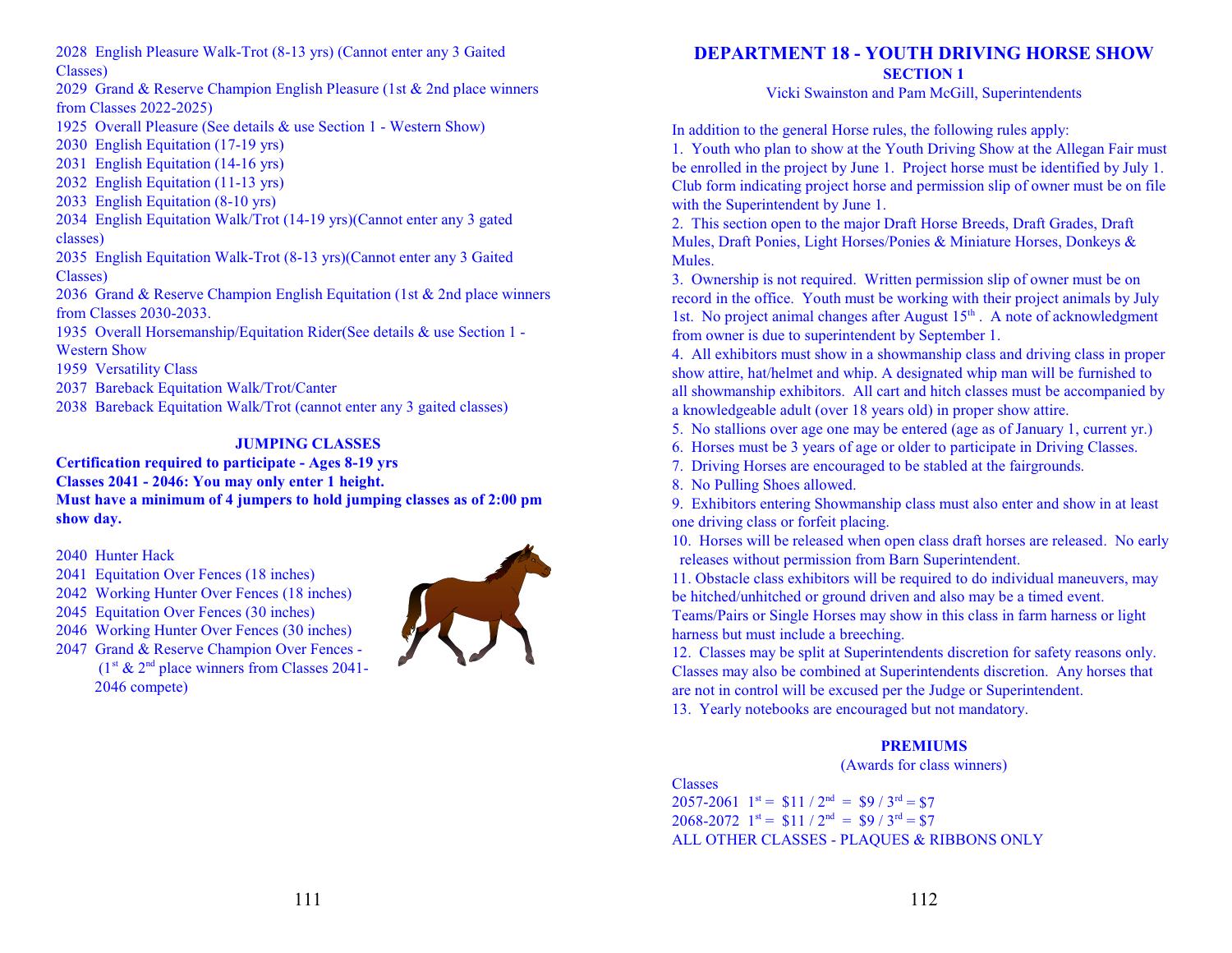#### CLASS

2057 Showmanship Draft (8-19 yrs) 2059 Showmanship Lt. Horse / Ponies (8-19 yrs) 2061 Showmanship Miniatures (8-19 yrs) 2063 Grand Champion & Reserve Champion Showmanship (1st & 2nd place winners from classes 2057-2061 compete for Overall Showmanship Derby on 2<sup>nd</sup> Saturday of the fair) 2064 Miniatures & Ponies 48" and under In-Hand Jumping (8-19 yrs) 2068 Single Cart Draft (8-19 yrs) 2070 Single Cart Lt. Horse/Ponies (8-19 yrs) 2072 Single Cart Miniature (8-19 yrs) 2076 Draft Team (8 -19 yrs) 2078 Lt Horse/Ponies Pair (8-19 yrs) 2080 Miniatures Pair (8-19yrs) 2081 Driving Cloverleaf Patten - Miniatures & Ponies 48" and under (8-19 yrs) 2082 Lt. Horse/Ponies Single or Pair with 4 Wheel Vehicle (8-19 yrs) 2083 Miniature Single or Pair with 4 Wheel Vehicle (8-19 yrs) 2084 Obstacle Class Draft (8-19 yrs) 2085 Obstacle Class Lt. Horse/Ponies (8-19 yrs) 2086 Obstacle Class Miniature (8-19 yrs) 2087 Grand & Reserve Driving ( $1<sup>st</sup>$  and  $2<sup>nd</sup>$  place winners from 2068-2086 compete)

### **YOUTH ENTRY DEADLINE IS AUGUST 10 TH**

# **DEPARTMENT 12 - YOUTH POULTRY**

#### Don Berens, Superintendent

**Birds must be in the exhibitors possession, and Youth Tag Forms must be completed, and turned into the Fair Office by August 10, or on the Monday** after if the 10<sup>th</sup> falls on a weekend.

1. All young birds should be a part of a project during the current year. Old birds can be either breeding stock or summer production or production flock of club project during winter. Cock or hen is a bird one year old or older. Cockerel or pullet is a bird less than one year in age.

2. Birds must be true to breed as specified in breed standards.

3. All market birds must be banded using the bands supplied by the Youth Livestock Leaders. If band numbers do not correspond with the master list at weigh-in the child will not be allowed to sell the birds.

4. Meat Pen Weigh-in is Thursday (day before fair). Chickens and Turkeys are 2:00 pm -5:00 pm (Poultry Barn). All entries are due in barn Thursday between 2:00 pm and 5:00 pm.

5. Youth Ducks and Geese will be kept in pens on the fairgrounds.

6. All poultry/birds must originate from a U.S. farm.

7. The Fair Board reserves the right to cancel all poultry/birds entering the fairgrounds in the event of an outbreak of disease.

8. Each exhibitor is limited to fifteen (15) birds.

9. Exhibitor may sell meat breed varieties at the Youth Livestock Auction Wednesday. You must declare this to the Superintendent.

10. For chickens youth must raise a market pen **(no individuals)** which includes either  $2 \text{ cocks OR } 2 \text{ pullets}$  - hatched after June  $1^{\text{st}}$  of current year. There will be 2 meat pen classes - BROILERS:8-14 lbs. pair weight (minimum 4# ind. weight) and ROASTERS:14 lbs and up pair weight (minimum 7# ind. weight) May only exhibit in 1 Market Meat Pen Class.

11. For turkeys youth must raise a market pen (no individuals) which includes either 2 males OR 2 females. Minimum pen weight is 30 lbs (minimum 15# ind. weight.) Turkeys must have hatched after May 1st.

12. Chicken meat pen classes will be determined on the first Friday.

13. The Judge shall name Grand & Reserve Champions for Broiler meat pens and Grand & Reserve Champions for Roaster meat pens.

14. In Chickens Breed classes a pair consist of one female and one male of same breed.

15. One entry per class.

16. Dress code for show: Long sleeved White shirt or lab coat & dark pants

17. All poultry except waterfowl, pigeons, and doves must have a negative pullorum-typhoid certificate dated within 90 days of current year check-in date. 18. NO CAGE COUNT NO ENTRY.

19. If one meat bird dies after show and before the sale, the surviving bird may be sold during the auction as a single bird meat pen.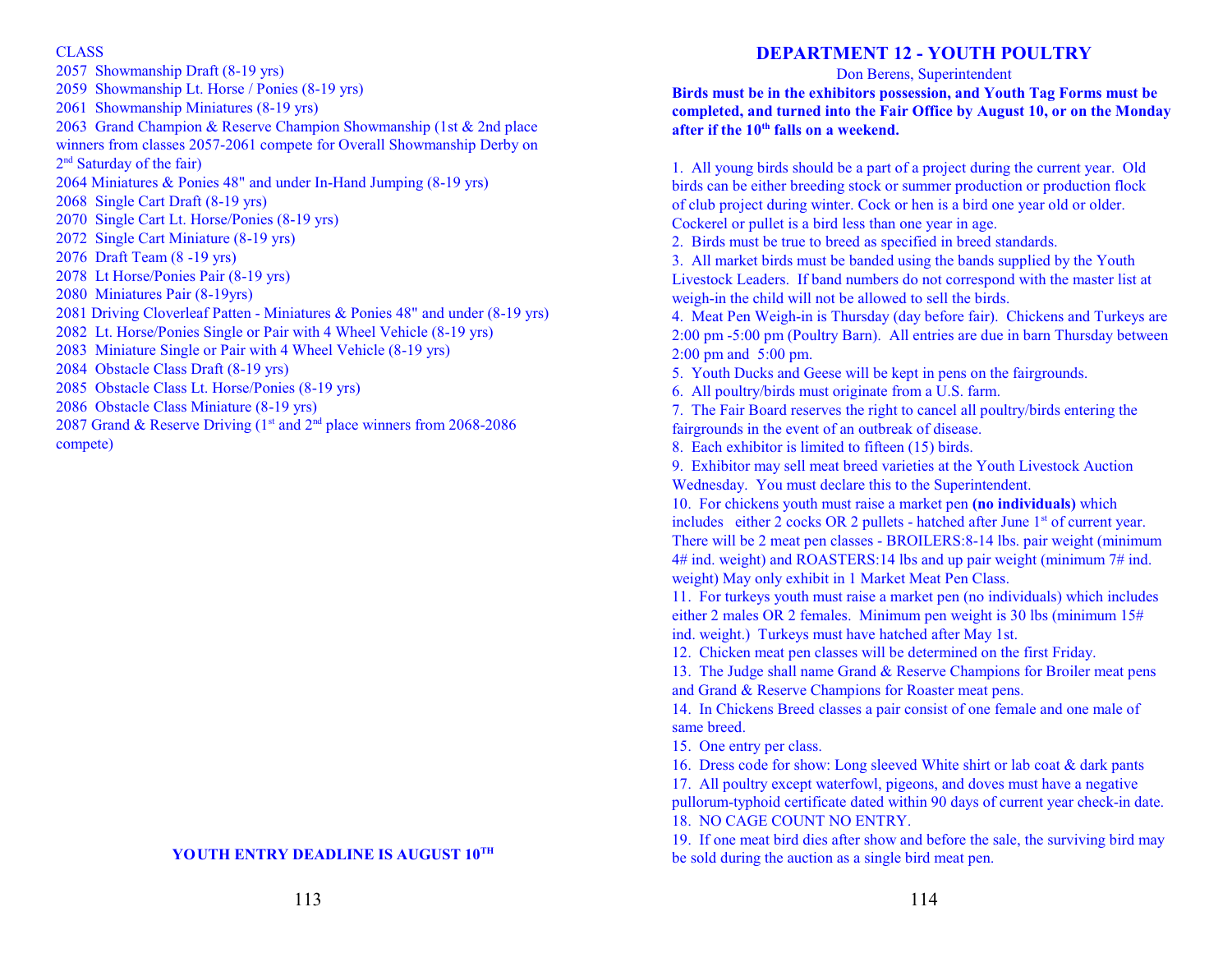20. Each exhibitor must turn in a list of their chickens with breeds, sex, and band numbers to the Superintendent at Check In.

21. Exhibitors must bring their own feed and feed their animals (or work with Youth club to share chores) Feed must be kept in plastic container approved by superintendent.

22. Exhibitors are responsible for cleaning cages, as well as providing water and feed at least twice each day. Chores are to be done between 6:00am to 8:30am and 4:00pm to 8:30pm every day.

#### **PREMIUMS**

2239 - 2246 RIBBON ONLY 2200 - 2211  $1^{st} = $4 / 2^{nd} = $3 / 3^{rd} = $2$ 

# **SECTION 1 CHICKENS (BREED CLASSES)**

| <b>CLASS</b>    |                |           |                                            |      |
|-----------------|----------------|-----------|--------------------------------------------|------|
| <b>STANDARD</b> |                |           |                                            |      |
|                 |                |           | COCK COCKEREL HEN PULLET YOUNG PEN OLD PEN |      |
| 2200            | 2201 2202 2203 |           | 2204                                       | 2205 |
| <b>BANTAMS</b>  |                |           |                                            |      |
|                 |                |           | COCK COCKEREL HEN PULLET YOUNG PEN OLD PEN |      |
| 2206            | 2207           | 2208 2209 | 2210                                       | 2211 |

2239 Pee Wee Showmanship (5-7 yrs) 2240 Beginning Showmanship (13-19 yrs, 1<sup>st</sup> time showing) 2241 Young Showmanship (8-12 yrs) 2242 Junior Showmanship (13-15 yrs) 2243 Senior Showmanship (16-19 yrs) 2244 Top Chicken Showman & Reserve Showman (Ribbon & Picture Plaque) 2245 Broiler Meat Pen 2246 Roaster Meat Pen



#### **SECTION 2 TURKEYS (ALL BREEDS)** Exhibitor may exhibit 4 birds

#### **PREMIUMS**

2248-2253 & 2257 RIBBON ONLY 2254-2256  $1^{\text{st}} = $4 / 2^{\text{nd}} = $3 / 3^{\text{rd}} = $2$ **Class** 2248 Pee Wee Showmanship (5-7 yrs) 2249 Beginning Showmanship (13-19 yrs,  $1<sup>st</sup>$  time showing)

2250 Young Showmanship (8-12 yrs) 2251 Junior Showmanship (13-15 yrs) 2252 Senior Showmanship (16-19 yrs) 2253 Top Turkey Showman & Reserve Showman (Ribbon & Picture Plaque) 2254 Individual Male 2255 Individual Female 2256 Pair 2257 Meat pen (2 bird limit)



# Exhibitor may exhibit 2 birds

#### **PREMIUMS**

2258 RIBBON ONLY 2259 Plaque Only  $2260 - 2262$  1<sup>st</sup> = \$4 / 2<sup>nd</sup> = \$3 / 3<sup>rd</sup> = \$2 **Class** 2258 Showmanship (all ages 5-19 yrs) 2259 Top Duck Showman & Reserve 2260 Individual Male 2261 Individual Female 2262 Pair



**SECTION 4 GEESE (ALL BREEDS)** Exhibitor may exhibit 2 birds

#### **PREMIUMS**

2263 RIBBON ONLY 2264 Plaques Only  $2265 - 2267$  1<sup>st</sup> = \$4 / 2<sup>nd</sup> = \$3 / 3<sup>rd</sup> = \$2 **Class** 2263 Showmanship (all ages 5-19 yrs) 2264 Top Geese Showman & Reserve 2265 Individual Male 2266 Individual Female 2267 Pair

**YOUTH ENTRY DEADLINE IS AUGUST 10 TH**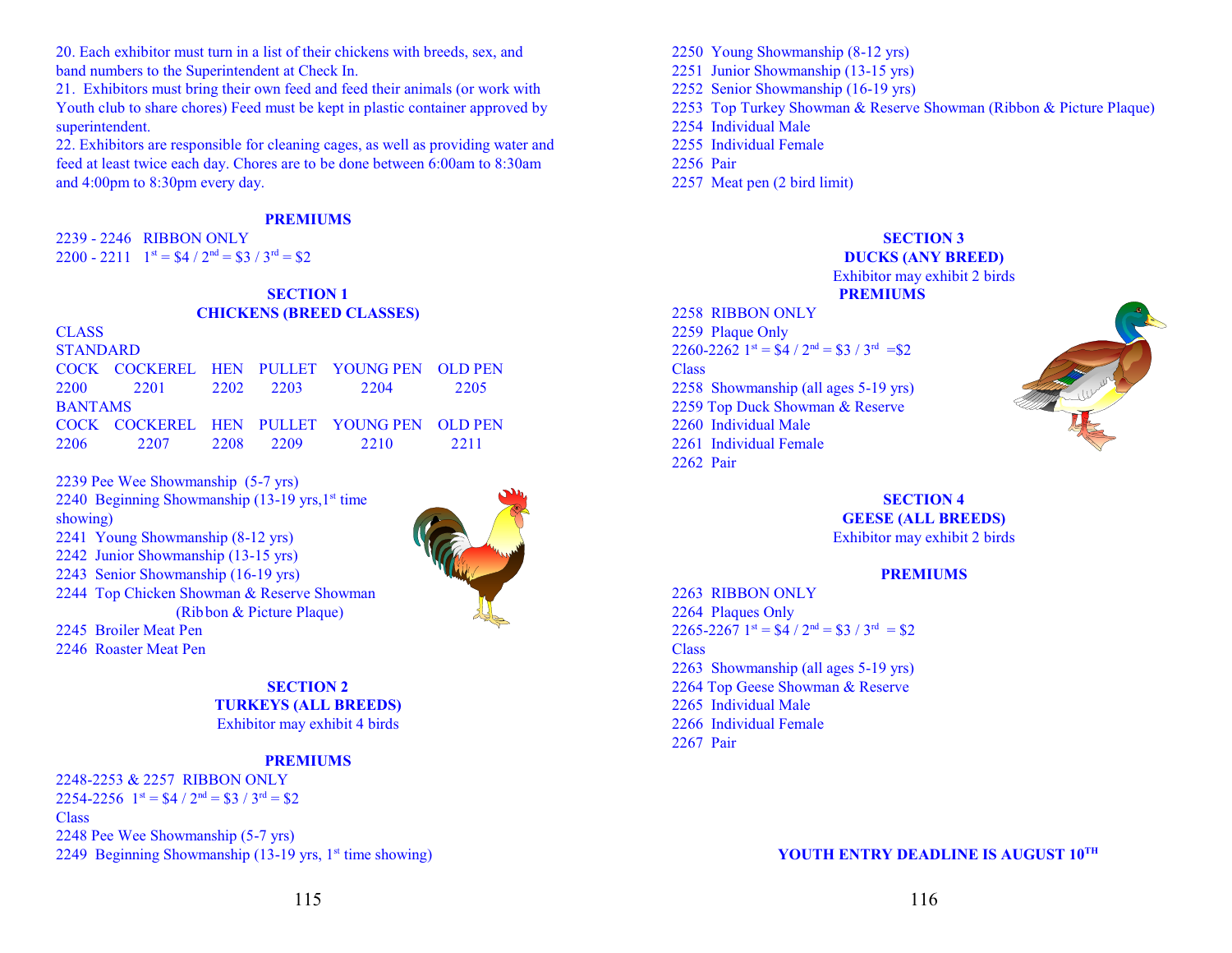1. Rabbits caged from 5:00 pm to 9:00 pm to 9:00 pm to 9:00 pm to 9:00 pm Thursday prior to the Fair. Rabbits will be released the last  $\log$ 

#### n which is due to **ITRY.**

3. Each member will be allowed up to 5 cages. (One market cage and 4 breed stock, or 5 breed stock and no market class.) One entry per class. 4. All market rabbits must be legibly tattooed (in left ear) and in the youths possession by August  $10<sup>th</sup>$ . Each rabbit must have a unique tattoo within the club. Each club will have a code to use (rabbits purchased that have tattoos may use those tattoos as long as they are unique for each rabbit). The Youth Market Rabbit Pen Tattoo Form must be completed and turned into the Fair Office by August  $10^{th}$ , or the Monday after if the  $10^{th}$  falls on a weekend. Family tagging - the tattoo sheets are set up so that all youth in the same

immediate family are linked to all animals of that species in that family. (Example: A family has 3 youth enrolled in the Youth Market rabbit project. Since every youth can tag 6, the family can have a maximum of 18 market rabbits tagged, giving each of the 3 youth the option of showing any three of those 18.) Youth may bring only 3 market rabbits to the fair.

5. Showmanship will be judged by the current ARBA guidelines. ARBA Dress code will also be used. ARBA.net

6. All rabbits with disease, sickness, or ear mites will be turned away.

7. All market rabbits greater than 8 lbs or less than 3 lbs. Will be sent home. 8. Each rabbit in a meat pen must weigh between 3-5.5 lbs. And not be over 84 days old. Meat pen of 3 rabbits (no individuals or pairs) all the same breed and variety (color). A single rabbit (from a meat pen that doesn't make weight) can be a Fryer or a Roaster. A Fryer is 1 rabbit 3-5.5 lbs. A Roaster is 1 rabbit greater than 5.5 lbs. and up to 8 lbs. Market classes will be determined after weigh in. There will be no Grand or Reserve Fryer or Roaster

9. Meat pens must be weighed in between 5 and 9pm on Thursday before fair by the Superintendent or whoever he/she assigns. The youth must inform the superintendent at this time if the market pen will not be sold.

#### 10. **Exhibitors must use cages and feed/water dishes supplied by the Allegan County Fair.**

11. Exhibitors must bring their own feed and feed their animals (or work with Youth club to share chores) Feed must be kept in plastic container approved by superintendent.

12. Exhibitors are responsible for cleaning cages, as well as providing water and feed at least twice each day. Chores are to be done between 6:00am to 8:30am and 4:00pm to 8:30pm every day.

13. Pee Wee Youth may only show in classes 2080 & 2100 and receive participation ribbons only.

#### **PREMIUMS**

Classes RIBBONS ALL CLASSES  $2115 - 2191$   $1^{st} = $4 / 2^{nd} = $3 / 3^{rd} = $2$ PLAQUES SHOWMANSHIP CLASSES CLASS 2099 Beginning Showmanship (13-19 yrs - 1st time showing) 2100 Pee Wee Showmanship (5-7 yrs. old) 2101 Showmanship (8-9 yrs) 2102 Showmanship (10 yrs) 2103 Showmanship (11 yrs) 2104 Showmanship (12 yrs) 2105 Showmanship (13 yrs) 2106 Showmanship (14-15 yrs) 2107 Showmanship (16-19 yrs) 2110 Top & Reserve Showman 2080 All Breeds Class - Pee Wee Youth Only

#### **Breeding Buck Classes Breeding Doe Classes**

2115 Fuzzy Lop 2116 Fuzzy Lop 2117 Californian 2118 Californian 2119 Champagne D'Argent 2120 Champagne D'Argent 2121 Jersey Wooleys 2122 Jersey Wooleys 2123 Flemish Giant 2124 Flemish Giant 2125 Rex 2126 Rex 2130 Polish 2131 Polish 2135 Dutch 2136 Dutch 2140 English Spot 2141 English Spot 2145 Lionhead 2146 Lionhead 2150 Havana 2151 Havana 2155 French Lop 2156 French Lop 2160 Mini Lop 2161 Mini Lop 2165 Netherland Dwarf 2166 Netherland Dwarf 2170 New Zealand 2171 New Zealand 2175 Mini Rex 2176 Mini Rex 2180 Satin 2181 Satin 2185 Holland Lop 2186 Holland Lop 2190 Any Other Breed 2191 Any Other Breed



2194 Best in Show & Reserve in Show 2200 Pen of 3 Market Rabbits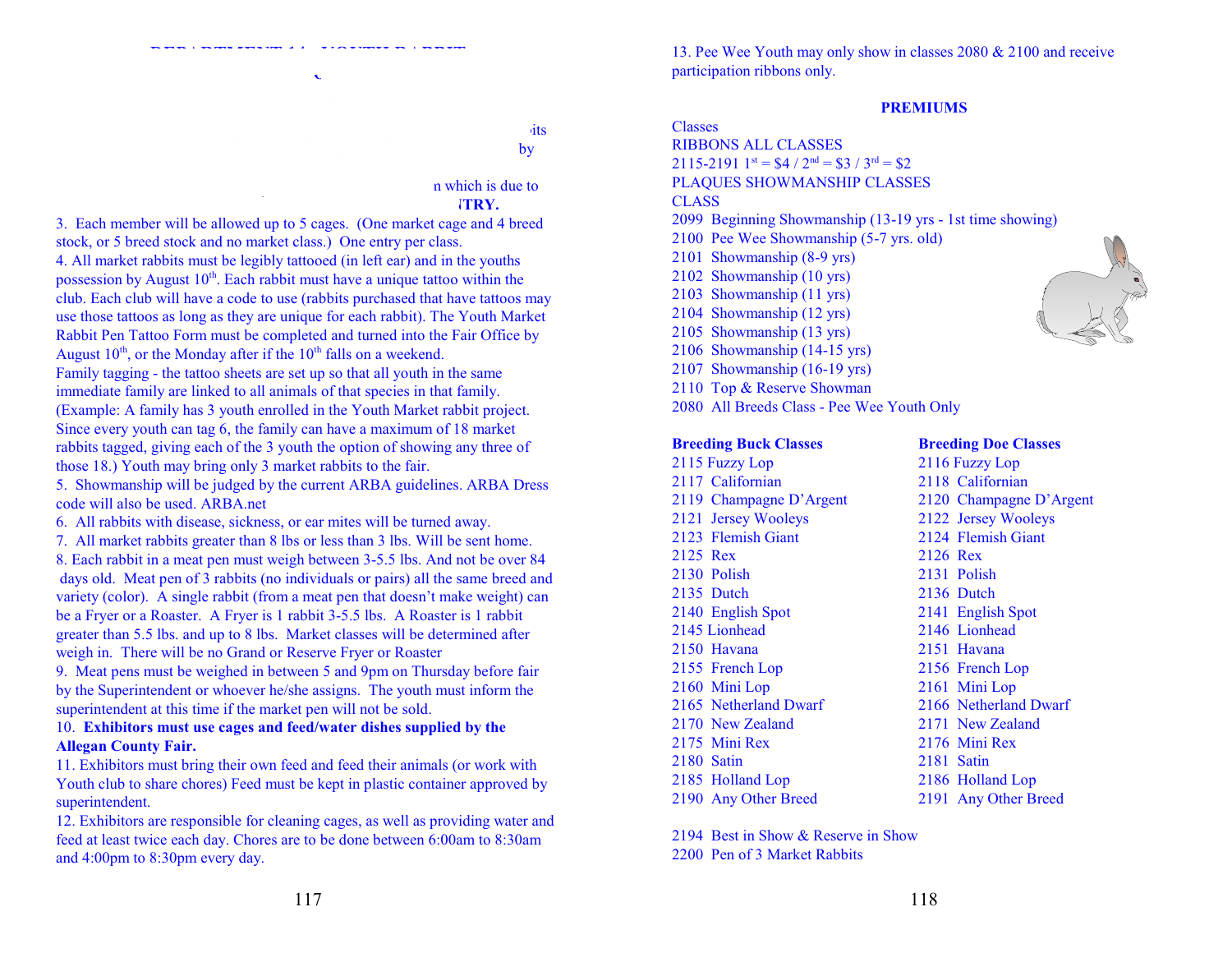2201 Grand and Reserve Market Pen

2202 Single Fryer (To be determined after weigh in)

2203 Single Roaster (To be determined after weigh in)

# **DEPARTMENT 22 - YOUTH DOG CARE & TRAINING**

Angie Boeske, Superintendent

Judging will be held at 5:00 pm, on Thursday in the tent on the hilltop. (Fair grounds Upper level parking area.) Agility Show will be held on Wednesday prior to Fair at approve destination (Contact Superintendent for location)

1. All dogs to be exhibited must be kept on lead. **NO non-entered dogs on show grounds.** 

2. In order to participate in the Dog Show at the Fair an exhibitor must submit proof of their dog(s) current rabies and vaccines with Entry forms by August 10. 3. Exhibitor must have been working with the dog since June. All youth must be enrolled in the Dog project by June 1 & be the only person working the dog from June 1 to the Fair.

4. Dog Handler Team must be in or have been trained in a county Youth Club or other youth organization.

5. Exhibit dogs will need only be at the fair during show.

6. Dogs in heat will be allowed to show at the very end of the show. They must be kept away from the arena until they are called.(Need to notify Superintendent before show if dog is

lience classes will be divided.

A. Inexperienced trainer and inexperienced dog.

B. Either dog or trainer are experienced.

8. Judges decision is final.

9. Score system. All obedience classes will have 200 points possible. A score of 170 and above shall be considered a qualifying score.

10. For safety reasons dogs that are unmanageable will be dismissed from class. 11. Anyone severely disciplining or abusing their dog will be dismissed and forfeit all ribbons, trophies and premiums.

12. Unsportsman-like behavior or abusive language toward the judge, show personnel, other exhibitors, spectators or dogs will be dismissed and forfeit all ribbons, trophies and premiums.

13. For Showmanship in order to advance to open a novice handle should win 3 placings in his/her class or 1 champion or reserve champion.

14. DRESS CODE: . Business Attire, and Athletic Wear for Agility.

#### **PREMIUMS** 2301-2310  $1^{st}$  = \$6 /  $2^{nd}$  = \$5 /  $3^{rd}$  = \$4 2300, 2312-2330 RIBBON ONLY



### **YOUTH ENTRY DEADLINE IS**  $\mathbf{A}\mathbf{U}\mathbf{G}\mathbf{U}\mathbf{S}\mathbf{T}$   $\mathbf{10}^{\text{TH}}$

119

 **YOUTH ENTRY DEADLINE IS AUGUST 10 TH**